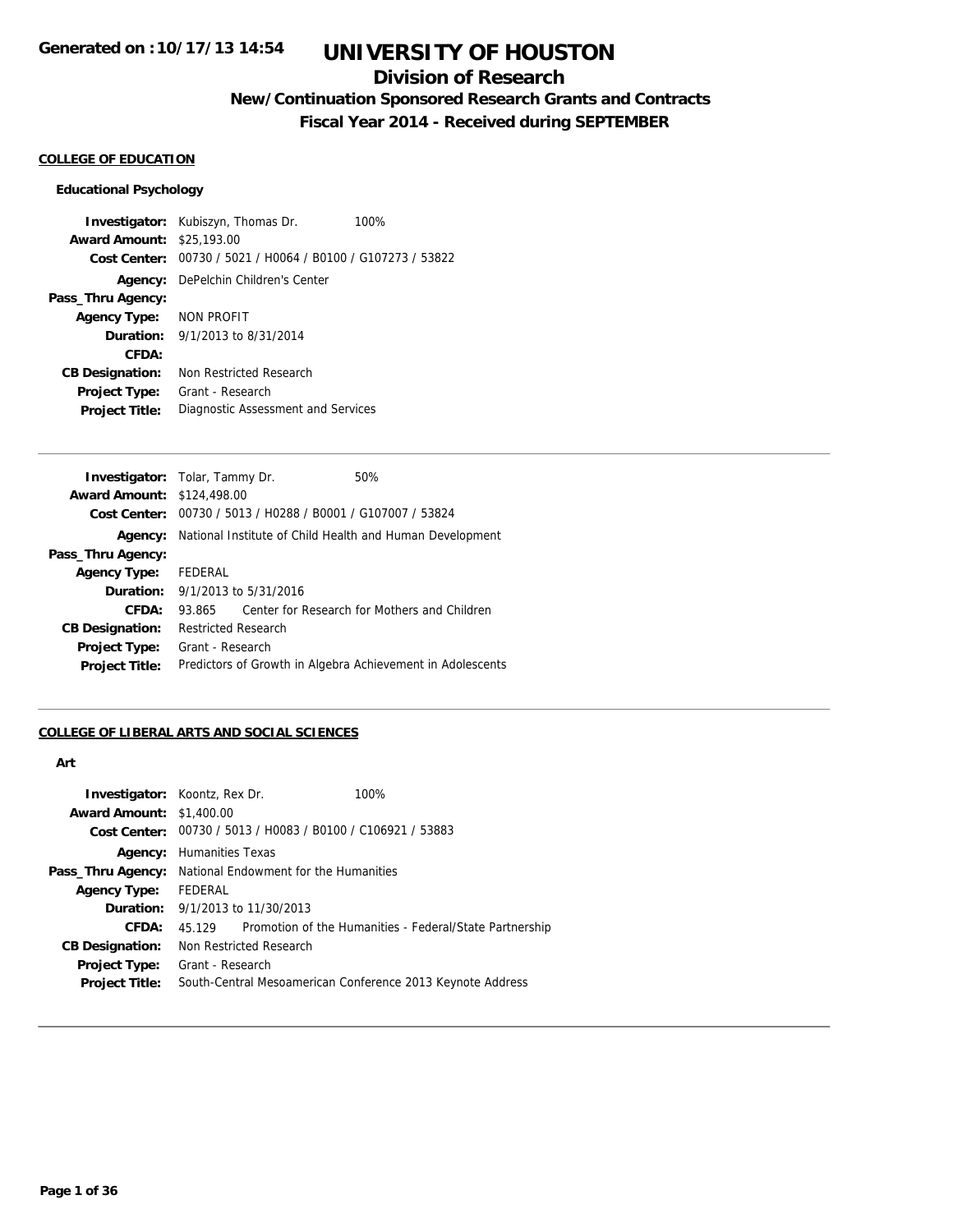### **Division of Research**

**New/Continuation Sponsored Research Grants and Contracts**

**Fiscal Year 2014 - Received during SEPTEMBER**

#### **COLLEGE OF LIBERAL ARTS AND SOCIAL SCIENCES**

### **Arte Publico Press**

**Investigator:** Kanellos, Nicolas Dr. 100% **Award Amount:** \$50,000.00 **Cost Center:** 00730 / 5021 / H0093 / B0001 / C107126 / 53750 **Agency:** Marguerite Casey Foundation **Pass\_Thru Agency: Agency Type:** FOUNDATION **Duration:** 6/14/2013 to 6/13/2014 **CFDA: CB Designation:** Non Restricted Research **Project Type:** Grant - Research **Project Title:** At Risk: Latino boys and men across California

#### **Communication Disorders**

|                                  | <b>Investigator:</b> Maher, Lynn Dr.                        | 100% |
|----------------------------------|-------------------------------------------------------------|------|
| <b>Award Amount: \$18,752.98</b> |                                                             |      |
|                                  | Cost Center: 00730 / 5021 / H0087 / C0001 / G104805 / 50180 |      |
|                                  | <b>Agency:</b> United Way of Greater Houston                |      |
| Pass_Thru Agency:                |                                                             |      |
| Agency Type: NON PROFIT          |                                                             |      |
|                                  | <b>Duration:</b> $1/1/2012$ to $12/31/2012$                 |      |
| CFDA:                            |                                                             |      |
| <b>CB Designation:</b>           | Non Research                                                |      |
| <b>Project Type:</b>             | Grant - Public Service                                      |      |
| <b>Project Title:</b>            | United Way Support for Services: 2012                       |      |
|                                  |                                                             |      |

#### **Cynthia Woods Mitchell Center for the Arts**

|                                 | <b>Investigator:</b> Farber, Karen Ms.                      | 100% |
|---------------------------------|-------------------------------------------------------------|------|
| <b>Award Amount: \$5,000.00</b> |                                                             |      |
|                                 | Cost Center: 00730 / 5022 / H0473 / C0001 / C106832 / 53826 |      |
|                                 | <b>Agency:</b> Association of Performing Arts Presenters    |      |
| Pass_Thru Agency:               |                                                             |      |
| <b>Agency Type:</b>             | <b>PROFIT</b>                                               |      |
|                                 | <b>Duration:</b> $9/1/2013$ to $12/16/2013$                 |      |
| CFDA:                           |                                                             |      |
| <b>CB Designation:</b>          | Non Research                                                |      |
| <b>Project Type:</b>            | Grant - Research                                            |      |
| <b>Project Title:</b>           | Proposal Development Funds REPRESENT!                       |      |
|                                 |                                                             |      |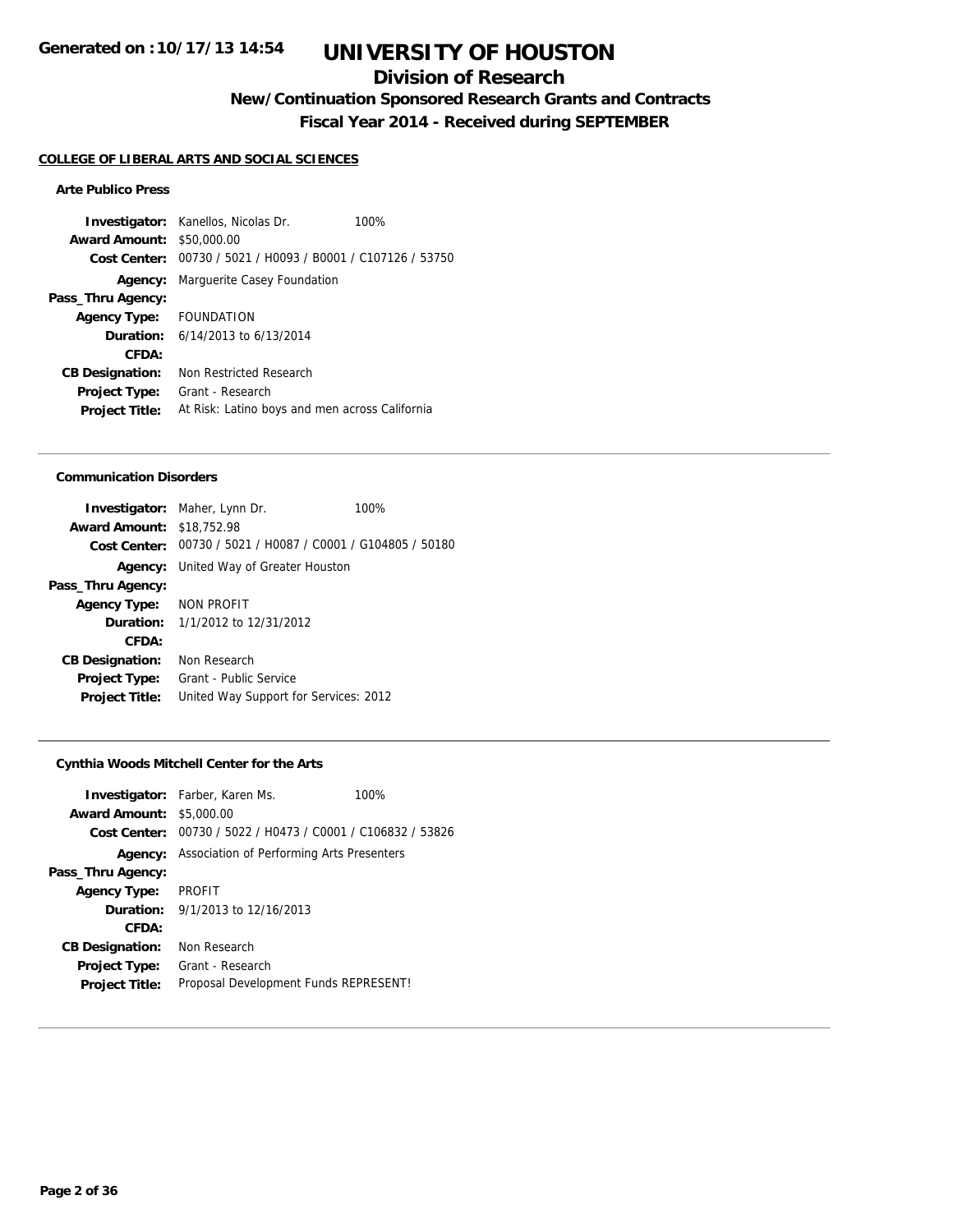## **Division of Research**

**New/Continuation Sponsored Research Grants and Contracts**

## **Fiscal Year 2014 - Received during SEPTEMBER**

### **COLLEGE OF LIBERAL ARTS AND SOCIAL SCIENCES**

### **Economics**

| <b>Investigator:</b> Liu, Elaine Dr. |                                                                  | 100%                                                               |
|--------------------------------------|------------------------------------------------------------------|--------------------------------------------------------------------|
| <b>Award Amount: \$13,354.00</b>     |                                                                  |                                                                    |
| Cost Center:                         | 00730 / 5021 / H0122 / B0100 / C105926 / 53882                   |                                                                    |
| Agency:                              | Chiang Ching-Kuo Foundation for International Scholarly Exchange |                                                                    |
| Pass_Thru Agency:                    |                                                                  |                                                                    |
| <b>Agency Type:</b>                  | FOUNDATION                                                       |                                                                    |
|                                      | <b>Duration:</b> 9/1/2013 to 8/31/2014                           |                                                                    |
| CFDA:                                |                                                                  |                                                                    |
| <b>CB Designation:</b>               | Non Restricted Research                                          |                                                                    |
| <b>Project Type:</b>                 | Grant - Research                                                 |                                                                    |
| <b>Project Title:</b>                |                                                                  | Confucianism and Social Preferences: Evidence from Lab Experiments |

#### **Health and Human Performance**

|                                  | 100%<br><b>Investigator:</b> Layne, Charles S. Dr.                                                   |
|----------------------------------|------------------------------------------------------------------------------------------------------|
| <b>Award Amount: \$65,419.50</b> |                                                                                                      |
|                                  | Cost Center: 00730 / 5043 / H0065 / B0001 / G105748 / 51652                                          |
|                                  | <b>Agency:</b> WYLE Laboratories                                                                     |
|                                  | <b>Pass_Thru Agency:</b> NASA - National Aeronautics and Space Administration - Johnson Space Center |
| <b>Agency Type:</b>              | FEDERAL                                                                                              |
|                                  | <b>Duration:</b> 9/1/2012 to 9/30/2013                                                               |
|                                  | <b>CFDA:</b> 43,001 Aerospace Education Services Program                                             |
| <b>CB Designation:</b>           | <b>Restricted Research</b>                                                                           |
|                                  | <b>Project Type:</b> Contract - Research                                                             |
| <b>Project Title:</b>            | Enhanced Development of the Office of Scientific Data Review and Dissemination - Elizabeth Goetchius |
|                                  |                                                                                                      |

|                                  | <b>Investigator:</b> Layne, Charles S. Dr.<br>100%                                                   |
|----------------------------------|------------------------------------------------------------------------------------------------------|
| <b>Award Amount: \$42,840.00</b> |                                                                                                      |
|                                  | Cost Center: 00730 / 5043 / H0065 / B0001 / G105746 / 51650                                          |
|                                  | <b>Agency:</b> WYLE Laboratories                                                                     |
|                                  | <b>Pass_Thru Agency:</b> NASA - National Aeronautics and Space Administration - Johnson Space Center |
| <b>Agency Type:</b>              | FEDERAL                                                                                              |
|                                  | <b>Duration:</b> 9/1/2012 to 9/30/2013                                                               |
| CFDA:                            | Aerospace Education Services Program<br>43.001                                                       |
| <b>CB Designation:</b>           | <b>Restricted Research</b>                                                                           |
| Project Type:                    | Contract - Research                                                                                  |
| <b>Project Title:</b>            | Enhanced Development of the Office of Scientific Data Review and Dissemination - Stephanie Bassett   |
|                                  |                                                                                                      |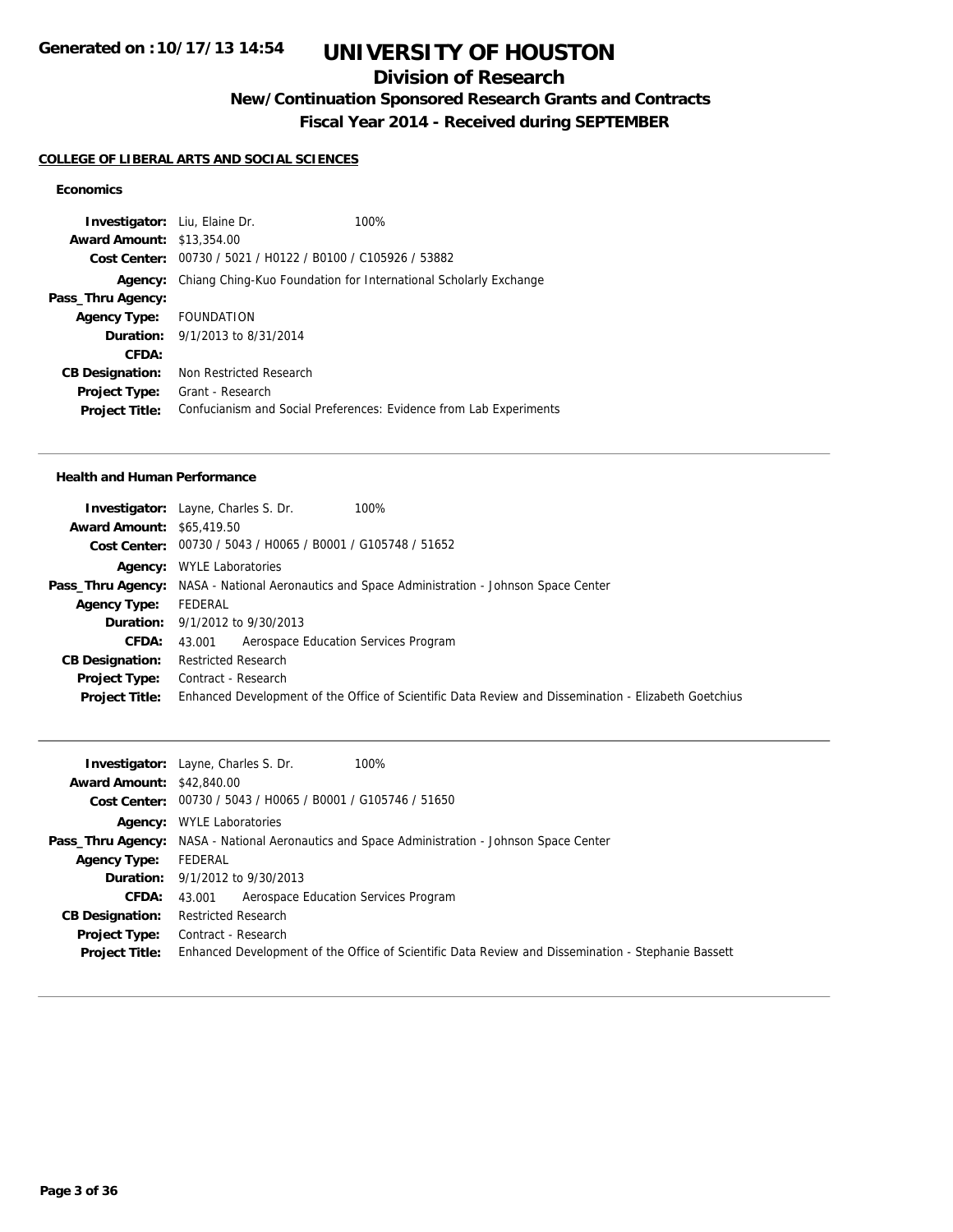## **Division of Research**

**New/Continuation Sponsored Research Grants and Contracts**

**Fiscal Year 2014 - Received during SEPTEMBER**

#### **COLLEGE OF LIBERAL ARTS AND SOCIAL SCIENCES**

#### **Health and Human Performance**

|                                  | <b>Investigator:</b> Layne, Charles S. Dr.<br>100%                                                   |
|----------------------------------|------------------------------------------------------------------------------------------------------|
| <b>Award Amount: \$55,788.18</b> |                                                                                                      |
|                                  | Cost Center: 00730 / 5043 / H0065 / B0001 / G105754 / 51657                                          |
|                                  | <b>Agency:</b> WYLE Laboratories                                                                     |
|                                  | <b>Pass_Thru Agency:</b> NASA - National Aeronautics and Space Administration - Johnson Space Center |
| <b>Agency Type:</b>              | FEDERAL                                                                                              |
|                                  | <b>Duration:</b> 9/1/2012 to 9/30/2013                                                               |
| <b>CFDA:</b>                     | 43.001 Aerospace Education Services Program                                                          |
| <b>CB Designation:</b>           | <b>Restricted Research</b>                                                                           |
| <b>Project Type:</b>             | Contract - Research                                                                                  |
| <b>Project Title:</b>            | Enhanced Development of the Office of Scientific Data Review and Dissemination - Holly Patterson     |
|                                  |                                                                                                      |

#### **Psychology**

|                                  | <b>Investigator:</b> Massman, Paul Dr.<br>100%                                                    |
|----------------------------------|---------------------------------------------------------------------------------------------------|
| <b>Award Amount: \$17,923.92</b> |                                                                                                   |
|                                  | Cost Center: 00730 / 5022 / H0125 / B0100 / G107303 / 53926                                       |
|                                  | <b>Agency:</b> Houston Neuropsychology Group                                                      |
| Pass_Thru Agency:                |                                                                                                   |
| <b>Agency Type:</b>              | PROFIT                                                                                            |
|                                  | <b>Duration:</b> 9/1/2013 to 8/31/2014                                                            |
| CFDA:                            |                                                                                                   |
| <b>CB Designation:</b>           | Non Restricted Research                                                                           |
| <b>Project Type:</b>             | Grant - Research                                                                                  |
| <b>Project Title:</b>            | Clinical Neuropsychology Training-Houston Neuropsychology Group-Largen/Davis: Student Lee Wiegand |
|                                  |                                                                                                   |

|                                  | <b>Investigator:</b> Durand, Angie Dr.                      | 10%                                                                                                             |
|----------------------------------|-------------------------------------------------------------|-----------------------------------------------------------------------------------------------------------------|
| <b>Award Amount: \$22.542.20</b> |                                                             |                                                                                                                 |
|                                  | Cost Center: 00730 / 5043 / H0288 / B0001 / G103848 / 49990 |                                                                                                                 |
|                                  | <b>Agency:</b> Miko Group Inc                               |                                                                                                                 |
|                                  | <b>Pass_Thru Agency:</b> U.S. Department of Education       |                                                                                                                 |
| <b>Agency Type:</b>              | FEDERAL                                                     |                                                                                                                 |
|                                  | <b>Duration:</b> 9/24/2011 to 9/23/2014                     |                                                                                                                 |
| <b>CFDA:</b>                     | <b>Striving Readers</b><br>84.371                           |                                                                                                                 |
| <b>CB Designation:</b>           | <b>Restricted Research</b>                                  |                                                                                                                 |
| <b>Project Type:</b>             | Contract - Research                                         |                                                                                                                 |
| <b>Project Title:</b>            | Consolidated Appropriations Act                             | Technical Assistance and Logistical Support for Striving Readers Comprehensive Literacy Grants Funded under the |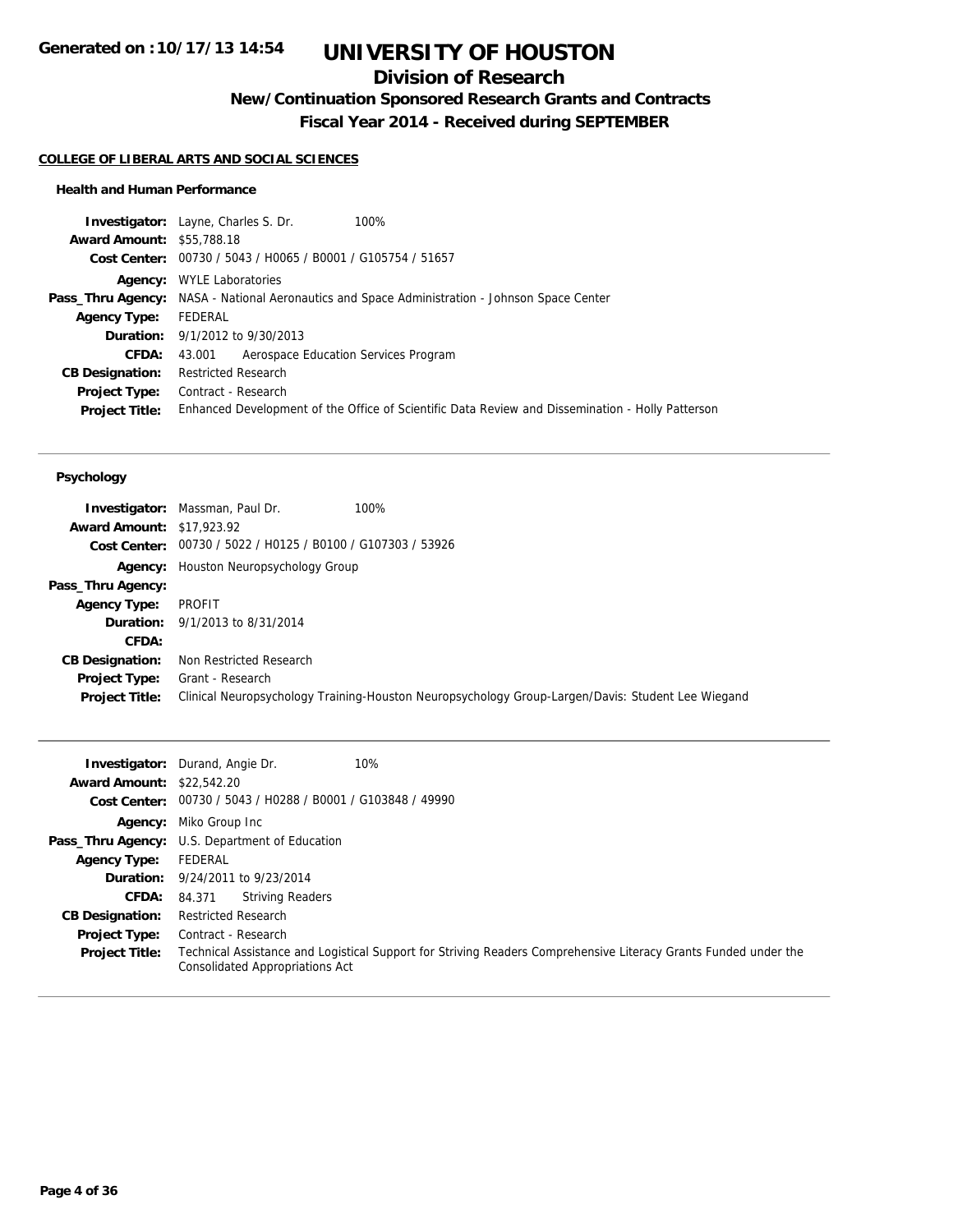## **Division of Research**

## **New/Continuation Sponsored Research Grants and Contracts**

**Fiscal Year 2014 - Received during SEPTEMBER**

#### **COLLEGE OF LIBERAL ARTS AND SOCIAL SCIENCES**

**Agency:** Miko Group Inc **Pass\_Thru Agency:** U.S. Department of Education

> **Duration:** 9/24/2011 to 9/23/2014 **CFDA:** 84.371 Striving Readers

> > Consolidated Appropriations Act

**Agency Type:** FEDERAL

**CB Designation:** Restricted Research **Project Type:** Contract - Research

#### **Psychology**

|                                  | <b>Investigator:</b> Massman, Paul Dr.<br>100%                                                                 |
|----------------------------------|----------------------------------------------------------------------------------------------------------------|
| <b>Award Amount: \$16,299.20</b> |                                                                                                                |
|                                  | Cost Center: 00730 / 5013 / H0125 / B0100 / G107346 / 53919                                                    |
|                                  | Agency: Michael E. DeBakey Veterans Affairs Medical Center                                                     |
| Pass_Thru Agency:                | Veterans Administration                                                                                        |
| <b>Agency Type:</b>              | <b>FEDERAL</b>                                                                                                 |
| Duration:                        | 9/1/2013 to 6/30/2014                                                                                          |
| <b>CFDA:</b>                     | Veterans State Hospital Care<br>64.016                                                                         |
| <b>CB Designation:</b>           | Non Restricted Research                                                                                        |
| Project Type:                    | Grant - Research                                                                                               |
| <b>Project Title:</b>            | Clinical Neuropsychology Training-Michael E. DeBakey, VA TBI Center-Pastorek: Graduate Student Jennifer Nicole |
|                                  | Seidl                                                                                                          |
|                                  |                                                                                                                |
|                                  | 6%<br><b>Investigator:</b> Mehta, Paras Dr.                                                                    |
| <b>Award Amount:</b>             | \$59,999.94                                                                                                    |
|                                  | Cost Center: 00730 / 5013 / H0500 / B0001 / G103586 / 49817                                                    |
| Agency:                          | Centers for Disease Control                                                                                    |
| Pass_Thru Agency:                |                                                                                                                |
| <b>Agency Type:</b>              | <b>FEDERAL</b>                                                                                                 |
| Duration:                        | 9/30/2011 to 9/29/2014                                                                                         |
| <b>CFDA:</b>                     | Affordable Care Act (ACA) Childhood Obesity Research Demonstration<br>93.535                                   |
| <b>CB Designation:</b>           | <b>Restricted Research</b>                                                                                     |
| Project Type:                    | Grant - Research                                                                                               |
| <b>Project Title:</b>            | Best Evaluation Tools & Techniques for Effective Recommendations for Policies (BETTER Policy Decisions)        |
|                                  |                                                                                                                |
|                                  | 10%<br>Investigator: Carlson, Coleen Dr.                                                                       |
| <b>Award Amount: \$22,542.20</b> |                                                                                                                |
|                                  | Cost Center: 00730 / 5043 / H0288 / B0001 / G103848 / 49990                                                    |
|                                  |                                                                                                                |

**Project Title:** Technical Assistance and Logistical Support for Striving Readers Comprehensive Literacy Grants Funded under the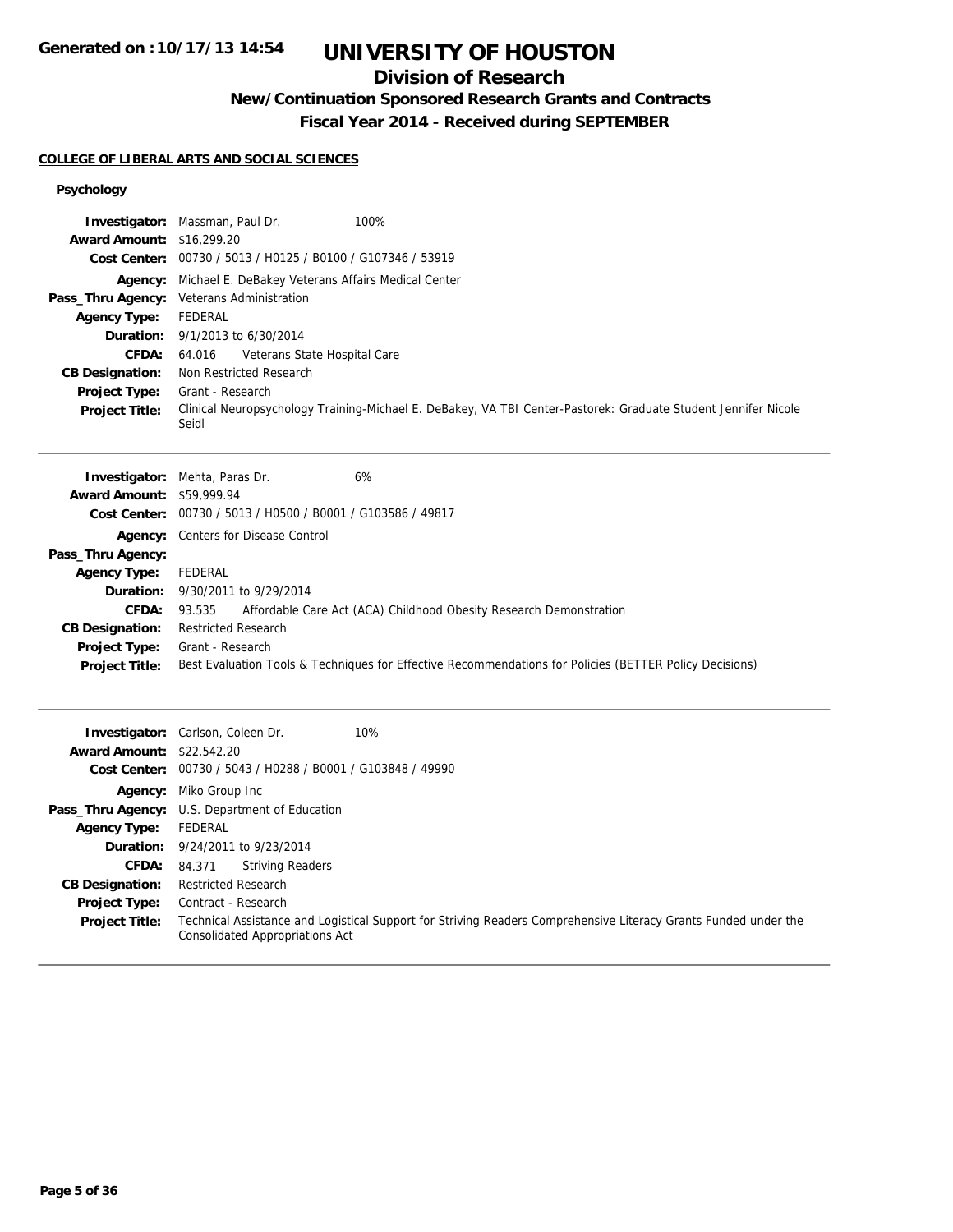## **Division of Research**

## **New/Continuation Sponsored Research Grants and Contracts**

**Fiscal Year 2014 - Received during SEPTEMBER**

#### **COLLEGE OF LIBERAL ARTS AND SOCIAL SCIENCES**

### **Psychology**

|                                  | <b>Investigator:</b> Massman, Paul Dr.<br>100%                                  |  |
|----------------------------------|---------------------------------------------------------------------------------|--|
| <b>Award Amount: \$19,559.00</b> |                                                                                 |  |
|                                  | Cost Center: 00730 / 5016 / H0125 / B0100 / G107305 / 53928                     |  |
| Agency:                          | University of Texas Health Science Center at Houston                            |  |
| Pass_Thru Agency:                |                                                                                 |  |
| <b>Agency Type:</b>              | STATE                                                                           |  |
|                                  | <b>Duration:</b> 9/1/2013 to 8/31/2014                                          |  |
| CFDA:                            |                                                                                 |  |
| <b>CB Designation:</b>           | Non Restricted Research                                                         |  |
| Project Type:                    | Grant - Research                                                                |  |
| <b>Project Title:</b>            | Clinical Neuropsychology Training-UTHSCH Breier: Graduate Student Lindsey Harik |  |
|                                  |                                                                                 |  |

### **COLLEGE OF NATURAL SCIENCES AND MATHEMATICS**

### **Biology/Biochemistry**

|                                   | <b>Investigator:</b> Frigo, Daniel Dr.<br>50%                                                     |  |
|-----------------------------------|---------------------------------------------------------------------------------------------------|--|
| <b>Award Amount: \$122,298.00</b> |                                                                                                   |  |
|                                   | Cost Center: 00730 / 5013 / H0515 / B0001 / G104234 / 51307                                       |  |
|                                   | <b>Agency:</b> U.S. Army Medical Research Acquisition Activity                                    |  |
| Pass_Thru Agency:                 |                                                                                                   |  |
| <b>Agency Type:</b>               | FEDERAL                                                                                           |  |
|                                   | <b>Duration:</b> $6/1/2012$ to $5/31/2015$                                                        |  |
| <b>CFDA:</b>                      | 12.420 Military Medical Research and Development                                                  |  |
| <b>CB Designation:</b>            | <b>Restricted Research</b>                                                                        |  |
| <b>Project Type:</b>              | Grant - Research                                                                                  |  |
| <b>Project Title:</b>             | CaMKK beta-AMPK Signaling Axis as a Biomarker and Therapeutic Target for Advanced Prostate Cancer |  |

|                                  | 100%<br><b>Investigator:</b> Gunaratne, Preethi Dr.                             |  |
|----------------------------------|---------------------------------------------------------------------------------|--|
| <b>Award Amount: \$15,000.00</b> |                                                                                 |  |
|                                  | <b>Cost Center:</b> $00730 / 5015 / 40104 / 80001 / 6106947 / 53328$            |  |
|                                  | <b>Agency:</b> University of Texas MD Anderson Cancer Center                    |  |
|                                  | Pass_Thru Agency: National Cancer Institute                                     |  |
| <b>Agency Type:</b>              | FEDERAL                                                                         |  |
|                                  | <b>Duration:</b> $4/1/2013$ to $3/31/2014$                                      |  |
| CFDA:                            | 93.393 Cancer Cause and Prevention Research                                     |  |
| <b>CB Designation:</b>           | <b>Restricted Research</b>                                                      |  |
| <b>Project Type:</b>             | Grant - Research                                                                |  |
| <b>Project Title:</b>            | Roles of p63 in regulation of microRNA and LincRNA targets in metastatic cancer |  |
|                                  |                                                                                 |  |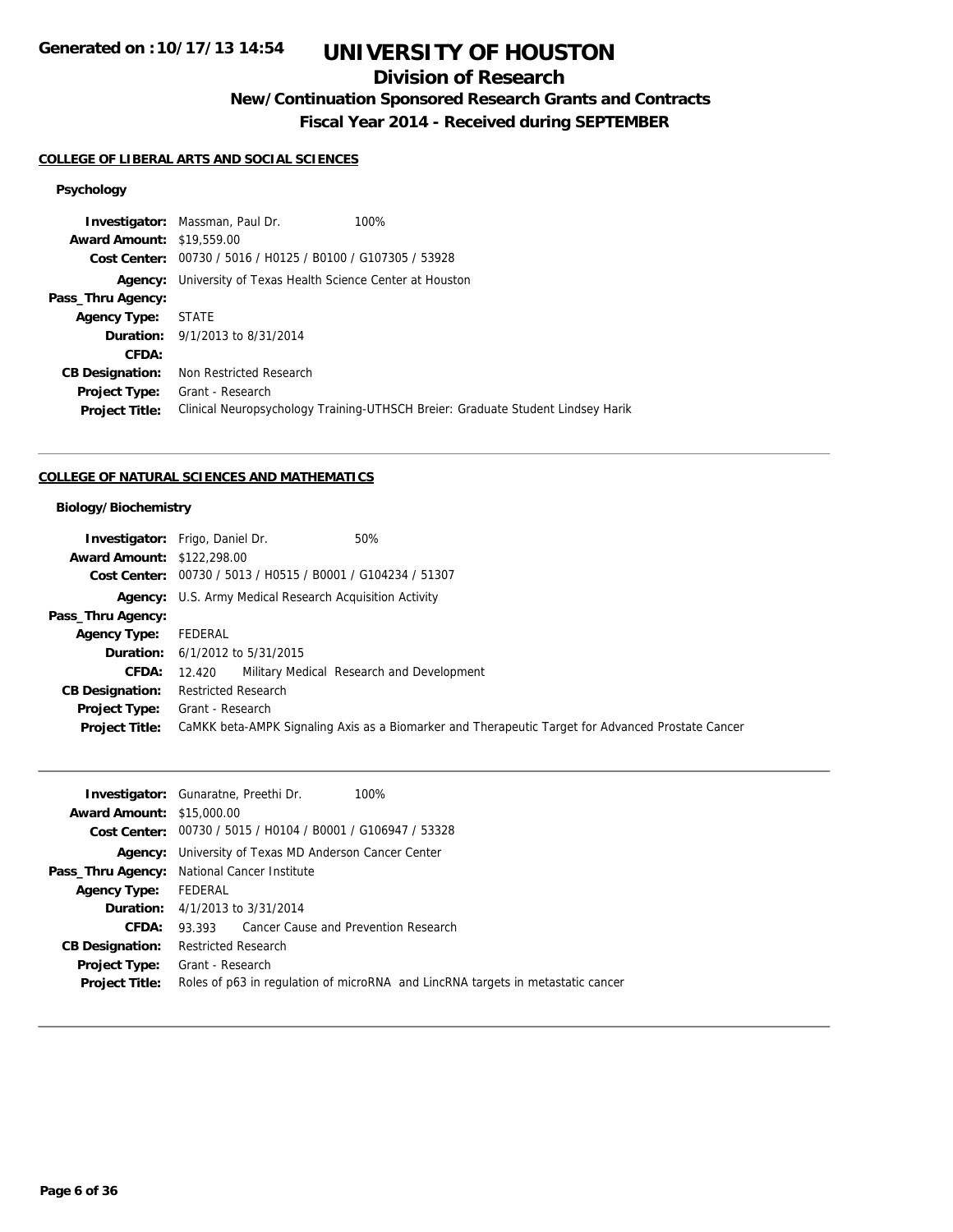## **Division of Research**

**New/Continuation Sponsored Research Grants and Contracts**

**Fiscal Year 2014 - Received during SEPTEMBER**

### **COLLEGE OF NATURAL SCIENCES AND MATHEMATICS**

### **Center for Nuclear Receptors and Cell Signaling**

|                                   | <b>Investigator:</b> Frigo, Daniel Dr.<br>50%                                                     |  |
|-----------------------------------|---------------------------------------------------------------------------------------------------|--|
| <b>Award Amount: \$122,298.00</b> |                                                                                                   |  |
|                                   | Cost Center: 00730 / 5013 / H0515 / B0001 / G104234 / 51307                                       |  |
|                                   | <b>Agency:</b> U.S. Army Medical Research Acquisition Activity                                    |  |
| Pass_Thru Agency:                 |                                                                                                   |  |
| <b>Agency Type:</b>               | FEDERAL                                                                                           |  |
|                                   | <b>Duration:</b> $6/1/2012$ to $5/31/2015$                                                        |  |
|                                   | <b>CFDA:</b> 12.420 Military Medical Research and Development                                     |  |
| <b>CB Designation:</b>            | <b>Restricted Research</b>                                                                        |  |
|                                   | <b>Project Type:</b> Grant - Research                                                             |  |
| <b>Project Title:</b>             | CaMKK beta-AMPK Signaling Axis as a Biomarker and Therapeutic Target for Advanced Prostate Cancer |  |

#### **Chemistry**

|                                   | <b>Investigator:</b> Coltart, Don Dr.      | 100%                                                        |
|-----------------------------------|--------------------------------------------|-------------------------------------------------------------|
| <b>Award Amount: \$405,000.00</b> |                                            |                                                             |
|                                   |                                            | Cost Center: 00730 / 5013 / H0107 / B0001 / G105867 / 53455 |
| Agency:                           | National Science Foundation                |                                                             |
| Pass_Thru Agency:                 |                                            |                                                             |
| <b>Agency Type:</b>               | FEDERAL                                    |                                                             |
|                                   | <b>Duration:</b> $9/1/2013$ to $8/31/2016$ |                                                             |
| CFDA:                             | 47.049                                     | Mathematical and Physical Sciences                          |
| <b>CB Designation:</b>            | <b>Restricted Research</b>                 |                                                             |
| <b>Project Type:</b>              | Grant - Research                           |                                                             |
| <b>Project Title:</b>             |                                            | Novel Approaches to Carbonyl alpha-Functionalization        |
|                                   |                                            |                                                             |

|                               | <b>Investigator:</b> Bose, Rathindra Dr.                             | 50% |
|-------------------------------|----------------------------------------------------------------------|-----|
| <b>Award Amount: \$111.53</b> |                                                                      |     |
|                               | <b>Cost Center:</b> $00730 / 5016 / 40246 / 80001 / 6105203 / 50790$ |     |
| Agency:                       | Cancer Prevention and Research Institute of Texas                    |     |
| Pass_Thru Agency:             | State of Texas                                                       |     |
| <b>Agency Type:</b>           | <b>STATE</b>                                                         |     |
|                               | <b>Duration:</b> $2/1/2012$ to $1/31/2013$                           |     |
| CFDA:                         |                                                                      |     |
| <b>CB Designation:</b>        | <b>Restricted Research</b>                                           |     |
| <b>Project Type:</b>          | Contract - Research                                                  |     |
| <b>Project Title:</b>         | Fellowship for Eleni Zacharia Year 2                                 |     |
|                               |                                                                      |     |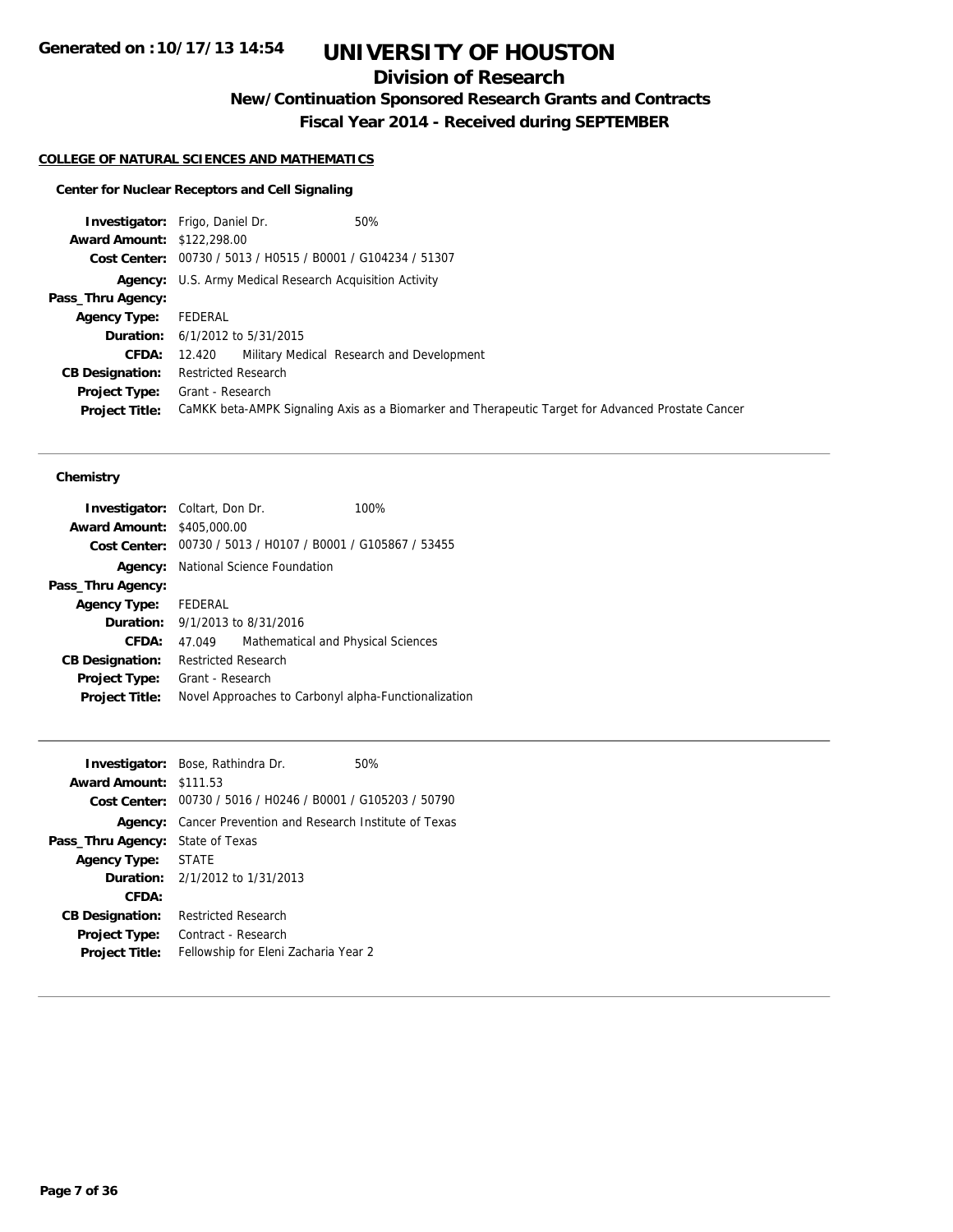## **Division of Research**

## **New/Continuation Sponsored Research Grants and Contracts**

**Fiscal Year 2014 - Received during SEPTEMBER**

### **COLLEGE OF NATURAL SCIENCES AND MATHEMATICS**

#### **Computer Science**

| <b>Investigator:</b> Gabriel, Edgar Dr. |                             |                                                             | 100%                                                                           |
|-----------------------------------------|-----------------------------|-------------------------------------------------------------|--------------------------------------------------------------------------------|
| <b>Award Amount: \$147,236.00</b>       |                             |                                                             |                                                                                |
|                                         |                             | Cost Center: 00730 / 5013 / H0108 / B0001 / G106685 / 53949 |                                                                                |
| Agency:                                 | National Science Foundation |                                                             |                                                                                |
| Pass_Thru Agency:                       |                             |                                                             |                                                                                |
| <b>Agency Type:</b>                     | FEDERAL                     |                                                             |                                                                                |
| <b>Duration:</b> 9/1/2013 to 8/31/2015  |                             |                                                             |                                                                                |
| <b>CFDA:</b>                            | 47.070                      |                                                             | Computer and Information Science and Engineering (CISE)                        |
| <b>CB Designation:</b>                  | <b>Restricted Research</b>  |                                                             |                                                                                |
| <b>Project Type:</b>                    | Grant - Research            |                                                             |                                                                                |
| <b>Project Title:</b>                   |                             |                                                             | SI2-SSE: Collaborative Research: ADAPT: Next Generation MPI Library - Open MPI |

|                                   | <b>Investigator:</b> Verma, Rakesh M. Dr.<br>100%                                                                                    |  |  |
|-----------------------------------|--------------------------------------------------------------------------------------------------------------------------------------|--|--|
| <b>Award Amount: \$408,167.00</b> |                                                                                                                                      |  |  |
|                                   | Cost Center: 00730 / 5013 / H0108 / B0001 / G106216 / 53940                                                                          |  |  |
| Agency:                           | National Science Foundation                                                                                                          |  |  |
| Pass_Thru Agency:                 |                                                                                                                                      |  |  |
| <b>Agency Type:</b>               | FEDERAL                                                                                                                              |  |  |
| Duration:                         | 10/1/2013 to 9/30/2016                                                                                                               |  |  |
| CFDA:                             | Computer and Information Science and Engineering (CISE)<br>47.070                                                                    |  |  |
| <b>CB Designation:</b>            | <b>Restricted Research</b>                                                                                                           |  |  |
| <b>Project Type:</b>              | Grant - Research                                                                                                                     |  |  |
| <b>Project Title:</b>             | TWC: Small: Unsupervised and Statistical Natural Language Processing Techniques for Automatic Phishing and<br>Opinion Spam Detection |  |  |
|                                   |                                                                                                                                      |  |  |
|                                   |                                                                                                                                      |  |  |
|                                   |                                                                                                                                      |  |  |
| Investigator:                     | Garbey, Marc Dr.<br>100%                                                                                                             |  |  |
| <b>Award Amount:</b>              | \$20,010.00                                                                                                                          |  |  |
| <b>Cost Center:</b>               | 00730 / 5021 / H0108 / B0001 / G102294 / 47951                                                                                       |  |  |
| Agency:                           | Methodist Hospital Research Institute                                                                                                |  |  |
| Pass_Thru Agency:                 |                                                                                                                                      |  |  |
| <b>Agency Type:</b>               | NON PROFIT                                                                                                                           |  |  |
| Duration:                         | 9/1/2010 to 8/31/2014                                                                                                                |  |  |
| CFDA:                             |                                                                                                                                      |  |  |
| <b>CB Designation:</b>            | <b>Restricted Research</b>                                                                                                           |  |  |
| <b>Project Type:</b>              | Contract - Research                                                                                                                  |  |  |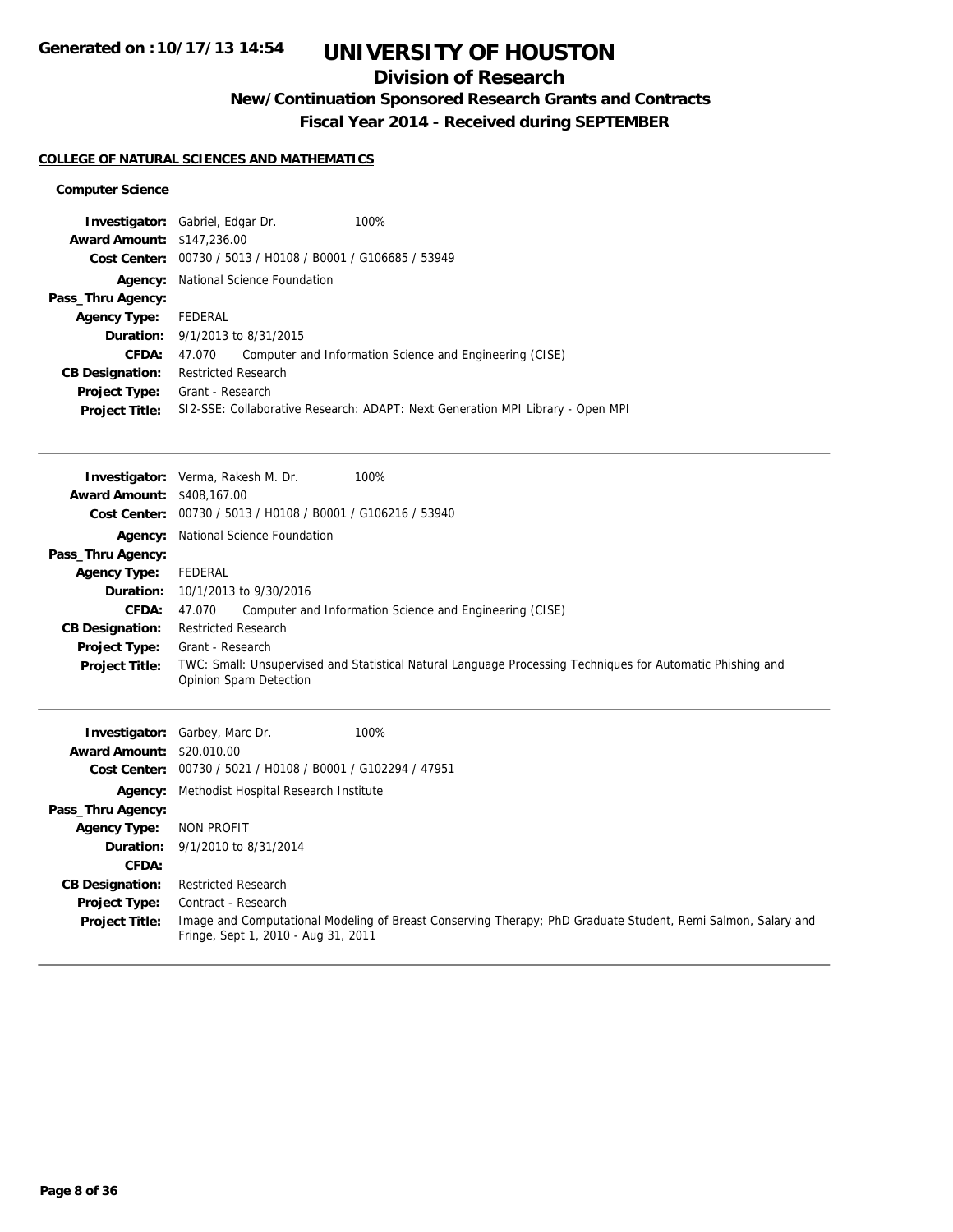## **Division of Research**

## **New/Continuation Sponsored Research Grants and Contracts**

**Fiscal Year 2014 - Received during SEPTEMBER**

### **COLLEGE OF NATURAL SCIENCES AND MATHEMATICS**

#### **Computer Science**

|                                   | 100%<br><b>Investigator:</b> Chen, Guoning                                                                  |  |
|-----------------------------------|-------------------------------------------------------------------------------------------------------------|--|
| <b>Award Amount: \$150,000.00</b> |                                                                                                             |  |
|                                   | Cost Center: 00730 / 5013 / H0108 / B0001 / G107224 / 53952                                                 |  |
|                                   | <b>Agency:</b> National Science Foundation                                                                  |  |
| Pass_Thru Agency:                 |                                                                                                             |  |
| <b>Agency Type:</b>               | FEDERAL                                                                                                     |  |
|                                   | <b>Duration:</b> 9/1/2013 to 2/28/2015                                                                      |  |
| <b>CFDA:</b>                      | Computer and Information Science and Engineering (CISE)<br>47.070                                           |  |
| <b>CB Designation:</b>            | <b>Restricted Research</b>                                                                                  |  |
| Project Type:                     | Grant - Research                                                                                            |  |
| <b>Project Title:</b>             | EAGER: Define and Construct an Enhanced Graph Representation for Multiscale Vector Field Data Summarization |  |

|                                  | <b>Investigator:</b> Shah, Shishir Dr.                               | <b>20%</b> |  |
|----------------------------------|----------------------------------------------------------------------|------------|--|
| <b>Award Amount: \$59,854.60</b> |                                                                      |            |  |
|                                  | Cost Center: 00730 / 5013 / H0068 / B0001 / G106557 / 53745          |            |  |
| Agency:                          | National Science Foundation                                          |            |  |
| Pass_Thru Agency:                |                                                                      |            |  |
| <b>Agency Type:</b>              | FEDERAL                                                              |            |  |
|                                  | <b>Duration:</b> 9/1/2013 to 8/31/2015                               |            |  |
| <b>CFDA:</b>                     | <b>Engineering Grants</b><br>47.041                                  |            |  |
| <b>CB Designation:</b>           | <b>Restricted Research</b>                                           |            |  |
| Project Type:                    | Grant - Research                                                     |            |  |
| <b>Project Title:</b>            | Hazard SEES Type 1: Real-Time Geospatial Infrastructure Modeling for |            |  |
|                                  | Disaster Response and Rapid Recovery                                 |            |  |
|                                  |                                                                      |            |  |
|                                  | <b>Investigator:</b> Kakadiaris, Ioannis Dr.                         | <b>20%</b> |  |
| <b>Award Amount: \$59,854.60</b> |                                                                      |            |  |
| <b>Cost Center:</b>              | 00730 / 5013 / H0068 / B0001 / G106557 / 53745                       |            |  |

|                        | Cost Center: 00730 / 5013 / H0068 / B0001 / G106557 / 53745                                                  |  |
|------------------------|--------------------------------------------------------------------------------------------------------------|--|
| Agency:                | National Science Foundation                                                                                  |  |
| Pass_Thru Agency:      |                                                                                                              |  |
| Agency Type: FEDERAL   |                                                                                                              |  |
|                        | <b>Duration:</b> 9/1/2013 to 8/31/2015                                                                       |  |
|                        | <b>Engineering Grants</b><br>CFDA: 47.041                                                                    |  |
| <b>CB Designation:</b> | Restricted Research                                                                                          |  |
| Project Type:          | Grant - Research                                                                                             |  |
| <b>Project Title:</b>  | Hazard SEES Type 1: Real-Time Geospatial Infrastructure Modeling for<br>Disaster Response and Rapid Recovery |  |
|                        |                                                                                                              |  |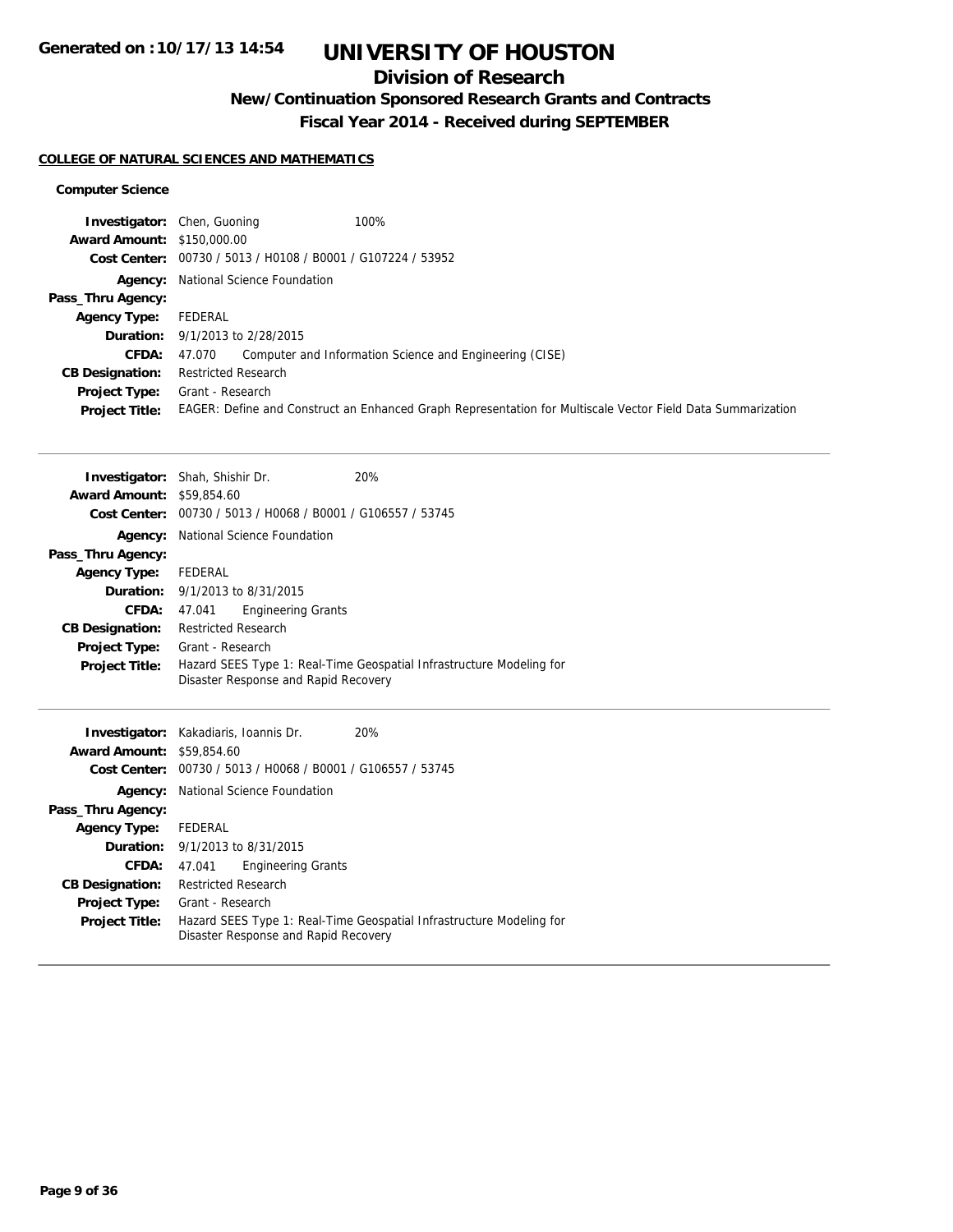## **Division of Research**

**New/Continuation Sponsored Research Grants and Contracts**

**Fiscal Year 2014 - Received during SEPTEMBER**

### **COLLEGE OF NATURAL SCIENCES AND MATHEMATICS**

### **Earth & Atmospheric Sciences**

|                                   | <b>Investigator:</b> Wang, Guoguan Dr.<br>100%                    |
|-----------------------------------|-------------------------------------------------------------------|
| <b>Award Amount: \$168,188.00</b> |                                                                   |
|                                   | Cost Center: 00730 / 5013 / H0109 / B0001 / G105325 / 53889       |
|                                   | <b>Agency:</b> National Science Foundation                        |
| Pass_Thru Agency:                 |                                                                   |
| <b>Agency Type:</b>               | FEDERAL                                                           |
|                                   | <b>Duration:</b> 9/15/2013 to 8/31/2016                           |
| CFDA:                             | <b>Education and Human Resources</b><br>47 076                    |
| <b>CB Designation:</b>            | <b>Restricted Research</b>                                        |
| <b>Project Type:</b>              | Grant - Research                                                  |
| <b>Project Title:</b>             | Integrating GPS and LiDAR Into Undergraduate Geoscience Education |

| <b>Investigator:</b> Snow, Jonathan Dr.<br>100%             |  |
|-------------------------------------------------------------|--|
| <b>Award Amount: \$32,896.81</b>                            |  |
| Cost Center: 00730 / 5013 / H0109 / B0001 / C106170 / 52311 |  |
| <b>Agency:</b> Consortium for Ocean Leadership (COL)        |  |
| Pass_Thru Agency: National Science Foundation               |  |
| FEDERAL                                                     |  |
| <b>Duration:</b> 12/11/2012 to 12/10/2015                   |  |
| Geosciences<br>47.050                                       |  |
| <b>Restricted Research</b>                                  |  |
| Grant - Research                                            |  |
| Chief Scientist Participation: Hess Deep Plutonic Crust     |  |
|                                                             |  |

| <b>Award Amount:</b>   | <b>Investigator:</b> Mann, Paul Dr.<br>\$240,000.00         | 100% |
|------------------------|-------------------------------------------------------------|------|
|                        | Cost Center: 00730 / 5022 / H0109 / B0001 / C106782 / 52937 |      |
|                        | <b>Agency:</b> Various Private Profit Agencies              |      |
| Pass_Thru Agency:      |                                                             |      |
| <b>Agency Type:</b>    | <b>PROFIT</b>                                               |      |
|                        | <b>Duration:</b> 9/1/2012 to 8/31/2014                      |      |
| CFDA:                  |                                                             |      |
| <b>CB Designation:</b> | <b>Restricted Research</b>                                  |      |
| Project Type:          | Contract - Research                                         |      |
| <b>Project Title:</b>  | Caribbean Basins, Tectonics, and Hydrocarbons - Phase III   |      |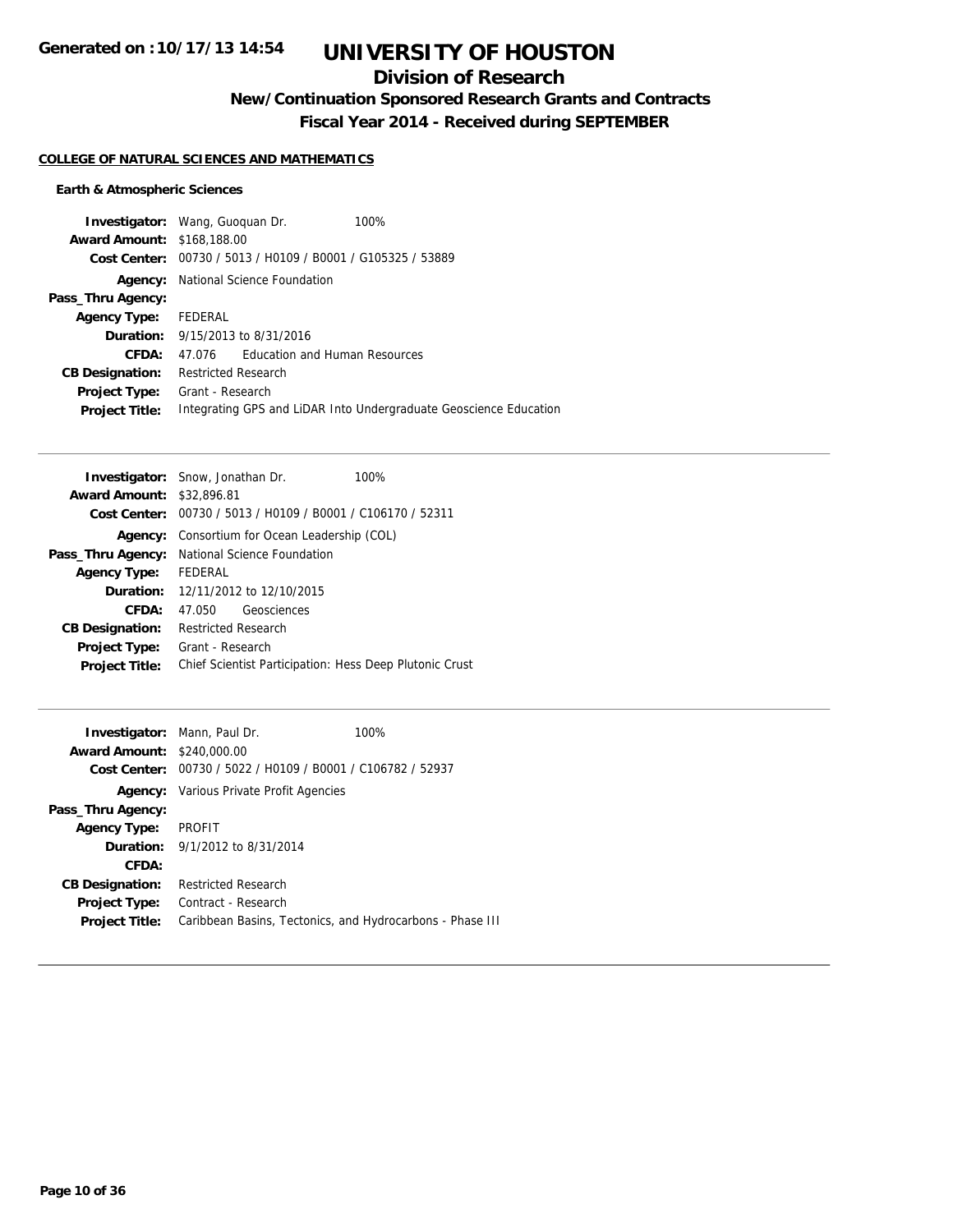## **Division of Research**

**New/Continuation Sponsored Research Grants and Contracts**

**Fiscal Year 2014 - Received during SEPTEMBER**

### **COLLEGE OF NATURAL SCIENCES AND MATHEMATICS**

### **Mathematics**

|                                   | <b>Investigator:</b> Kilpatrick, Zachary                    | 100%                                                                 |
|-----------------------------------|-------------------------------------------------------------|----------------------------------------------------------------------|
| <b>Award Amount: \$184,937.00</b> |                                                             |                                                                      |
|                                   | Cost Center: 00730 / 5013 / H0110 / B0001 / G106076 / 53960 |                                                                      |
| Agency:                           | National Science Foundation                                 |                                                                      |
| Pass_Thru Agency:                 |                                                             |                                                                      |
| Agency Type:                      | FEDERAL                                                     |                                                                      |
|                                   | <b>Duration:</b> 9/15/2013 to 8/31/2016                     |                                                                      |
| CFDA:                             | Mathematical and Physical Sciences<br>47.049                |                                                                      |
| <b>CB Designation:</b>            | <b>Restricted Research</b>                                  |                                                                      |
| <b>Project Type:</b>              | Grant - Research                                            |                                                                      |
| <b>Project Title:</b>             |                                                             | Architecture for robust spatiotemporal dynamics in neuronal networks |
|                                   |                                                             |                                                                      |

#### **Physics**

| Investigator:<br><b>Award Amount:</b><br>Cost Center: | 100%<br>Bensaoula, Abdelhak Dr.<br>\$40,000.00<br>00730 / 5022 / H0112 / B0001 / G100785 / 45685                                |
|-------------------------------------------------------|---------------------------------------------------------------------------------------------------------------------------------|
| Agency:                                               | Integrated Micro Sensors, Inc.                                                                                                  |
| Pass_Thru Agency:                                     |                                                                                                                                 |
| <b>Agency Type:</b>                                   | PROFIT                                                                                                                          |
| Duration:                                             | 12/15/2009 to 6/30/2014                                                                                                         |
| CFDA:                                                 |                                                                                                                                 |
| <b>CB Designation:</b>                                | <b>Restricted Research</b>                                                                                                      |
| <b>Project Type:</b>                                  | Grant - Research                                                                                                                |
| <b>Project Title:</b>                                 | Ultra-Strong High-Temperature Bonding of Very Dissimilar Materials Based on Micro-Column Arrays Fabricated by<br>Laser Ablation |

|                                  | 100%<br><b>Investigator:</b> Hungerford, Ed V. Dr.                         |
|----------------------------------|----------------------------------------------------------------------------|
| <b>Award Amount: \$78,000.00</b> |                                                                            |
|                                  | Cost Center: 00730 / 5013 / H0112 / B0001 / G100432 / 47318                |
| Agency:                          | National Science Foundation                                                |
| Pass_Thru Agency:                |                                                                            |
| <b>Agency Type:</b>              | FEDERAL                                                                    |
|                                  | <b>Duration:</b> 10/1/2010 to 1/31/2015                                    |
| CFDA:                            | Mathematical and Physical Sciences<br>47.049                               |
| <b>CB Designation:</b>           | <b>Restricted Research</b>                                                 |
| <b>Project Type:</b>             | Grant - Research                                                           |
| <b>Project Title:</b>            | Collaborative Research: A Depleted Argon Detector for a Dark Matter Search |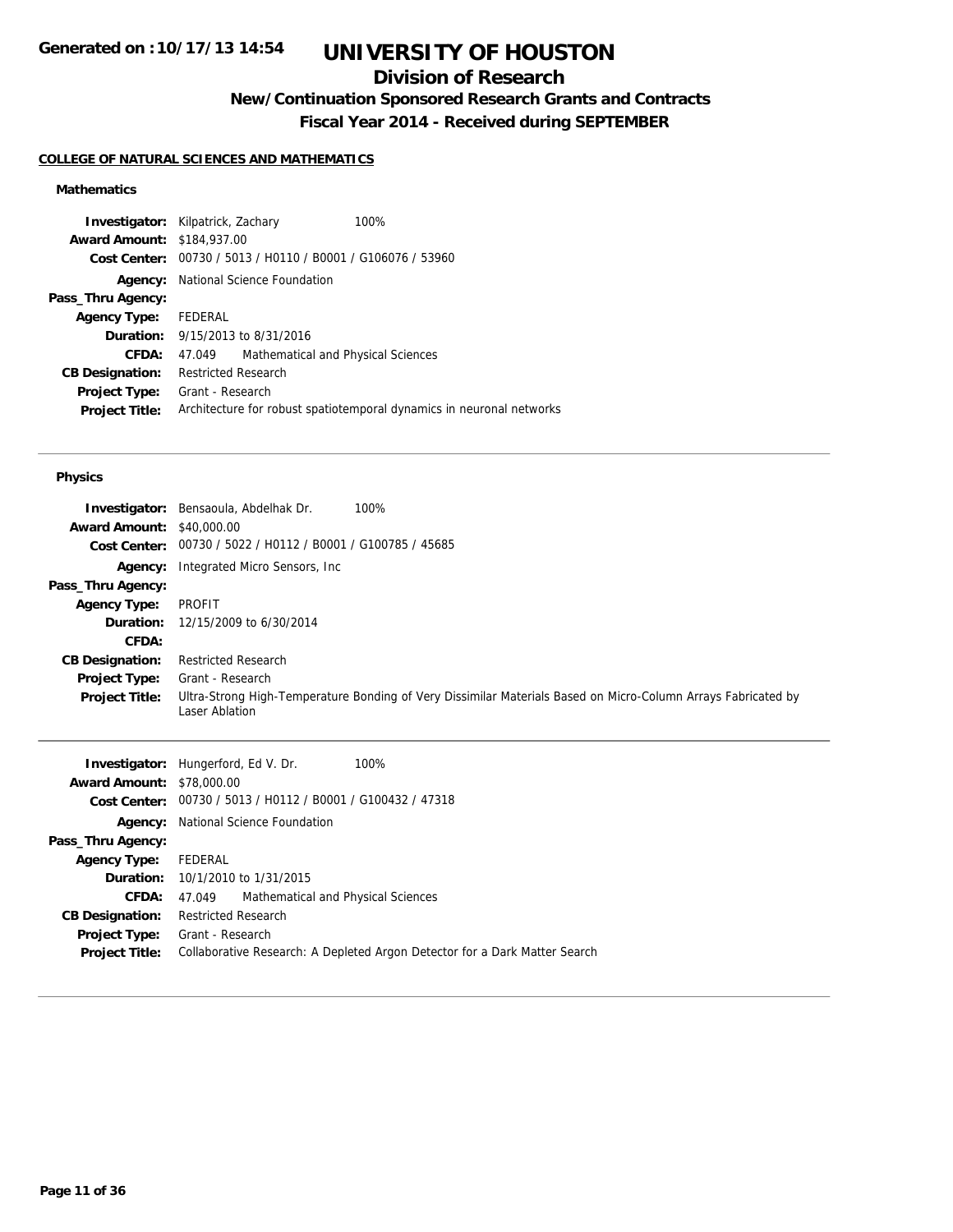## **Division of Research**

## **New/Continuation Sponsored Research Grants and Contracts**

**Fiscal Year 2014 - Received during SEPTEMBER**

### **COLLEGE OF NATURAL SCIENCES AND MATHEMATICS**

#### **Physics**

| <b>Investigator:</b> Ren, Zhifeng Dr. |                                                |                                          | 50%                                                    |
|---------------------------------------|------------------------------------------------|------------------------------------------|--------------------------------------------------------|
| <b>Award Amount: \$116,873.91</b>     |                                                |                                          |                                                        |
| Cost Center:                          | 00730 / 5013 / H0452 / B0001 / G107350 / 53959 |                                          |                                                        |
|                                       | <b>Agency:</b> U.S. Department of Energy       |                                          |                                                        |
| Pass_Thru Agency:                     |                                                |                                          |                                                        |
| <b>Agency Type:</b>                   | FEDERAL                                        |                                          |                                                        |
|                                       |                                                | <b>Duration:</b> 9/15/2013 to 11/14/2014 |                                                        |
| CFDA:                                 | 81.049                                         |                                          | Office of Energy Research Financial Assistance Program |
| <b>CB Designation:</b>                | <b>Restricted Research</b>                     |                                          |                                                        |
| <b>Project Type:</b>                  | Grant - Research                               |                                          |                                                        |
| <b>Project Title:</b>                 | High Performance Bulk Thermoelectric Materials |                                          |                                                        |

| <b>Investigator:</b> Cheung, Margaret Dr.                   | 65%                                                                |
|-------------------------------------------------------------|--------------------------------------------------------------------|
| <b>Award Amount: \$209,862.25</b>                           |                                                                    |
| Cost Center: 00730 / 5013 / H0112 / B0001 / G102142 / 49699 |                                                                    |
| National Institute of General Medical Sciences<br>Agency:   |                                                                    |
| Pass_Thru Agency:                                           |                                                                    |
| FEDERAL                                                     |                                                                    |
| <b>Duration:</b> $9/30/2011$ to $8/31/2016$                 |                                                                    |
| 93.859                                                      | Pharmacology, Physiology, and Biological Chemistry Research        |
| <b>Restricted Research</b>                                  |                                                                    |
| Grant - Research                                            |                                                                    |
|                                                             | Manipulating Signaling Proteins for Target Binding and Recognition |
|                                                             |                                                                    |

| <b>Investigator:</b> Das, Mini Dr.<br><b>Award Amount: \$58,089.00</b><br>Cost Center: | 50%<br>00730 / 5013 / H0112 / B0001 / G104432 / 49819                                                   |
|----------------------------------------------------------------------------------------|---------------------------------------------------------------------------------------------------------|
|                                                                                        | <b>Agency:</b> National Institutes of Health                                                            |
| Pass_Thru Agency:                                                                      |                                                                                                         |
| <b>Agency Type:</b>                                                                    | FEDERAL                                                                                                 |
|                                                                                        | <b>Duration:</b> 9/1/2011 to 8/31/2014                                                                  |
| <b>CFDA:</b>                                                                           | 93.398 Cancer Research Manpower                                                                         |
| <b>CB Designation:</b>                                                                 | <b>Restricted Research</b>                                                                              |
| Project Type:<br><b>Project Title:</b>                                                 | Grant - Research<br>Addressing the Challenges in Transitioning from Mammography to Breast Tomosynthesis |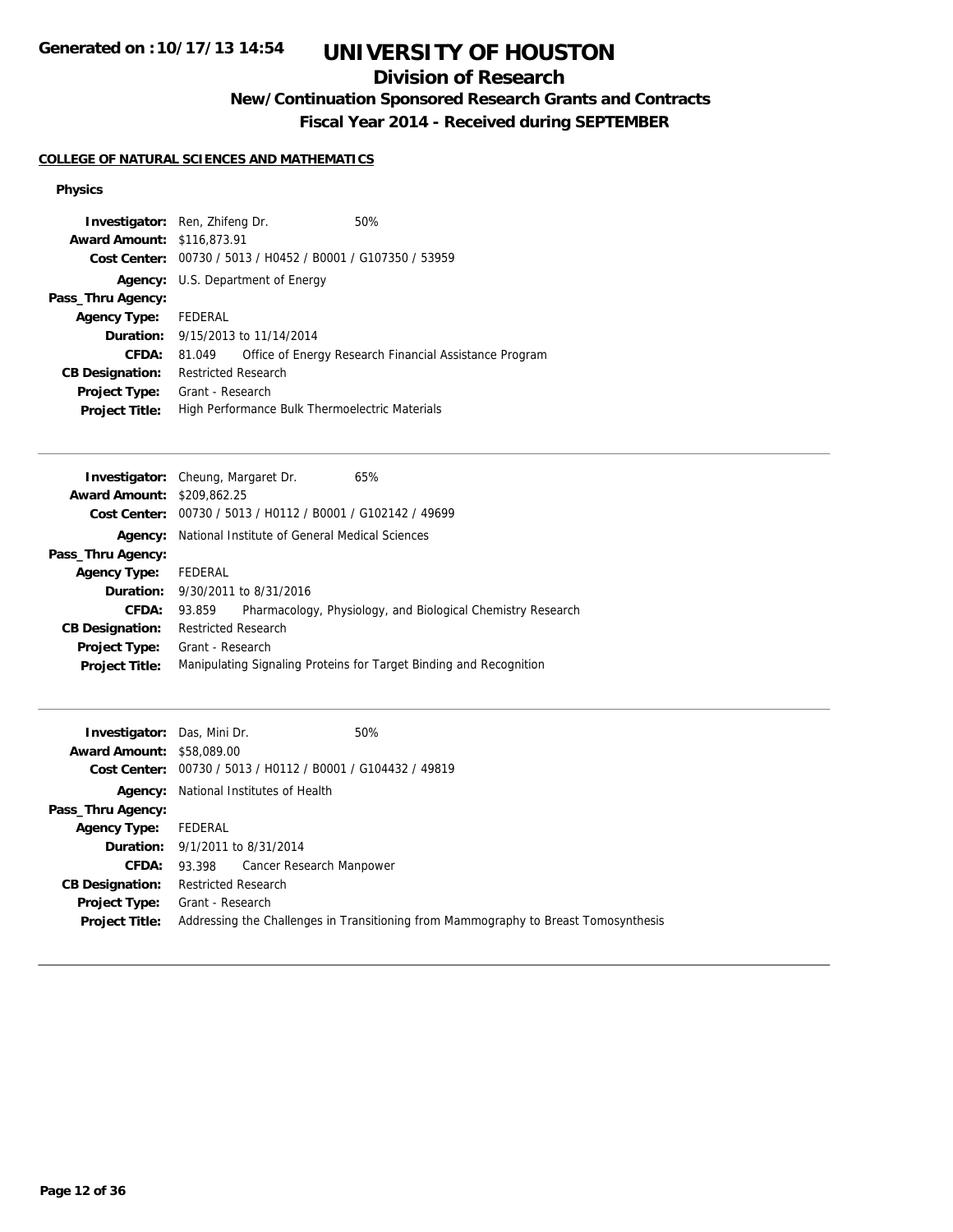### **Division of Research**

## **New/Continuation Sponsored Research Grants and Contracts**

**Fiscal Year 2014 - Received during SEPTEMBER**

#### **COLLEGE OF OPTOMETRY**

### **Optometry, Community**

|                                   | <b>Investigator:</b> Manny, Ruth E. Dr.                     | 100%                                                             |
|-----------------------------------|-------------------------------------------------------------|------------------------------------------------------------------|
| <b>Award Amount: \$180.091.00</b> |                                                             |                                                                  |
|                                   | Cost Center: 00730 / 5013 / H0114 / B0001 / G106062 / 53772 |                                                                  |
|                                   | <b>Agency:</b> NIH/Division of Research Grants              |                                                                  |
| Pass_Thru Agency:                 |                                                             |                                                                  |
| Agency Type:                      | FEDERAL                                                     |                                                                  |
|                                   | <b>Duration:</b> 9/1/2013 to 8/31/2015                      |                                                                  |
| CFDA:                             | 93.867 Vision Research                                      |                                                                  |
| <b>CB Designation:</b>            | <b>Restricted Research</b>                                  |                                                                  |
| <b>Project Type:</b>              | Grant - Research                                            |                                                                  |
| <b>Project Title:</b>             |                                                             | Preschool Vision Screening by Parental Risk Factor Questionnaire |

|                                   | <b>Investigator:</b> Porter, Jason Dr.                      | 100% |
|-----------------------------------|-------------------------------------------------------------|------|
| <b>Award Amount: \$349,600.00</b> |                                                             |      |
|                                   | Cost Center: 00730 / 5013 / H0114 / B0001 / G102467 / 49379 |      |
| Agency:                           | National Eye Institute                                      |      |
| Pass_Thru Agency:                 |                                                             |      |
| <b>Agency Type:</b>               | FEDERAL                                                     |      |
|                                   | <b>Duration:</b> $9/1/2011$ to $8/31/2016$                  |      |
| CFDA:                             | Vision Research<br>93.867                                   |      |
| <b>CB Designation:</b>            | <b>Restricted Research</b>                                  |      |
| <b>Project Type:</b>              | Grant - Research                                            |      |
| <b>Project Title:</b>             | High-resolution imaging of the normal and diseased retina   |      |

|                        | <b>Investigator:</b> Nichols, Jason Dr.        | 100%                                                                       |
|------------------------|------------------------------------------------|----------------------------------------------------------------------------|
| <b>Award Amount:</b>   | \$617.40                                       |                                                                            |
| Cost Center:           | 00730 / 5022 / H0114 / B0001 / G105883 / 52089 |                                                                            |
| Agency:                | Vistakon, Inc.                                 |                                                                            |
| Pass_Thru Agency:      |                                                |                                                                            |
| <b>Agency Type:</b>    | PROFIT                                         |                                                                            |
|                        | <b>Duration:</b> 10/3/2012 to 6/30/2013        |                                                                            |
| <b>CFDA:</b>           |                                                |                                                                            |
| <b>CB Designation:</b> | <b>Restricted Research</b>                     |                                                                            |
| <b>Project Type:</b>   | Contract - Research                            |                                                                            |
| <b>Project Title:</b>  |                                                | Daily Disposable Handling in a Population of Neophyte Contact Lens Wearers |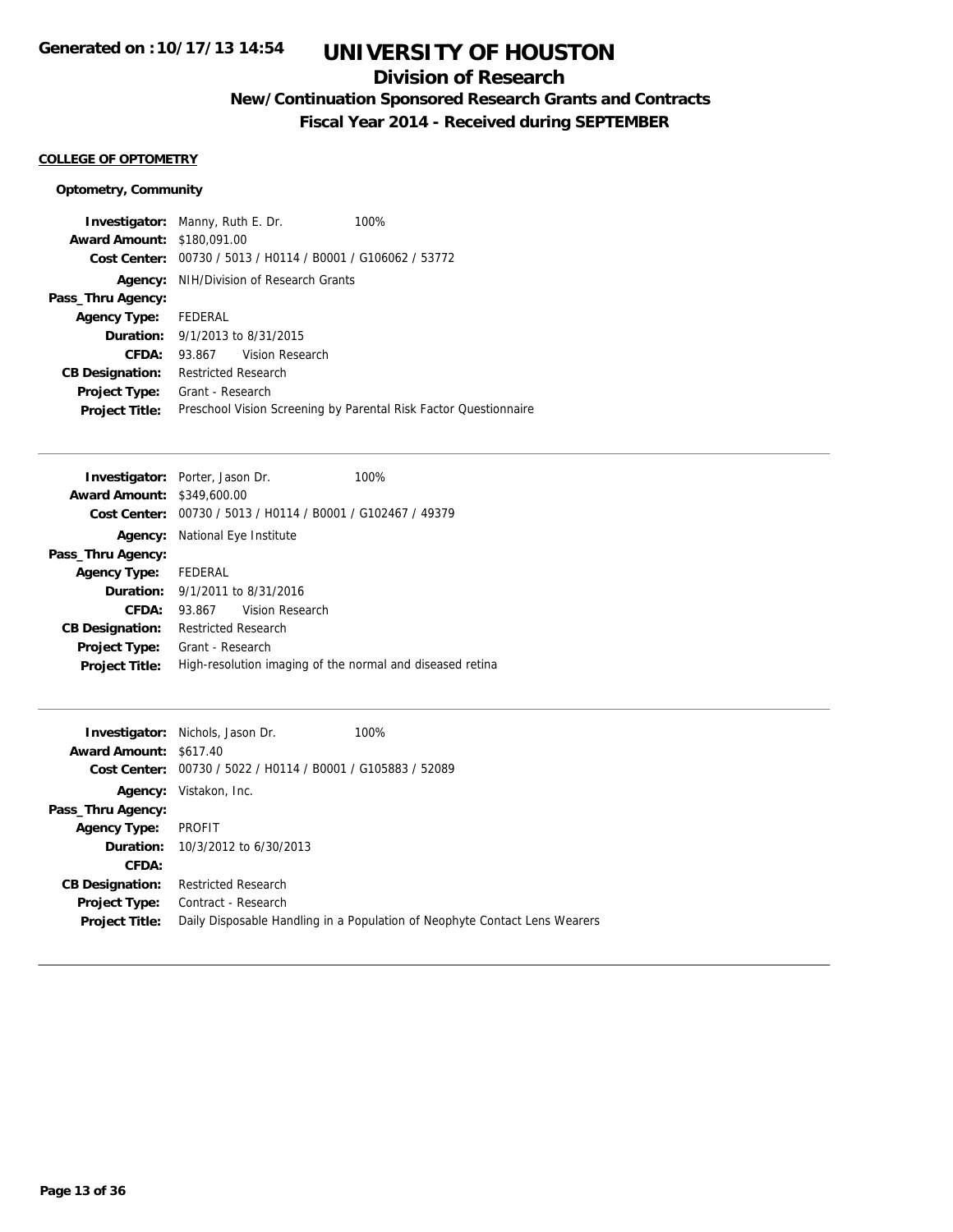### **Division of Research**

## **New/Continuation Sponsored Research Grants and Contracts**

**Fiscal Year 2014 - Received during SEPTEMBER**

#### **COLLEGE OF OPTOMETRY**

### **Optometry, Community**

|                                   | <b>Investigator:</b> Frishman, PhD, Laura J. Dr.<br>100%    |
|-----------------------------------|-------------------------------------------------------------|
| <b>Award Amount: \$602,000.00</b> |                                                             |
|                                   | Cost Center: 00730 / 5013 / H0114 / B0001 / G105830 / 53578 |
|                                   | <b>Agency:</b> National Eye Institute                       |
| Pass_Thru Agency:                 |                                                             |
| <b>Agency Type:</b> FEDERAL       |                                                             |
|                                   | <b>Duration:</b> $7/1/2013$ to $6/30/2014$                  |
| CFDA:                             | 93.867 Vision Research                                      |
| <b>CB Designation:</b>            | <b>Restricted Research</b>                                  |
| <b>Project Type:</b>              | Grant - Research                                            |
| <b>Project Title:</b>             | CENTER CORE GRANT FOR VISION RESEARCH                       |
|                                   |                                                             |

|                                   | <b>Investigator:</b> Otteson, Deborah Dr.                   | 100% |
|-----------------------------------|-------------------------------------------------------------|------|
| <b>Award Amount: \$320,625.00</b> |                                                             |      |
|                                   | Cost Center: 00730 / 5013 / H0114 / B0001 / G102456 / 49358 |      |
|                                   | <b>Agency:</b> National Eye Institute                       |      |
| Pass_Thru Agency:                 |                                                             |      |
| Agency Type:                      | FEDERAL                                                     |      |
|                                   | <b>Duration:</b> $9/1/2011$ to $8/31/2016$                  |      |
| CFDA:                             | Vision Research<br>93.867                                   |      |
| <b>CB Designation:</b>            | Restricted Research                                         |      |
| <b>Project Type:</b>              | Grant - Research                                            |      |
| <b>Project Title:</b>             | Regulation of Ephrin Receptor Expression in the Retina      |      |
|                                   |                                                             |      |

| <b>Award Amount: \$357,438.00</b> | <b>Investigator:</b> Harwerth, Ronald S. Dr.<br>100%        |  |  |
|-----------------------------------|-------------------------------------------------------------|--|--|
|                                   | Cost Center: 00730 / 5013 / H0114 / B0001 / G104488 / 51914 |  |  |
|                                   | <b>Agency:</b> National Eye Institute                       |  |  |
| Pass_Thru Agency:                 | National Eye Institute                                      |  |  |
| <b>Agency Type:</b>               | FEDERAL                                                     |  |  |
|                                   | <b>Duration:</b> $9/30/2012$ to $8/31/2017$                 |  |  |
| CFDA:                             | Vision Research<br>93.867                                   |  |  |
| <b>CB Designation:</b>            | Restricted Research                                         |  |  |
| <b>Project Type:</b>              | Grant - Research                                            |  |  |
| <b>Project Title:</b>             | Behavioral Measures of Vision                               |  |  |
|                                   |                                                             |  |  |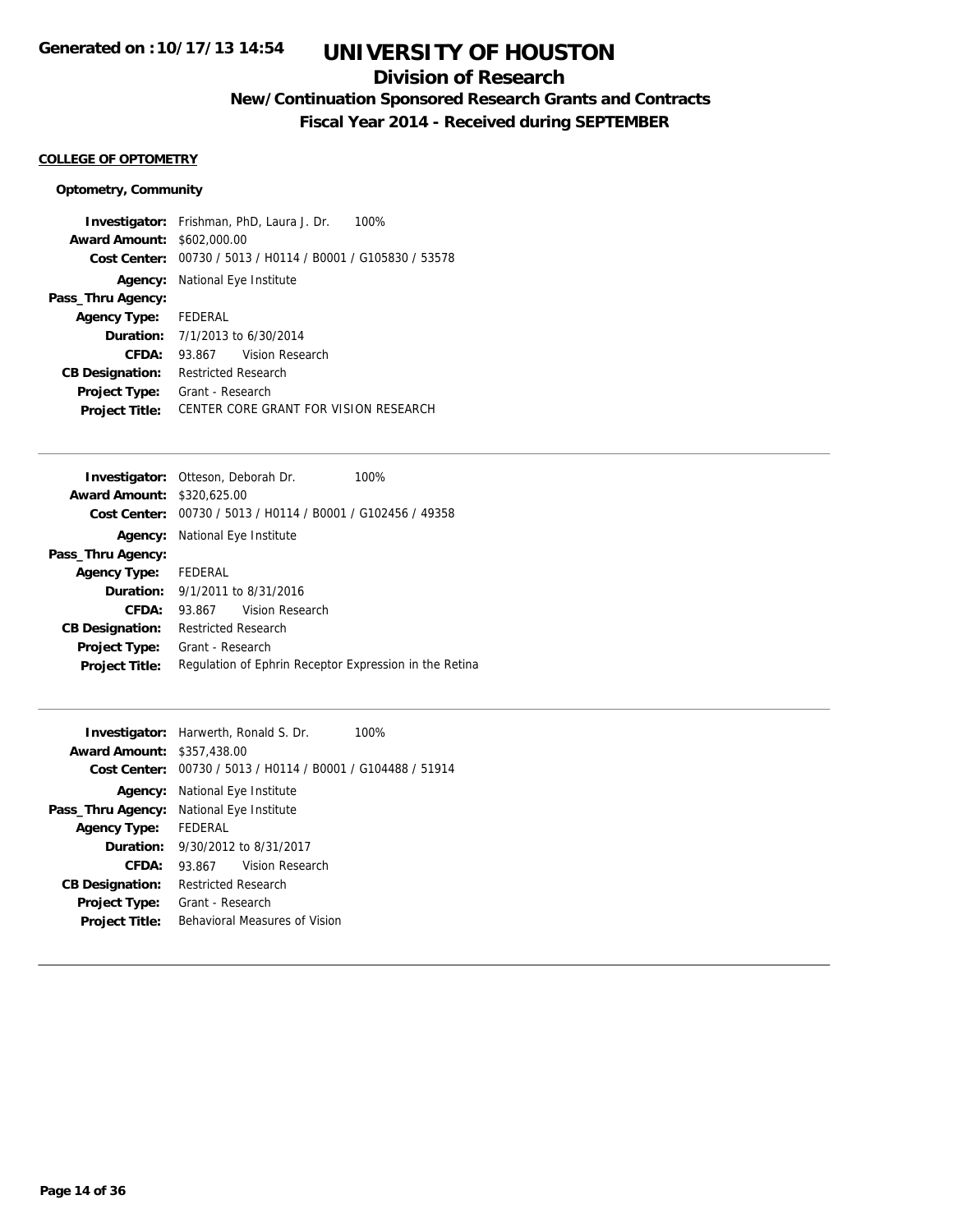### **Division of Research**

## **New/Continuation Sponsored Research Grants and Contracts**

**Fiscal Year 2014 - Received during SEPTEMBER**

### **COLLEGE OF OPTOMETRY**

#### **Optometry, Community**

**Investigator:** Frishman, PhD, Laura J. Dr. 100% **Award Amount:** \$101,389.00 **Cost Center:** 00730 / 5013 / H0114 / B0001 / G095800 / 42062 **Agency:** National Eye Institute **Pass\_Thru Agency: Agency Type:** FEDERAL **Duration:** 5/1/2008 to 9/29/2013 **CFDA:** 93.867 Vision Research **CB Designation:** Restricted Research **Project Type:** Grant - Research **Project Title:** Core Grant for Vision Research

### **COLLEGE OF PHARMACY**

#### **Heart and Kidney Institute**

|                                   | <b>Investigator:</b> Hussain, Tahir Dr.                     | 50%                                                                 |
|-----------------------------------|-------------------------------------------------------------|---------------------------------------------------------------------|
| <b>Award Amount: \$154,283.50</b> |                                                             |                                                                     |
|                                   | Cost Center: 00730 / 5013 / H0117 / B0001 / G105636 / 51844 |                                                                     |
| Agency:                           |                                                             | National Institute of Diabetes and Digestive and Kidney Diseases    |
| Pass_Thru Agency:                 |                                                             |                                                                     |
| <b>Agency Type:</b>               | FEDERAL                                                     |                                                                     |
|                                   | <b>Duration:</b> 9/1/2012 to 8/31/2014                      |                                                                     |
| CFDA:                             | 93.847                                                      | Diabetes, Endocrinology and Metabolism Research                     |
| <b>CB Designation:</b>            | <b>Restricted Research</b>                                  |                                                                     |
| Project Type:                     | Grant - Research                                            |                                                                     |
| <b>Project Title:</b>             |                                                             | Renal Angiotensin II Receptor Function in Obesity (R01 DK061578-07) |

### **Pharmacological and Pharmaceutical Sciences**

| <b>Award Amount: \$154,283.50</b> | <b>Investigator:</b> Hussain, Tahir Dr.<br>Cost Center: 00730 / 5013 / H0117 / B0001 / G105636 / 51844 | 50%                                                                 |
|-----------------------------------|--------------------------------------------------------------------------------------------------------|---------------------------------------------------------------------|
| Agency:                           |                                                                                                        | National Institute of Diabetes and Digestive and Kidney Diseases    |
| Pass_Thru Agency:                 |                                                                                                        |                                                                     |
| <b>Agency Type:</b>               | FEDERAL                                                                                                |                                                                     |
|                                   | <b>Duration:</b> 9/1/2012 to 8/31/2014                                                                 |                                                                     |
| CFDA:                             | 93.847                                                                                                 | Diabetes, Endocrinology and Metabolism Research                     |
| <b>CB Designation:</b>            | <b>Restricted Research</b>                                                                             |                                                                     |
| <b>Project Type:</b>              | Grant - Research                                                                                       |                                                                     |
| <b>Project Title:</b>             |                                                                                                        | Renal Angiotensin II Receptor Function in Obesity (R01 DK061578-07) |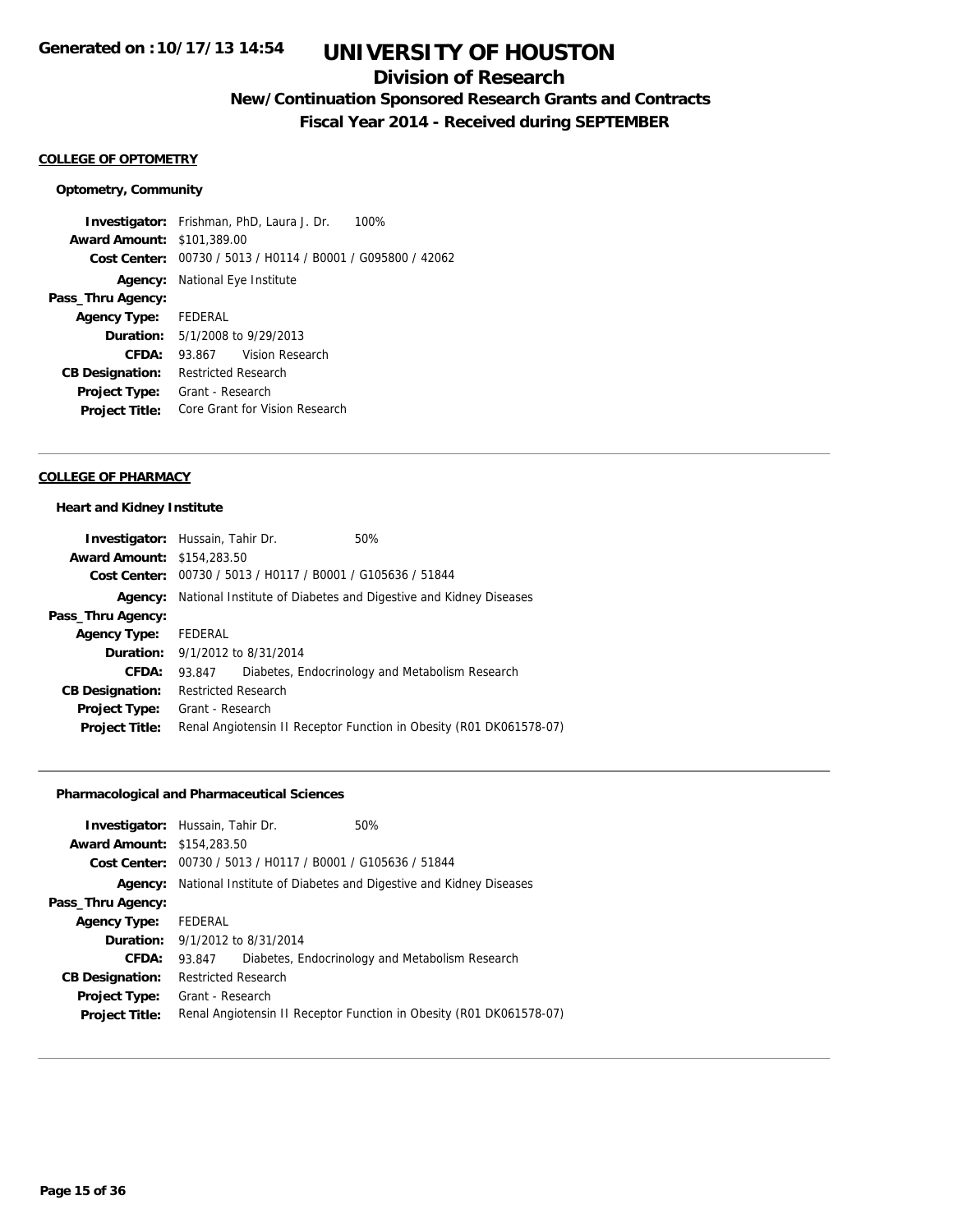### **Division of Research**

## **New/Continuation Sponsored Research Grants and Contracts**

**Fiscal Year 2014 - Received during SEPTEMBER**

#### **CULLEN COLLEGE OF ENGINEERING**

### **Biomedical Engineering**

|                                  | <b>Investigator:</b> Akay, Metin Dr.<br>100%                     |
|----------------------------------|------------------------------------------------------------------|
| <b>Award Amount: \$30,000.00</b> |                                                                  |
| Cost Center:                     | 00730 / 5013 / H0071 / B0100 / G105927 / 53797                   |
| Agency:                          | National Science Foundation                                      |
| Pass_Thru Agency:                |                                                                  |
| <b>Agency Type:</b>              | FEDERAL                                                          |
|                                  | <b>Duration:</b> $9/1/2013$ to $8/31/2015$                       |
| <b>CFDA:</b>                     | <b>Engineering Grants</b><br>47.041                              |
| <b>CB Designation:</b>           | Non Restricted Research                                          |
| <b>Project Type:</b>             | Grant - Research                                                 |
| <b>Project Title:</b>            | International Summer School on Biocomplexity from Gene to System |

| <b>Investigator:</b> May, Elebeoba Dr. |                                                             |  | 100%                                                |                                             |
|----------------------------------------|-------------------------------------------------------------|--|-----------------------------------------------------|---------------------------------------------|
| <b>Award Amount: \$250,003.00</b>      |                                                             |  |                                                     |                                             |
|                                        | Cost Center: 00730 / 5013 / H0071 / B0001 / G106229 / 53801 |  |                                                     |                                             |
|                                        | <b>Agency:</b> Henry M. Jackson Foundation                  |  |                                                     |                                             |
|                                        | <b>Pass_Thru Agency:</b> Defense Threat Reduction Agency    |  |                                                     |                                             |
| <b>Agency Type:</b>                    | FEDERAL                                                     |  |                                                     |                                             |
|                                        | <b>Duration:</b> 7/1/2013 to 6/30/2014                      |  |                                                     |                                             |
| CFDA:                                  | 12.800                                                      |  |                                                     | Air Force Defense Research Sciences Program |
| <b>CB Designation:</b>                 | <b>Restricted Research</b>                                  |  |                                                     |                                             |
| <b>Project Type:</b>                   | Grant - Research                                            |  |                                                     |                                             |
| <b>Project Title:</b>                  |                                                             |  | Host Pathogen Modeling/Sandia National Laboratories |                                             |

### **Center for Integrated Bio and Nano Systems**

|                                 | <b>Investigator:</b> Willson, Richard C. Dr.<br>30%                                             |
|---------------------------------|-------------------------------------------------------------------------------------------------|
| <b>Award Amount: \$4,500.00</b> |                                                                                                 |
|                                 | Cost Center: 00730 / 5013 / H0070 / B0001 / G098736 / 45097                                     |
| Agency:                         | National Science Foundation                                                                     |
| Pass_Thru Agency:               |                                                                                                 |
| <b>Agency Type:</b>             | FEDERAL                                                                                         |
|                                 | <b>Duration:</b> 9/15/2009 to 8/31/2014                                                         |
| <b>CFDA:</b>                    | <b>Engineering Grants</b><br>47.041                                                             |
| <b>CB Designation:</b>          | <b>Restricted Research</b>                                                                      |
| Project Type:                   | Grant - Research                                                                                |
| <b>Project Title:</b>           | Single-biomolecule Detector Array Based on Nanomagnetically Stabilized Magnetoreristive Sensors |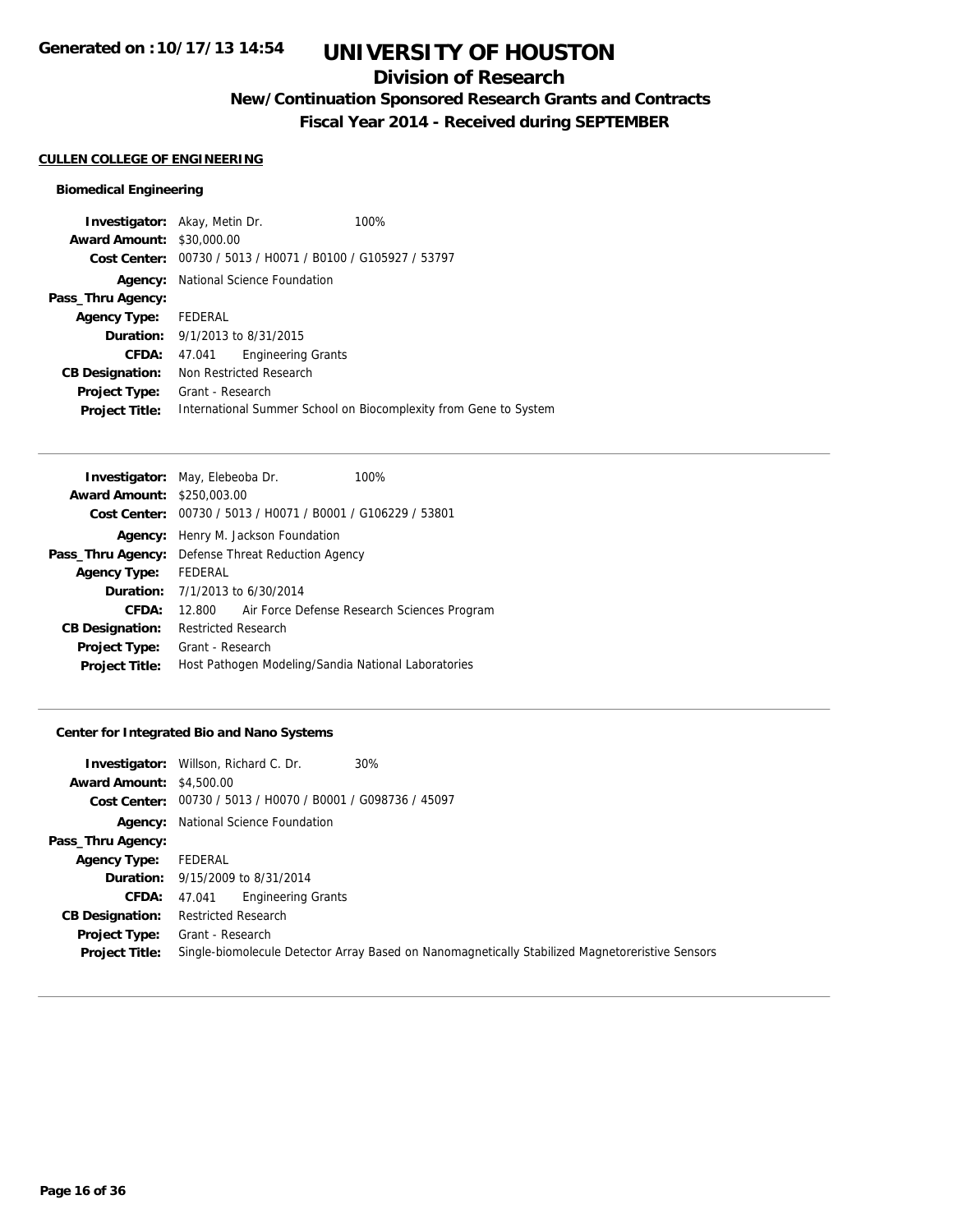## **Division of Research**

**New/Continuation Sponsored Research Grants and Contracts**

**Fiscal Year 2014 - Received during SEPTEMBER**

### **CULLEN COLLEGE OF ENGINEERING**

### **Center for Integrated Bio and Nano Systems**

|                                   | <b>Investigator:</b> Litvinov, Dmitri Dr.<br>35%                                                                                                       |
|-----------------------------------|--------------------------------------------------------------------------------------------------------------------------------------------------------|
| <b>Award Amount: \$198,804.55</b> |                                                                                                                                                        |
|                                   | Cost Center: 00730 / 5013 / H0070 / B0001 / G106551 / 53776                                                                                            |
|                                   | <b>Agency:</b> National Science Foundation                                                                                                             |
| Pass_Thru Agency:                 |                                                                                                                                                        |
| <b>Agency Type:</b>               | FEDERAL                                                                                                                                                |
|                                   | <b>Duration:</b> 9/1/2013 to 8/31/2015                                                                                                                 |
| <b>CFDA:</b>                      | <b>Engineering Grants</b><br>47.041                                                                                                                    |
| <b>CB Designation:</b>            | <b>Restricted Research</b>                                                                                                                             |
| <b>Project Type:</b>              | Grant - Research                                                                                                                                       |
| <b>Project Title:</b>             | MRI Consortium: Acquisition of a Nanoimprint Lithography System to Support Transformative Device and Materials<br>Research in the Greater Houston Area |

|                                  | 5%<br><b>Investigator:</b> Ruchhoeft, Paul Dr.                                                                                                         |
|----------------------------------|--------------------------------------------------------------------------------------------------------------------------------------------------------|
| <b>Award Amount: \$28,400.65</b> |                                                                                                                                                        |
|                                  | Cost Center: 00730 / 5013 / H0070 / B0001 / G106551 / 53776                                                                                            |
|                                  | <b>Agency:</b> National Science Foundation                                                                                                             |
| Pass_Thru Agency:                |                                                                                                                                                        |
| <b>Agency Type:</b>              | FEDERAL                                                                                                                                                |
|                                  | <b>Duration:</b> $9/1/2013$ to $8/31/2015$                                                                                                             |
| <b>CFDA:</b>                     | <b>Engineering Grants</b><br>47.041                                                                                                                    |
| <b>CB Designation:</b>           | <b>Restricted Research</b>                                                                                                                             |
| <b>Project Type:</b>             | Grant - Research                                                                                                                                       |
| <b>Project Title:</b>            | MRI Consortium: Acquisition of a Nanoimprint Lithography System to Support Transformative Device and Materials<br>Research in the Greater Houston Area |

|                                  | 5%<br><b>Investigator:</b> Bao, Jiming Dr.                                                                                                             |  |
|----------------------------------|--------------------------------------------------------------------------------------------------------------------------------------------------------|--|
| <b>Award Amount: \$28,400.65</b> |                                                                                                                                                        |  |
| Cost Center:                     | 00730 / 5013 / H0070 / B0001 / G106551 / 53776                                                                                                         |  |
|                                  | <b>Agency:</b> National Science Foundation                                                                                                             |  |
| Pass_Thru Agency:                |                                                                                                                                                        |  |
| <b>Agency Type:</b>              | FEDERAL                                                                                                                                                |  |
|                                  | <b>Duration:</b> $9/1/2013$ to $8/31/2015$                                                                                                             |  |
| <b>CFDA:</b>                     | <b>Engineering Grants</b><br>47.041                                                                                                                    |  |
| <b>CB Designation:</b>           | <b>Restricted Research</b>                                                                                                                             |  |
| <b>Project Type:</b>             | Grant - Research                                                                                                                                       |  |
| <b>Project Title:</b>            | MRI Consortium: Acquisition of a Nanoimprint Lithography System to Support Transformative Device and Materials<br>Research in the Greater Houston Area |  |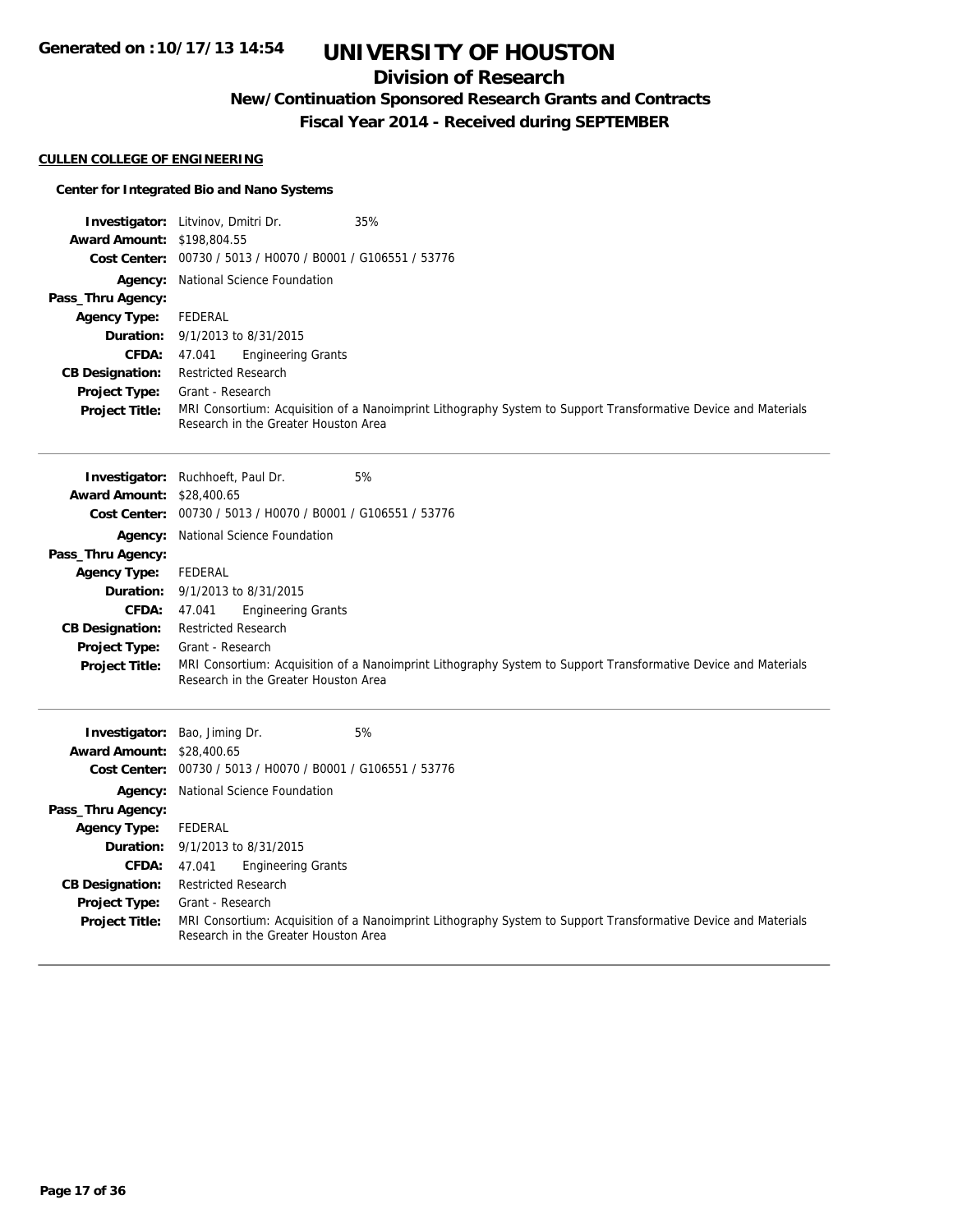## **Division of Research**

**New/Continuation Sponsored Research Grants and Contracts**

**Fiscal Year 2014 - Received during SEPTEMBER**

#### **CULLEN COLLEGE OF ENGINEERING**

### **Center for Integrated Bio and Nano Systems**

|                                 | <b>Investigator:</b> Litvinov, Dmitri Dr.                   | 20%                                                                                             |
|---------------------------------|-------------------------------------------------------------|-------------------------------------------------------------------------------------------------|
| <b>Award Amount: \$3,000.00</b> |                                                             |                                                                                                 |
|                                 | Cost Center: 00730 / 5013 / H0070 / B0001 / G098736 / 45097 |                                                                                                 |
| Agency:                         | National Science Foundation                                 |                                                                                                 |
| Pass_Thru Agency:               |                                                             |                                                                                                 |
| <b>Agency Type:</b>             | FEDERAL                                                     |                                                                                                 |
|                                 | <b>Duration:</b> 9/15/2009 to 8/31/2014                     |                                                                                                 |
| <b>CFDA:</b>                    | <b>Engineering Grants</b><br>47.041                         |                                                                                                 |
| <b>CB Designation:</b>          | <b>Restricted Research</b>                                  |                                                                                                 |
| Project Type:                   | Grant - Research                                            |                                                                                                 |
| <b>Project Title:</b>           |                                                             | Single-biomolecule Detector Array Based on Nanomagnetically Stabilized Magnetoreristive Sensors |

|                                  | 5%<br><b>Investigator:</b> Willson, Richard C. Dr.                                                                                                     |
|----------------------------------|--------------------------------------------------------------------------------------------------------------------------------------------------------|
| <b>Award Amount: \$28,400.65</b> |                                                                                                                                                        |
|                                  | Cost Center: 00730 / 5013 / H0070 / B0001 / G106551 / 53776                                                                                            |
|                                  | <b>Agency:</b> National Science Foundation                                                                                                             |
| Pass_Thru Agency:                |                                                                                                                                                        |
| <b>Agency Type:</b>              | FEDERAL                                                                                                                                                |
|                                  | <b>Duration:</b> $9/1/2013$ to $8/31/2015$                                                                                                             |
| <b>CFDA:</b>                     | <b>Engineering Grants</b><br>47.041                                                                                                                    |
| <b>CB Designation:</b>           | <b>Restricted Research</b>                                                                                                                             |
| <b>Project Type:</b>             | Grant - Research                                                                                                                                       |
| <b>Project Title:</b>            | MRI Consortium: Acquisition of a Nanoimprint Lithography System to Support Transformative Device and Materials<br>Research in the Greater Houston Area |

|                                   | <b>Investigator:</b> Rimer, Jeffrey Dr.                     | 100%                                                          |
|-----------------------------------|-------------------------------------------------------------|---------------------------------------------------------------|
| <b>Award Amount: \$158,798.00</b> |                                                             |                                                               |
|                                   | Cost Center: 00730 / 5013 / H0067 / B0001 / G104113 / 51569 |                                                               |
|                                   | <b>Agency:</b> National Science Foundation                  |                                                               |
| Pass_Thru Agency:                 |                                                             |                                                               |
| Agency Type: FEDERAL              |                                                             |                                                               |
|                                   | <b>Duration:</b> 9/1/2012 to 8/31/2017                      |                                                               |
| CFDA:                             | <b>Engineering Grants</b><br>47.041                         |                                                               |
| <b>CB Designation:</b>            | <b>Restricted Research</b>                                  |                                                               |
| Project Type:                     | Grant - Research                                            |                                                               |
| <b>Project Title:</b>             |                                                             | CAREER: A Bio-Inspired Approach to Engineer Zeolite Catalysts |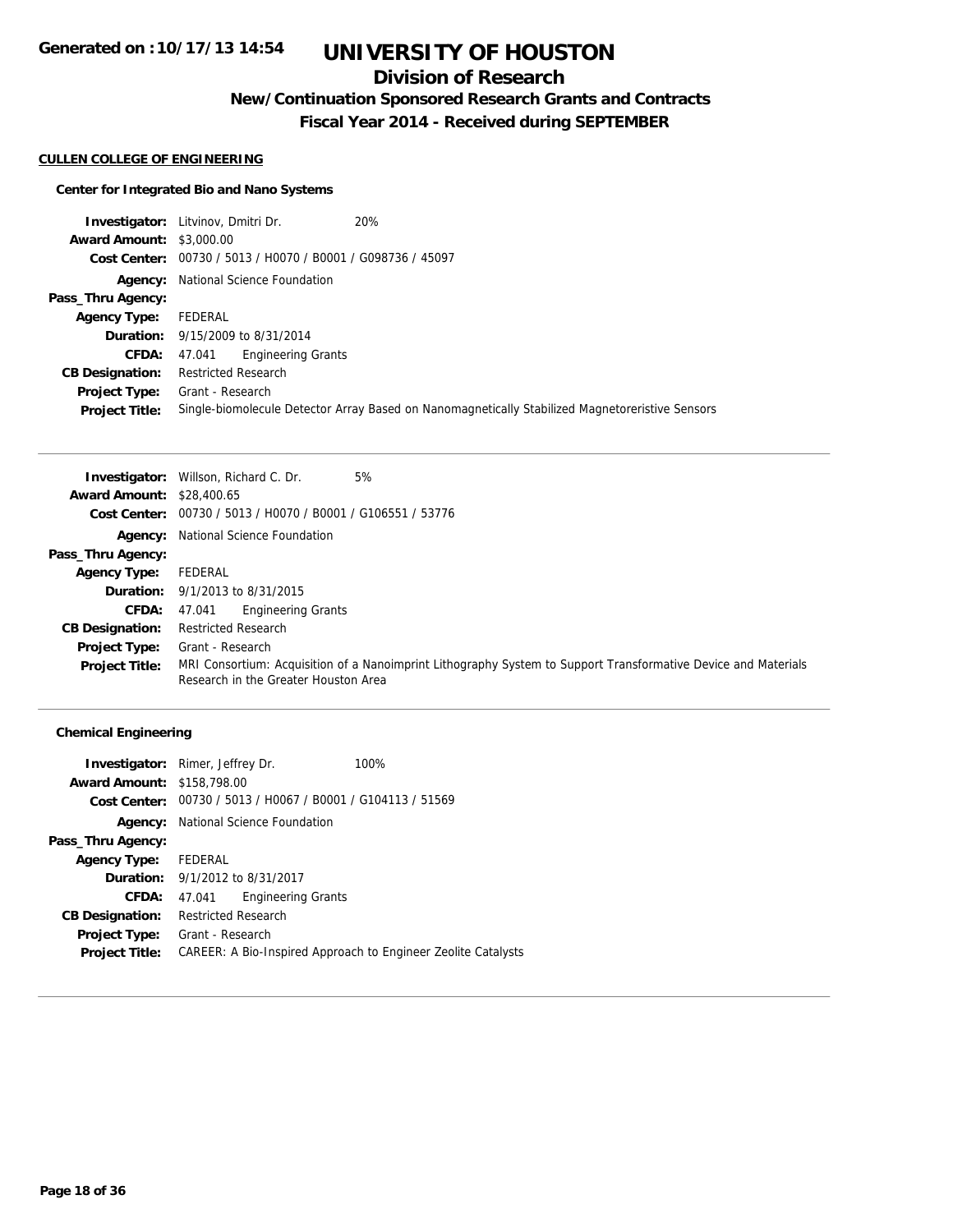### **Division of Research**

# **New/Continuation Sponsored Research Grants and Contracts**

**Fiscal Year 2014 - Received during SEPTEMBER**

### **CULLEN COLLEGE OF ENGINEERING**

|                                  | <b>Investigator:</b> Economou, Demetre J. Dr.            | 50% |
|----------------------------------|----------------------------------------------------------|-----|
| <b>Award Amount: \$33,750.00</b> |                                                          |     |
| Cost Center:                     | 00730 / 5022 / H0067 / B0001 / C107293 / 54013           |     |
|                                  | Agency: Tokyo Electron America                           |     |
| Pass_Thru Agency:                |                                                          |     |
| <b>Agency Type:</b>              | PROFIT                                                   |     |
|                                  | <b>Duration:</b> 9/1/2013 to 2/28/2014                   |     |
| CFDA:                            |                                                          |     |
| <b>CB Designation:</b>           | <b>Restricted Research</b>                               |     |
| Project Type:                    | Contract - Research                                      |     |
| <b>Project Title:</b>            | Diagnostic Studies of a Microwave Plasma System: RLSA TM |     |

|                                  | Investigator: Balakotaiah, Vemuri Dr.<br>20%                                                            |
|----------------------------------|---------------------------------------------------------------------------------------------------------|
| <b>Award Amount: \$81,412.40</b> |                                                                                                         |
|                                  | Cost Center: 00730 / 5013 / H0067 / B0001 / G105677 / 53974                                             |
|                                  | <b>Agency:</b> National Science Foundation                                                              |
| Pass_Thru Agency:                |                                                                                                         |
| <b>Agency Type:</b>              | FEDERAL                                                                                                 |
|                                  | <b>Duration:</b> 9/15/2013 to 8/31/2016                                                                 |
| <b>CFDA:</b>                     | <b>Engineering Grants</b><br>47.041                                                                     |
| <b>CB Designation:</b>           | <b>Restricted Research</b>                                                                              |
| <b>Project Type:</b>             | Grant - Research                                                                                        |
| <b>Project Title:</b>            | NSF/DOE Advanced Combustion Engines - Tailoring Catalyst Composition and Architecture for Conversion of |
|                                  | Pollutants from Low Temperature Diesel Combustion Engines                                               |
|                                  |                                                                                                         |
|                                  | <b>Investigator:</b> Harold, Michael Dr.<br>20%                                                         |
| <b>Award Amount: \$81,412.40</b> |                                                                                                         |
|                                  | Cost Center: 00730 / 5013 / H0067 / B0001 / G105677 / 53974                                             |
|                                  | <b>Agency:</b> National Science Foundation                                                              |
| Pass Thru Agency:                |                                                                                                         |

| Pass_Thru Agency:     |                                                                                                                                                                      |  |
|-----------------------|----------------------------------------------------------------------------------------------------------------------------------------------------------------------|--|
| <b>Agency Type:</b>   | FEDERAL                                                                                                                                                              |  |
|                       | <b>Duration:</b> 9/15/2013 to 8/31/2016                                                                                                                              |  |
|                       | <b>CFDA:</b> 47.041 Engineering Grants                                                                                                                               |  |
|                       | <b>CB Designation:</b> Restricted Research                                                                                                                           |  |
| <b>Project Type:</b>  | Grant - Research                                                                                                                                                     |  |
| <b>Project Title:</b> | NSF/DOE Advanced Combustion Engines - Tailoring Catalyst Composition and Architecture for Conversion of<br>Pollutants from Low Temperature Diesel Combustion Engines |  |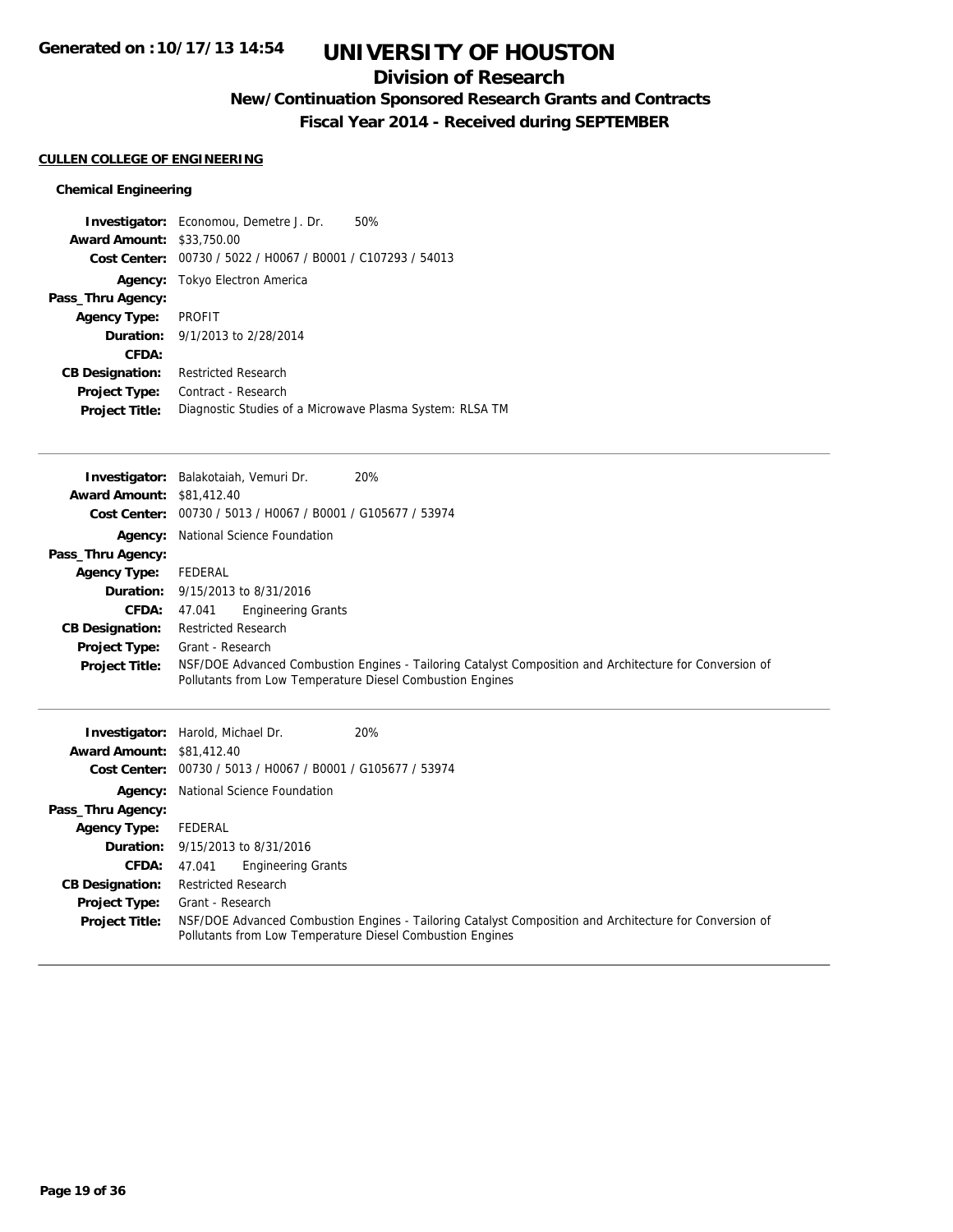### **Division of Research**

## **New/Continuation Sponsored Research Grants and Contracts**

**Fiscal Year 2014 - Received during SEPTEMBER**

### **CULLEN COLLEGE OF ENGINEERING**

| <b>Award Amount: \$81,412.40</b><br><b>Cost Center:</b> | <b>Investigator:</b> Grabow, Lars Dr.<br>00730 / 5013 / H0067 / B0001 / G105677 / 53974 | 20%                                                                                                                                                                  |
|---------------------------------------------------------|-----------------------------------------------------------------------------------------|----------------------------------------------------------------------------------------------------------------------------------------------------------------------|
| Pass_Thru Agency:                                       | <b>Agency:</b> National Science Foundation                                              |                                                                                                                                                                      |
| <b>Agency Type:</b>                                     | FEDERAL                                                                                 |                                                                                                                                                                      |
| <b>CFDA:</b>                                            | <b>Duration:</b> 9/15/2013 to 8/31/2016<br><b>Engineering Grants</b><br>47.041          |                                                                                                                                                                      |
| <b>CB Designation:</b>                                  | <b>Restricted Research</b>                                                              |                                                                                                                                                                      |
| <b>Project Type:</b>                                    | Grant - Research                                                                        |                                                                                                                                                                      |
| <b>Project Title:</b>                                   |                                                                                         | NSF/DOE Advanced Combustion Engines - Tailoring Catalyst Composition and Architecture for Conversion of<br>Pollutants from Low Temperature Diesel Combustion Engines |
| <b>Investigator:</b> Luss, Dan Dr.                      |                                                                                         | 20%                                                                                                                                                                  |
| <b>Award Amount: \$81,412.40</b>                        |                                                                                         |                                                                                                                                                                      |
| <b>Cost Center:</b>                                     | 00730 / 5013 / H0067 / B0001 / G105677 / 53974                                          |                                                                                                                                                                      |
|                                                         | <b>Agency:</b> National Science Foundation                                              |                                                                                                                                                                      |

| Pass_Thru Agency:     |                                                                                                                                                                      |
|-----------------------|----------------------------------------------------------------------------------------------------------------------------------------------------------------------|
| <b>Agency Type:</b>   | FEDERAL                                                                                                                                                              |
|                       | <b>Duration:</b> 9/15/2013 to 8/31/2016                                                                                                                              |
| CFDA:                 | <b>Engineering Grants</b><br>47.041                                                                                                                                  |
|                       | <b>CB Designation:</b> Restricted Research                                                                                                                           |
| <b>Project Type:</b>  | Grant - Research                                                                                                                                                     |
| <b>Project Title:</b> | NSF/DOE Advanced Combustion Engines - Tailoring Catalyst Composition and Architecture for Conversion of<br>Pollutants from Low Temperature Diesel Combustion Engines |
|                       |                                                                                                                                                                      |

|                                  | <b>Investigator:</b> Donnelly, Vincent Dr.                  | 50% |
|----------------------------------|-------------------------------------------------------------|-----|
| <b>Award Amount: \$33,750.00</b> |                                                             |     |
|                                  | Cost Center: 00730 / 5022 / H0067 / B0001 / C107293 / 54013 |     |
|                                  | <b>Agency:</b> Tokyo Electron America                       |     |
| Pass_Thru Agency:                |                                                             |     |
| <b>Agency Type:</b>              | PROFIT                                                      |     |
|                                  | <b>Duration:</b> 9/1/2013 to 2/28/2014                      |     |
| CFDA:                            |                                                             |     |
| <b>CB Designation:</b>           | <b>Restricted Research</b>                                  |     |
| Project Type:                    | Contract - Research                                         |     |
| <b>Project Title:</b>            | Diagnostic Studies of a Microwave Plasma System: RLSA TM    |     |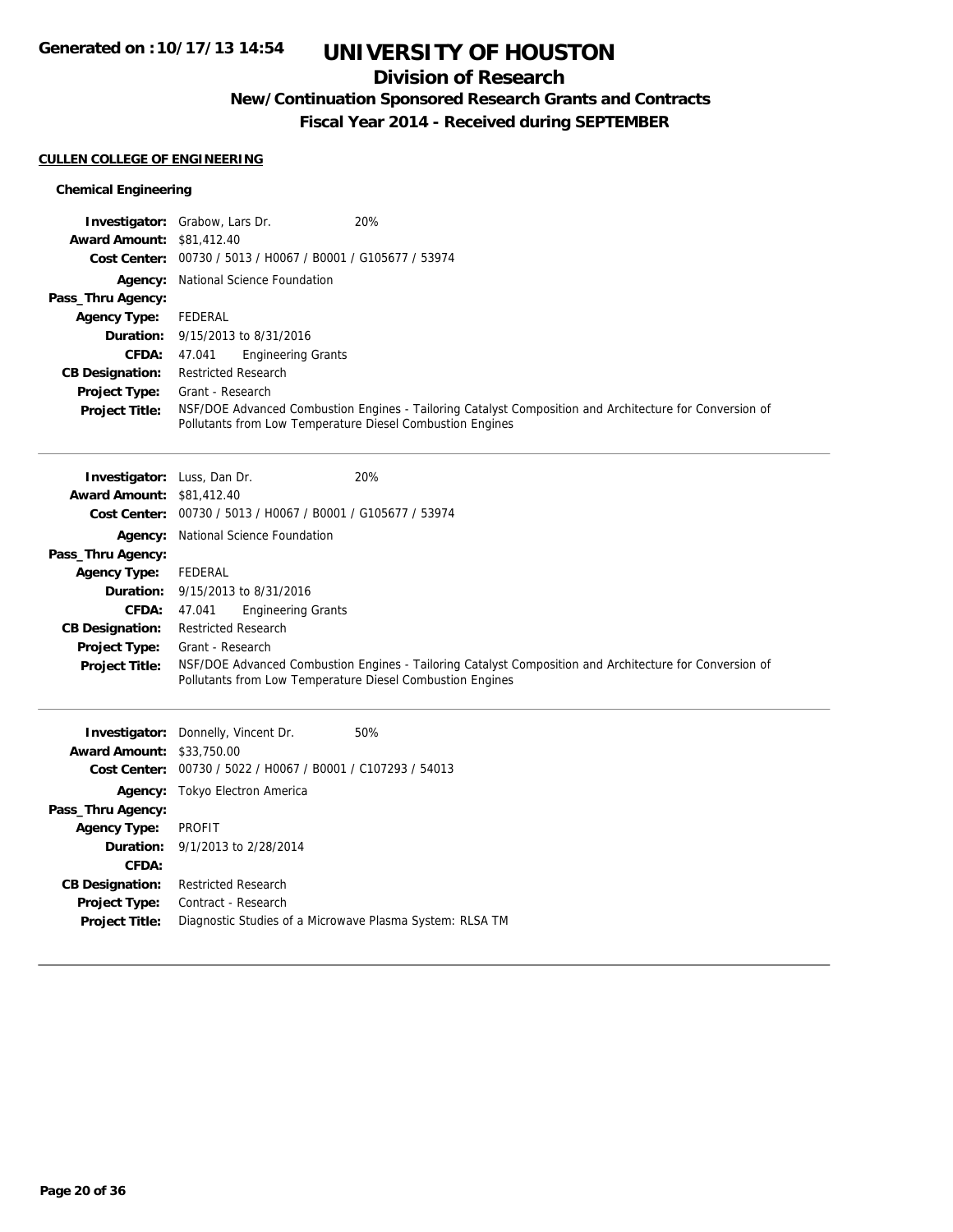### **Division of Research**

## **New/Continuation Sponsored Research Grants and Contracts**

**Fiscal Year 2014 - Received during SEPTEMBER**

### **CULLEN COLLEGE OF ENGINEERING**

| Investigator: Qin, Guan Dr.      | 100%                                                                                                                                                                 |
|----------------------------------|----------------------------------------------------------------------------------------------------------------------------------------------------------------------|
| <b>Award Amount: \$27,820.00</b> |                                                                                                                                                                      |
|                                  | Cost Center: 00730 / 5013 / H0067 / B0001 / G105593 / 51673                                                                                                          |
|                                  | <b>Agency:</b> National Science Foundation                                                                                                                           |
| Pass_Thru Agency:                |                                                                                                                                                                      |
| <b>Agency Type:</b>              | FEDERAL                                                                                                                                                              |
| Duration:<br><b>CFDA:</b>        | 9/1/2012 to 8/31/2015                                                                                                                                                |
| <b>CB Designation:</b>           | Mathematical and Physical Sciences<br>47.049<br><b>Restricted Research</b>                                                                                           |
| <b>Project Type:</b>             | Grant - Research                                                                                                                                                     |
| Project Title:                   | Collaborative Research: Modeling and Analysis of Fracture Network for Shale Gas Development and Its                                                                  |
|                                  | Environmental Impact                                                                                                                                                 |
|                                  |                                                                                                                                                                      |
|                                  | 20%<br>Investigator: Epling, William Dr.                                                                                                                             |
| <b>Award Amount: \$81,412.40</b> |                                                                                                                                                                      |
|                                  | Cost Center: 00730 / 5013 / H0067 / B0001 / G105677 / 53974                                                                                                          |
|                                  | Agency: National Science Foundation                                                                                                                                  |
| Pass_Thru Agency:                |                                                                                                                                                                      |
| <b>Agency Type:</b>              | FEDERAL                                                                                                                                                              |
| Duration:                        | 9/15/2013 to 8/31/2016                                                                                                                                               |
| CFDA:                            | <b>Engineering Grants</b><br>47.041                                                                                                                                  |
| <b>CB Designation:</b>           | <b>Restricted Research</b>                                                                                                                                           |
| <b>Project Type:</b>             | Grant - Research                                                                                                                                                     |
| <b>Project Title:</b>            | NSF/DOE Advanced Combustion Engines - Tailoring Catalyst Composition and Architecture for Conversion of<br>Pollutants from Low Temperature Diesel Combustion Engines |
|                                  |                                                                                                                                                                      |
|                                  | 20%<br>Investigator: Willson, Richard C. Dr.                                                                                                                         |
| <b>Award Amount: \$3,000.00</b>  |                                                                                                                                                                      |
|                                  | Cost Center: 00730 / 5013 / H0070 / B0001 / G098736 / 45097                                                                                                          |
|                                  | <b>Agency:</b> National Science Foundation                                                                                                                           |
| Pass_Thru Agency:                |                                                                                                                                                                      |
| <b>Agency Type:</b>              | <b>FEDERAL</b>                                                                                                                                                       |
| Duration:                        | 9/15/2009 to 8/31/2014                                                                                                                                               |
| <b>CFDA:</b>                     | 47.041<br><b>Engineering Grants</b>                                                                                                                                  |
| <b>CB Designation:</b>           | Restricted Research                                                                                                                                                  |
| <b>Project Type:</b>             | Grant - Research                                                                                                                                                     |
| <b>Project Title:</b>            | Single-biomolecule Detector Array Based on Nanomagnetically Stabilized Magnetoreristive Sensors                                                                      |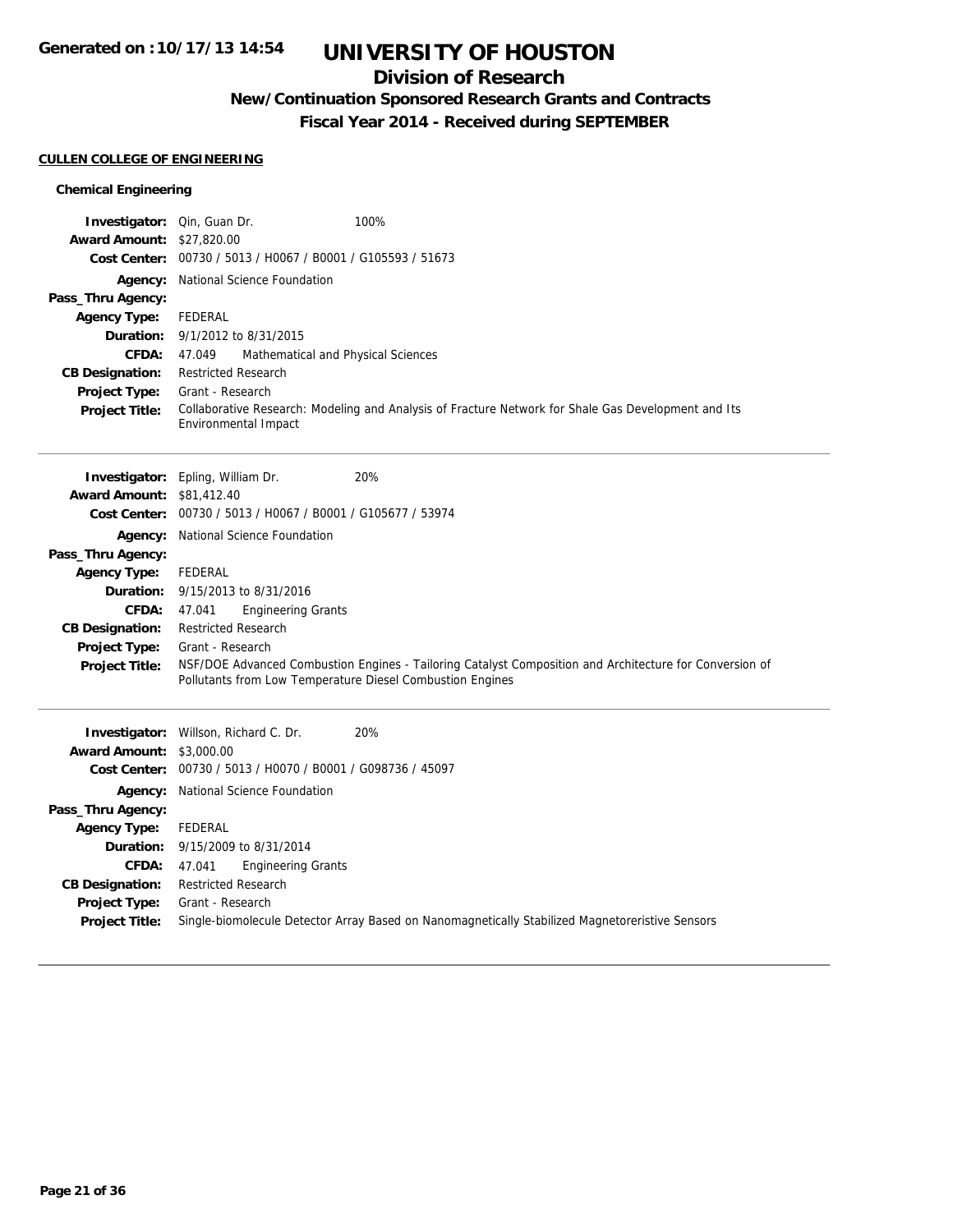### **Division of Research**

## **New/Continuation Sponsored Research Grants and Contracts**

**Fiscal Year 2014 - Received during SEPTEMBER**

### **CULLEN COLLEGE OF ENGINEERING**

|                                  | <b>Investigator:</b> Donnelly, Vincent Dr.                  | 50% |
|----------------------------------|-------------------------------------------------------------|-----|
| <b>Award Amount: \$74,998.50</b> |                                                             |     |
|                                  | Cost Center: 00730 / 5013 / H0067 / B0001 / G106920 / 53956 |     |
| Agency:                          | National Science Foundation                                 |     |
| Pass_Thru Agency:                |                                                             |     |
| Agency Type: FEDERAL             |                                                             |     |
|                                  | <b>Duration:</b> 10/1/2013 to 9/30/2015                     |     |
| CFDA:                            | <b>Engineering Grants</b><br>47.041                         |     |
| <b>CB Designation:</b>           | Restricted Research                                         |     |
| <b>Project Type:</b>             | Grant - Research                                            |     |
| <b>Project Title:</b>            | Control of Ion Energy Distributions in Plasma Processing    |     |

|                                 | 100%<br><b>Investigator:</b> Rimer, Jeffrey Dr.                                                      |
|---------------------------------|------------------------------------------------------------------------------------------------------|
| <b>Award Amount: \$5,000.00</b> |                                                                                                      |
|                                 | Cost Center: 00730 / 5013 / H0067 / B0001 / G104584 / 51554                                          |
|                                 | <b>Agency:</b> National Science Foundation                                                           |
| Pass_Thru Agency:               |                                                                                                      |
| <b>Agency Type:</b>             | FEDERAL                                                                                              |
|                                 | <b>Duration:</b> $9/1/2012$ to $8/31/2015$                                                           |
| <b>CFDA:</b>                    | Mathematical and Physical Sciences<br>47.049                                                         |
| <b>CB Designation:</b>          | <b>Restricted Research</b>                                                                           |
| <b>Project Type:</b>            | Grant - Research                                                                                     |
| <b>Project Title:</b>           | Collaborative Research: Design of Peptide Crystal Growth Modifiers Using Experiments and Simulations |
|                                 |                                                                                                      |

|                                  | 50%<br><b>Investigator:</b> Economou, Demetre J. Dr.        |  |
|----------------------------------|-------------------------------------------------------------|--|
| <b>Award Amount: \$74,998.50</b> |                                                             |  |
|                                  | Cost Center: 00730 / 5013 / H0067 / B0001 / G106920 / 53956 |  |
|                                  | <b>Agency:</b> National Science Foundation                  |  |
| Pass_Thru Agency:                |                                                             |  |
| Agency Type: FEDERAL             |                                                             |  |
|                                  | <b>Duration:</b> 10/1/2013 to 9/30/2015                     |  |
| CFDA:                            | <b>Engineering Grants</b><br>47.041                         |  |
| <b>CB Designation:</b>           | <b>Restricted Research</b>                                  |  |
| <b>Project Type:</b>             | Grant - Research                                            |  |
| <b>Project Title:</b>            | Control of Ion Energy Distributions in Plasma Processing    |  |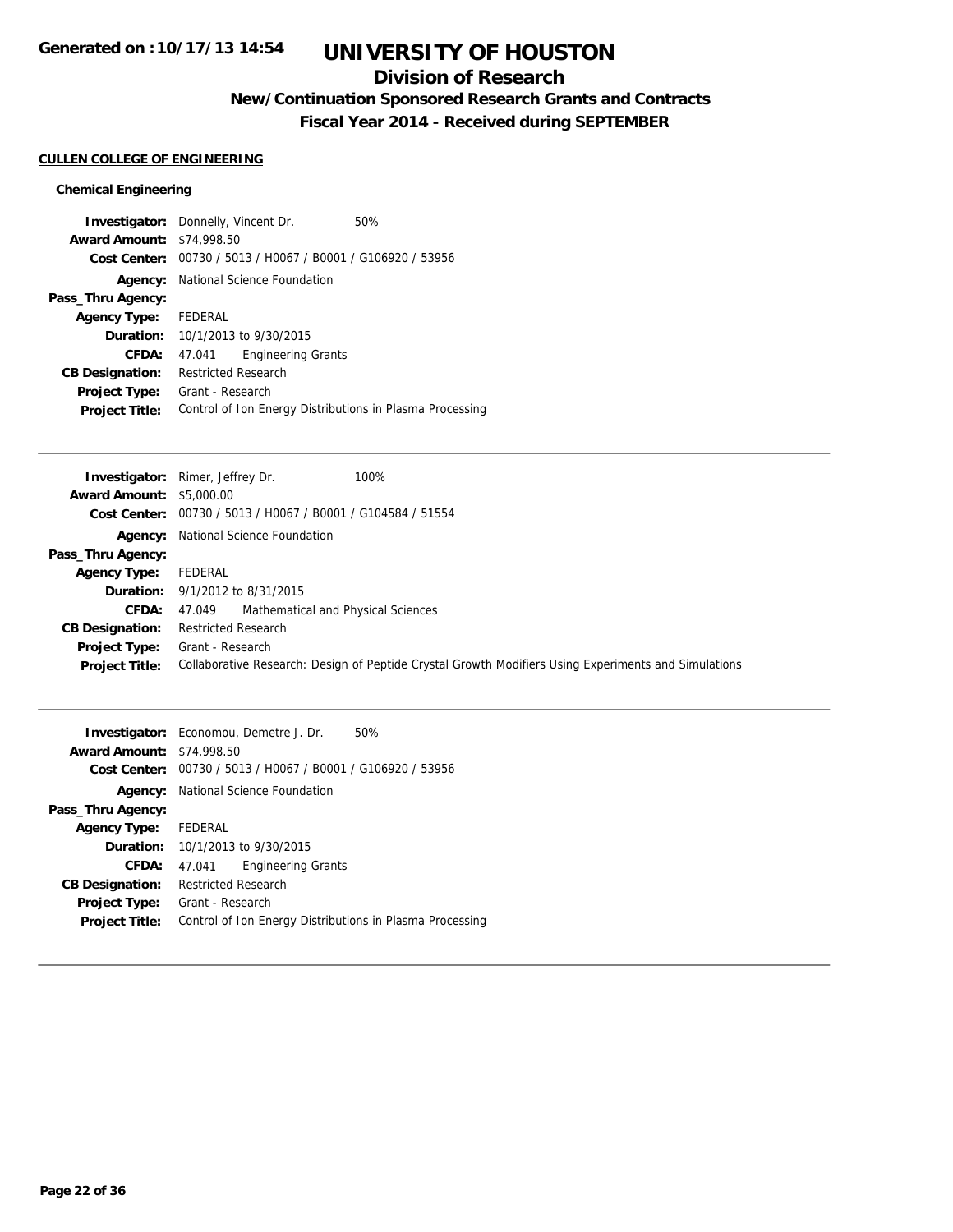### **Division of Research**

## **New/Continuation Sponsored Research Grants and Contracts**

**Fiscal Year 2014 - Received during SEPTEMBER**

### **CULLEN COLLEGE OF ENGINEERING**

### **Chemical Engineering**

|                                  | <b>Investigator:</b> Willson, Richard C. Dr.<br>5%                                                                                                     |
|----------------------------------|--------------------------------------------------------------------------------------------------------------------------------------------------------|
| <b>Award Amount: \$28,400.65</b> |                                                                                                                                                        |
|                                  | Cost Center: 00730 / 5013 / H0070 / B0001 / G106551 / 53776                                                                                            |
|                                  | <b>Agency:</b> National Science Foundation                                                                                                             |
| Pass_Thru Agency:                |                                                                                                                                                        |
| <b>Agency Type:</b>              | FEDERAL                                                                                                                                                |
|                                  | <b>Duration:</b> $9/1/2013$ to $8/31/2015$                                                                                                             |
| <b>CFDA:</b>                     | <b>Engineering Grants</b><br>47.041                                                                                                                    |
| <b>CB Designation:</b>           | <b>Restricted Research</b>                                                                                                                             |
| <b>Project Type:</b>             | Grant - Research                                                                                                                                       |
| <b>Project Title:</b>            | MRI Consortium: Acquisition of a Nanoimprint Lithography System to Support Transformative Device and Materials<br>Research in the Greater Houston Area |

|                                  | 100%<br><b>Investigator:</b> Cirino, Patrick Dr.                                            |
|----------------------------------|---------------------------------------------------------------------------------------------|
| <b>Award Amount: \$95,821,00</b> |                                                                                             |
|                                  | <b>Cost Center:</b> 00730 / 5013 / H0067 / B0001 / G104333 / 51678                          |
|                                  | <b>Agency:</b> National Science Foundation                                                  |
| Pass_Thru Agency:                |                                                                                             |
| <b>Agency Type:</b>              | FEDERAL                                                                                     |
|                                  | <b>Duration:</b> 9/1/2012 to 8/31/2015                                                      |
| CFDA:                            | <b>Engineering Grants</b><br>47.041                                                         |
| <b>CB Designation:</b>           | <b>Restricted Research</b>                                                                  |
| Project Type:                    | Grant - Research                                                                            |
| <b>Project Title:</b>            | Collaborative Research: Metabolite-responsive regulators for polyketide pathway engineering |
|                                  |                                                                                             |

### **Civil Engineering**

|                                  | <b>Investigator:</b> Belarbi, Abdeldjelil Dr.<br>33%                    |
|----------------------------------|-------------------------------------------------------------------------|
| <b>Award Amount: \$50,572.83</b> |                                                                         |
|                                  | Cost Center: 00730 / 5016 / H0068 / B0001 / G107403 / 54042             |
|                                  | <b>Agency:</b> Texas Department of Transportation                       |
| Pass_Thru Agency:                |                                                                         |
| <b>Agency Type:</b>              | <b>STATE</b>                                                            |
|                                  | <b>Duration:</b> 9/1/2013 to 8/31/2014                                  |
| CFDA:                            |                                                                         |
| <b>CB Designation:</b>           | <b>Restricted Research</b>                                              |
| Project Type:                    | Contract - Research                                                     |
| <b>Project Title:</b>            | PROJECT 0-6720 SHEAR BEHAVIOR OF THIN PRESTRESSED SLAB BEAMS IN BRIDGES |
|                                  |                                                                         |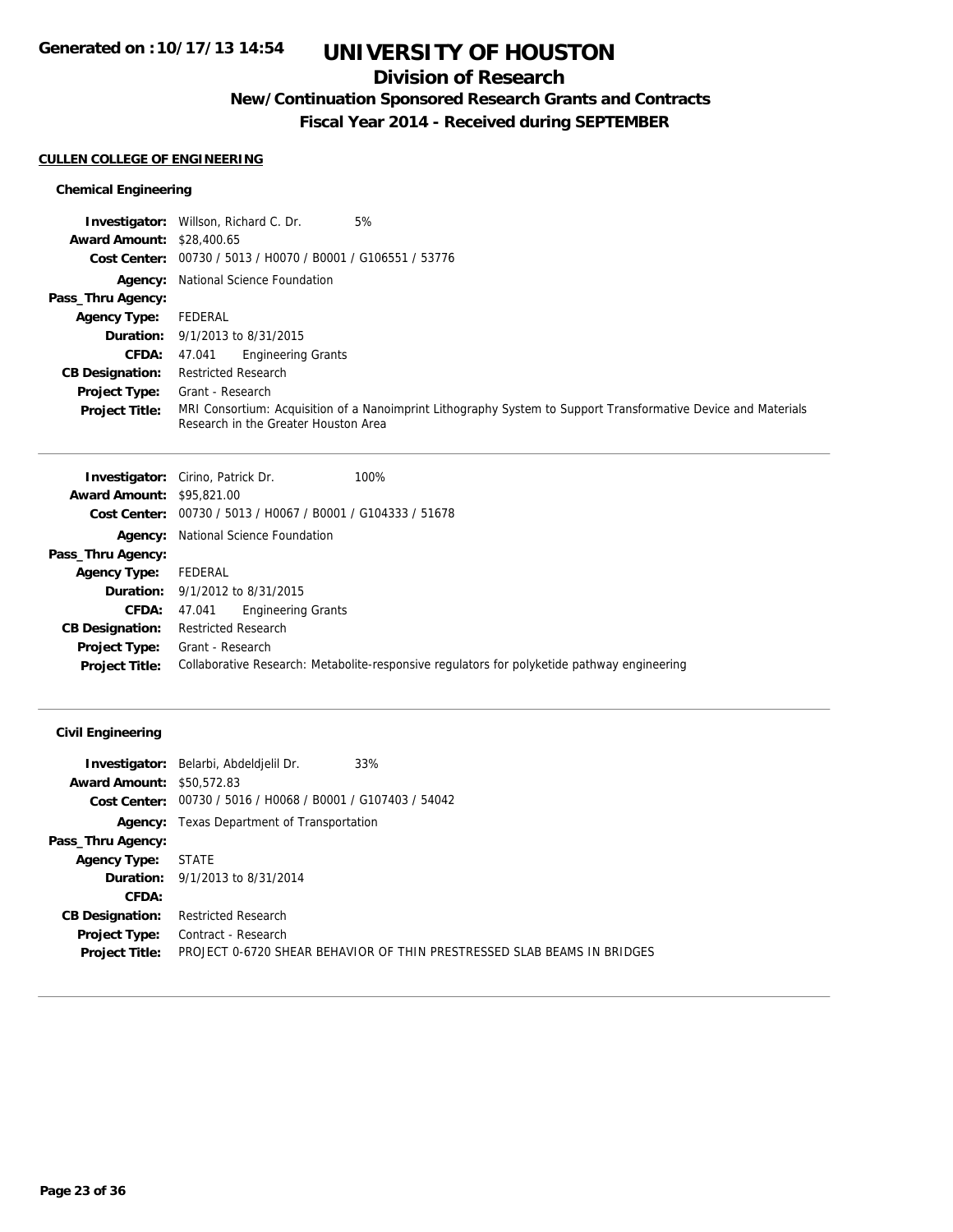### **Division of Research**

## **New/Continuation Sponsored Research Grants and Contracts**

**Fiscal Year 2014 - Received during SEPTEMBER**

## **CULLEN COLLEGE OF ENGINEERING**

### **Civil Engineering**

|                        | <b>Investigator:</b> Dawood, Mina Dr.                       | 50% |
|------------------------|-------------------------------------------------------------|-----|
| <b>Award Amount:</b>   | \$36,767.50                                                 |     |
|                        | Cost Center: 00730 / 5016 / H0068 / B0001 / G107402 / 54014 |     |
|                        | <b>Agency:</b> Texas Department of Transportation           |     |
| Pass_Thru Agency:      |                                                             |     |
| Agency Type: STATE     |                                                             |     |
|                        | <b>Duration:</b> $9/1/2013$ to $8/31/2014$                  |     |
| CFDA:                  |                                                             |     |
| <b>CB Designation:</b> | <b>Restricted Research</b>                                  |     |
| Project Type:          | Contract - Research                                         |     |
| <b>Project Title:</b>  | Repair Systems for Deteriorated Bridge Piles                |     |

|                                  | 34%<br><b>Investigator:</b> Hsu, Thomas T. C. Dr.                       |
|----------------------------------|-------------------------------------------------------------------------|
| <b>Award Amount: \$52,105.34</b> |                                                                         |
|                                  | Cost Center: $00730 / 5016 / 10068 / 80001 / 6107403 / 54042$           |
| Agency:                          | Texas Department of Transportation                                      |
| Pass_Thru Agency:                |                                                                         |
| <b>Agency Type: STATE</b>        |                                                                         |
|                                  | <b>Duration:</b> 9/1/2013 to 8/31/2014                                  |
| <b>CFDA:</b>                     |                                                                         |
| <b>CB Designation:</b>           | <b>Restricted Research</b>                                              |
| <b>Project Type:</b>             | Contract - Research                                                     |
| <b>Project Title:</b>            | PROJECT 0-6720 SHEAR BEHAVIOR OF THIN PRESTRESSED SLAB BEAMS IN BRIDGES |
|                                  |                                                                         |

|                        | <b>Investigator:</b> Belarbi, Abdeldjelil Dr.  | 25% |
|------------------------|------------------------------------------------|-----|
| <b>Award Amount:</b>   | \$18,383.75                                    |     |
| Cost Center:           | 00730 / 5016 / H0068 / B0001 / G107402 / 54014 |     |
| Agency:                | Texas Department of Transportation             |     |
| Pass_Thru Agency:      |                                                |     |
| <b>Agency Type:</b>    | <b>STATE</b>                                   |     |
|                        | <b>Duration:</b> $9/1/2013$ to $8/31/2014$     |     |
| CFDA:                  |                                                |     |
| <b>CB Designation:</b> | <b>Restricted Research</b>                     |     |
| <b>Project Type:</b>   | Contract - Research                            |     |
| <b>Project Title:</b>  | Repair Systems for Deteriorated Bridge Piles   |     |
|                        |                                                |     |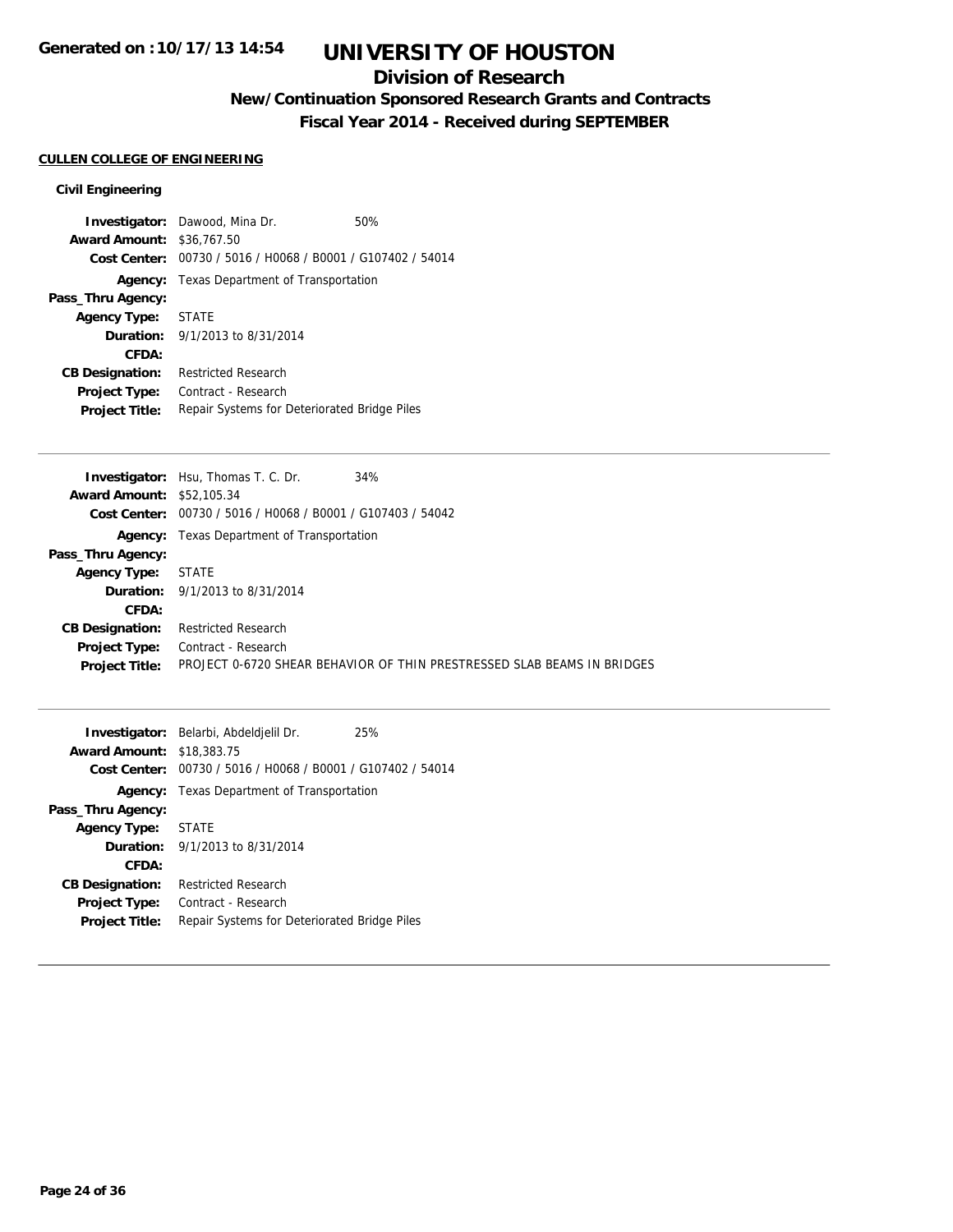### **Division of Research**

## **New/Continuation Sponsored Research Grants and Contracts**

**Fiscal Year 2014 - Received during SEPTEMBER**

### **CULLEN COLLEGE OF ENGINEERING**

### **Civil Engineering**

|                                  | <b>Investigator:</b> Rifai, Hanadi Dr.<br>9.5%                                                          |
|----------------------------------|---------------------------------------------------------------------------------------------------------|
| <b>Award Amount: \$94,999.91</b> |                                                                                                         |
|                                  | Cost Center: 00730 / 5013 / H0500 / B0001 / G103586 / 49817                                             |
|                                  | <b>Agency:</b> Centers for Disease Control                                                              |
| Pass_Thru Agency:                |                                                                                                         |
| <b>Agency Type:</b>              | FEDERAL                                                                                                 |
|                                  | <b>Duration:</b> 9/30/2011 to 9/29/2014                                                                 |
| <b>CFDA:</b>                     | 93.535 Affordable Care Act (ACA) Childhood Obesity Research Demonstration                               |
| <b>CB Designation:</b>           | <b>Restricted Research</b>                                                                              |
| <b>Project Type:</b>             | Grant - Research                                                                                        |
| <b>Project Title:</b>            | Best Evaluation Tools & Techniques for Effective Recommendations for Policies (BETTER Policy Decisions) |

|                                  | 33%<br><b>Investigator:</b> Mo, Yi-Lung Dr.                             |  |
|----------------------------------|-------------------------------------------------------------------------|--|
| <b>Award Amount: \$50.572.83</b> |                                                                         |  |
|                                  | Cost Center: $00730 / 5016 / 10068 / 80001 / 6107403 / 54042$           |  |
|                                  | <b>Agency:</b> Texas Department of Transportation                       |  |
| Pass_Thru Agency:                |                                                                         |  |
| <b>Agency Type:</b>              | <b>STATE</b>                                                            |  |
|                                  | <b>Duration:</b> 9/1/2013 to 8/31/2014                                  |  |
| CFDA:                            |                                                                         |  |
| <b>CB Designation:</b>           | <b>Restricted Research</b>                                              |  |
| <b>Project Type:</b>             | Contract - Research                                                     |  |
| <b>Project Title:</b>            | PROJECT 0-6720 SHEAR BEHAVIOR OF THIN PRESTRESSED SLAB BEAMS IN BRIDGES |  |

|                                  | <b>Investigator:</b> Vipulanandan, Cumaraswamy D20%                                                          |  |
|----------------------------------|--------------------------------------------------------------------------------------------------------------|--|
| <b>Award Amount: \$59,854.60</b> |                                                                                                              |  |
| Cost Center:                     | 00730 / 5013 / H0068 / B0001 / G106557 / 53745                                                               |  |
| Agency:                          | National Science Foundation                                                                                  |  |
| Pass_Thru Agency:                |                                                                                                              |  |
| <b>Agency Type:</b>              | FEDERAL                                                                                                      |  |
|                                  | <b>Duration:</b> $9/1/2013$ to $8/31/2015$                                                                   |  |
| CFDA:                            | <b>Engineering Grants</b><br>47.041                                                                          |  |
| <b>CB Designation:</b>           | <b>Restricted Research</b>                                                                                   |  |
| <b>Project Type:</b>             | Grant - Research                                                                                             |  |
| <b>Project Title:</b>            | Hazard SEES Type 1: Real-Time Geospatial Infrastructure Modeling for<br>Disaster Response and Rapid Recovery |  |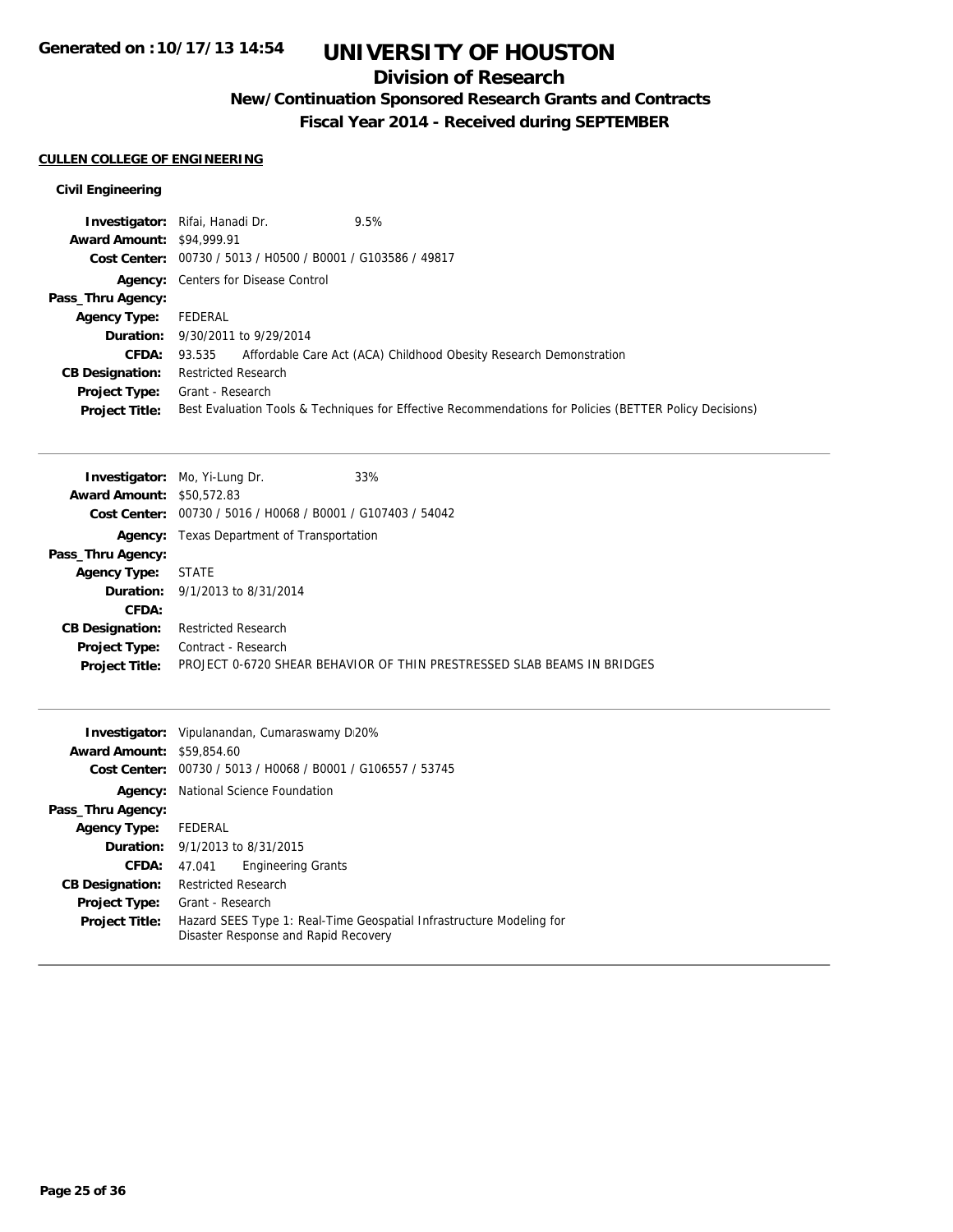### **Division of Research**

## **New/Continuation Sponsored Research Grants and Contracts**

**Fiscal Year 2014 - Received during SEPTEMBER**

### **CULLEN COLLEGE OF ENGINEERING**

### **Civil Engineering**

| <b>Investigator:</b> Glennie, Craig Dr. |                            |                                                | 40%                                                                  |
|-----------------------------------------|----------------------------|------------------------------------------------|----------------------------------------------------------------------|
| <b>Award Amount: \$119,709.20</b>       |                            |                                                |                                                                      |
| Cost Center:                            |                            | 00730 / 5013 / H0068 / B0001 / G106557 / 53745 |                                                                      |
|                                         |                            | <b>Agency:</b> National Science Foundation     |                                                                      |
| Pass_Thru Agency:                       |                            |                                                |                                                                      |
| <b>Agency Type:</b>                     | FEDERAL                    |                                                |                                                                      |
| <b>Duration:</b> 9/1/2013 to 8/31/2015  |                            |                                                |                                                                      |
| <b>CFDA:</b>                            | 47.041                     | <b>Engineering Grants</b>                      |                                                                      |
| <b>CB Designation:</b>                  | <b>Restricted Research</b> |                                                |                                                                      |
| <b>Project Type:</b>                    | Grant - Research           |                                                |                                                                      |
| <b>Project Title:</b>                   |                            |                                                | Hazard SEES Type 1: Real-Time Geospatial Infrastructure Modeling for |
|                                         |                            | Disaster Response and Rapid Recovery           |                                                                      |

| <b>Investigator:</b> Vipulanandan, Cumaraswamy D.25% |                                                             |
|------------------------------------------------------|-------------------------------------------------------------|
| <b>Award Amount: \$18,383.75</b>                     |                                                             |
|                                                      | Cost Center: 00730 / 5016 / H0068 / B0001 / G107402 / 54014 |
|                                                      | <b>Agency:</b> Texas Department of Transportation           |
| Pass_Thru Agency:                                    |                                                             |
| <b>Agency Type:</b>                                  | <b>STATE</b>                                                |
|                                                      | <b>Duration:</b> $9/1/2013$ to $8/31/2014$                  |
| CFDA:                                                |                                                             |
| <b>CB Designation:</b>                               | Restricted Research                                         |
| <b>Project Type:</b>                                 | Contract - Research                                         |
| <b>Project Title:</b>                                | Repair Systems for Deteriorated Bridge Piles                |
|                                                      |                                                             |

### **Electrical & Computer Engineering**

|                                 | <b>Investigator:</b> Litvinov, Dmitri Dr.                   | 30%                                                                                             |
|---------------------------------|-------------------------------------------------------------|-------------------------------------------------------------------------------------------------|
| <b>Award Amount: \$4,500.00</b> |                                                             |                                                                                                 |
|                                 | Cost Center: 00730 / 5013 / H0070 / B0001 / G098736 / 45097 |                                                                                                 |
| Agency:                         | National Science Foundation                                 |                                                                                                 |
| Pass_Thru Agency:               |                                                             |                                                                                                 |
| <b>Agency Type:</b>             | FEDERAL                                                     |                                                                                                 |
|                                 | <b>Duration:</b> 9/15/2009 to 8/31/2014                     |                                                                                                 |
| <b>CFDA:</b>                    | <b>Engineering Grants</b><br>47.041                         |                                                                                                 |
| <b>CB Designation:</b>          | <b>Restricted Research</b>                                  |                                                                                                 |
| <b>Project Type:</b>            | Grant - Research                                            |                                                                                                 |
| <b>Project Title:</b>           |                                                             | Single-biomolecule Detector Array Based on Nanomagnetically Stabilized Magnetoreristive Sensors |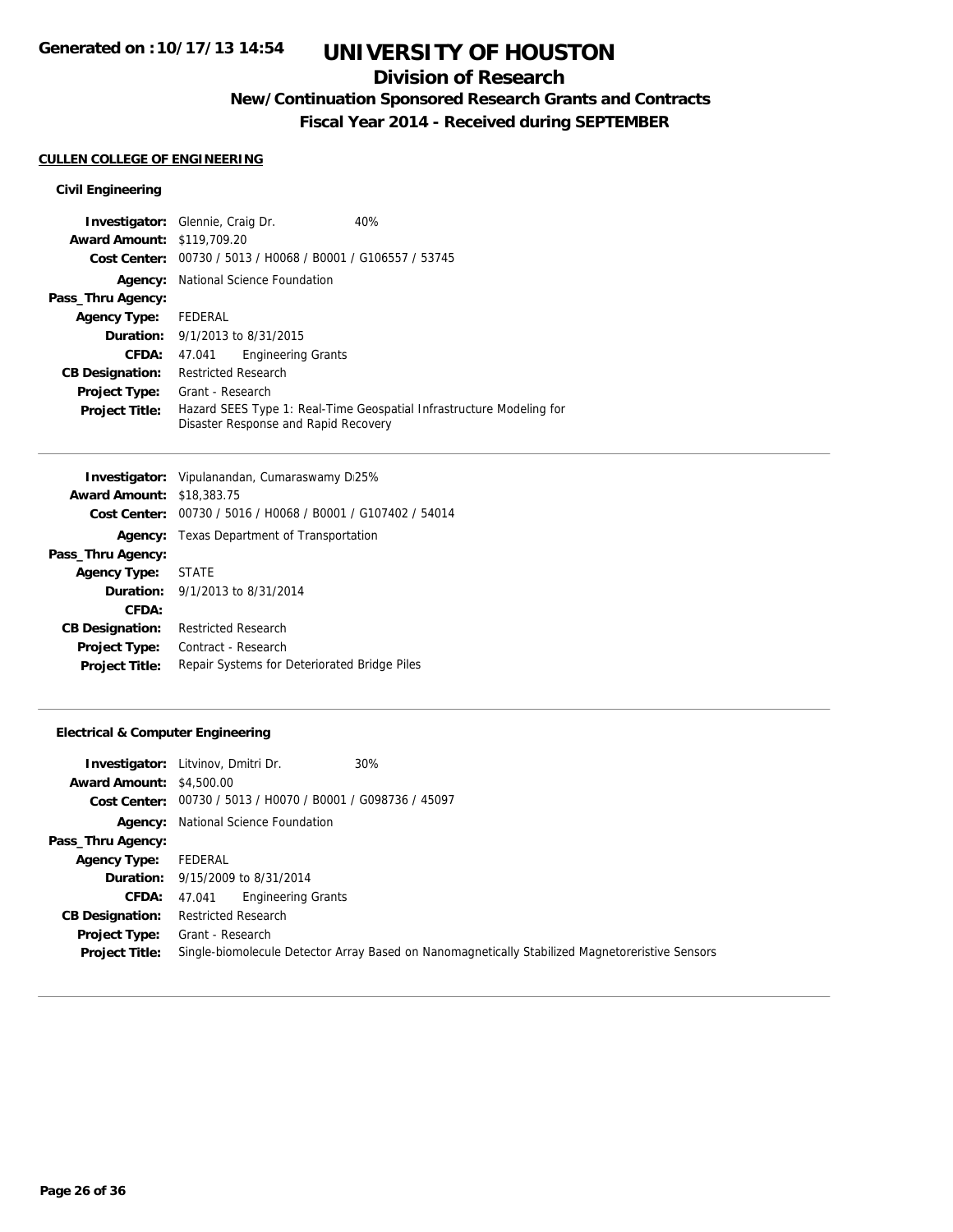## **Division of Research**

## **New/Continuation Sponsored Research Grants and Contracts**

**Fiscal Year 2014 - Received during SEPTEMBER**

### **CULLEN COLLEGE OF ENGINEERING**

### **Electrical & Computer Engineering**

|                                  | 5%<br><b>Investigator:</b> Bao, Jiming Dr.                                                                                                             |
|----------------------------------|--------------------------------------------------------------------------------------------------------------------------------------------------------|
| <b>Award Amount: \$28,400.65</b> |                                                                                                                                                        |
|                                  | Cost Center: 00730 / 5013 / H0070 / B0001 / G106551 / 53776                                                                                            |
|                                  | <b>Agency:</b> National Science Foundation                                                                                                             |
| Pass_Thru Agency:                |                                                                                                                                                        |
| <b>Agency Type:</b>              | FEDERAL                                                                                                                                                |
|                                  | <b>Duration:</b> 9/1/2013 to 8/31/2015                                                                                                                 |
| <b>CFDA:</b>                     | <b>Engineering Grants</b><br>47.041                                                                                                                    |
| <b>CB Designation:</b>           | <b>Restricted Research</b>                                                                                                                             |
| <b>Project Type:</b>             | Grant - Research                                                                                                                                       |
| <b>Project Title:</b>            | MRI Consortium: Acquisition of a Nanoimprint Lithography System to Support Transformative Device and Materials<br>Research in the Greater Houston Area |

|                                   | 35%<br><b>Investigator:</b> Litvinov, Dmitri Dr.                                                               |
|-----------------------------------|----------------------------------------------------------------------------------------------------------------|
| <b>Award Amount: \$198,804.55</b> |                                                                                                                |
|                                   | Cost Center: 00730 / 5013 / H0070 / B0001 / G106551 / 53776                                                    |
|                                   | <b>Agency:</b> National Science Foundation                                                                     |
| Pass_Thru Agency:                 |                                                                                                                |
| <b>Agency Type:</b>               | FEDERAL                                                                                                        |
|                                   | <b>Duration:</b> $9/1/2013$ to $8/31/2015$                                                                     |
| <b>CFDA:</b>                      | <b>Engineering Grants</b><br>47.041                                                                            |
| <b>CB Designation:</b>            | <b>Restricted Research</b>                                                                                     |
| <b>Project Type:</b>              | Grant - Research                                                                                               |
| <b>Project Title:</b>             | MRI Consortium: Acquisition of a Nanoimprint Lithography System to Support Transformative Device and Materials |
|                                   | Research in the Greater Houston Area                                                                           |
|                                   |                                                                                                                |
|                                   |                                                                                                                |

|                                  | 5%<br><b>Investigator:</b> Ruchhoeft, Paul Dr.                                                                                                         |
|----------------------------------|--------------------------------------------------------------------------------------------------------------------------------------------------------|
| <b>Award Amount: \$28,400.65</b> |                                                                                                                                                        |
| Cost Center:                     | 00730 / 5013 / H0070 / B0001 / G106551 / 53776                                                                                                         |
|                                  | <b>Agency:</b> National Science Foundation                                                                                                             |
| Pass_Thru Agency:                |                                                                                                                                                        |
| <b>Agency Type:</b>              | FEDERAL                                                                                                                                                |
|                                  | <b>Duration:</b> $9/1/2013$ to $8/31/2015$                                                                                                             |
| CFDA:                            | <b>Engineering Grants</b><br>47.041                                                                                                                    |
| <b>CB Designation:</b>           | <b>Restricted Research</b>                                                                                                                             |
| <b>Project Type:</b>             | Grant - Research                                                                                                                                       |
| <b>Project Title:</b>            | MRI Consortium: Acquisition of a Nanoimprint Lithography System to Support Transformative Device and Materials<br>Research in the Greater Houston Area |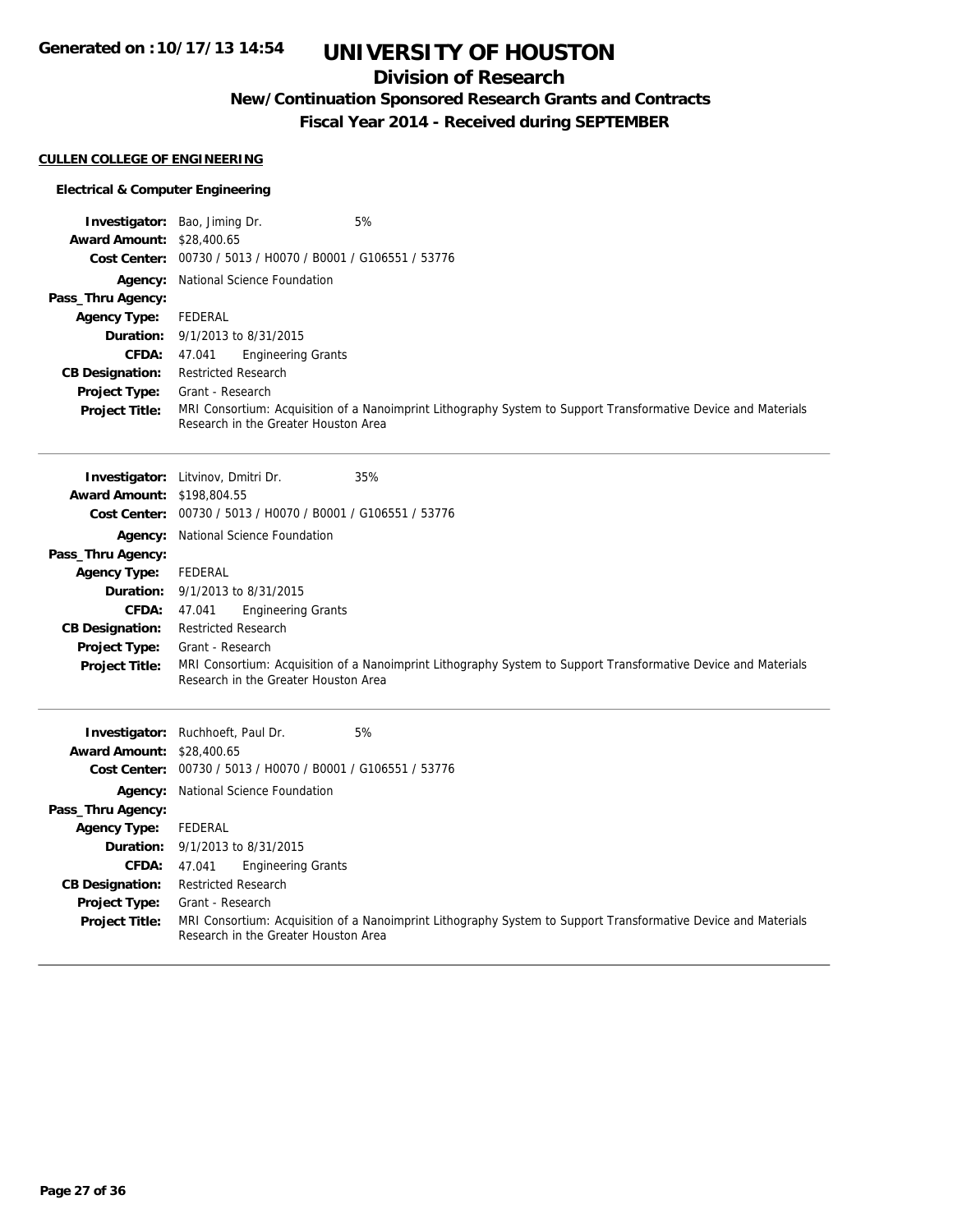## **Division of Research**

**New/Continuation Sponsored Research Grants and Contracts**

**Fiscal Year 2014 - Received during SEPTEMBER**

#### **DIVISION OF RESEARCH**

### **Institute for Molecular Design**

|                                  | <b>Investigator:</b> Cheung, Margaret Dr.                   | 10%                                                                |
|----------------------------------|-------------------------------------------------------------|--------------------------------------------------------------------|
| <b>Award Amount: \$32,286.50</b> |                                                             |                                                                    |
|                                  | Cost Center: 00730 / 5013 / H0112 / B0001 / G102142 / 49699 |                                                                    |
| Agency:                          | National Institute of General Medical Sciences              |                                                                    |
| Pass_Thru Agency:                |                                                             |                                                                    |
| <b>Agency Type:</b>              | FEDERAL                                                     |                                                                    |
|                                  | <b>Duration:</b> 9/30/2011 to 8/31/2016                     |                                                                    |
| CFDA:                            | 93.859                                                      | Pharmacology, Physiology, and Biological Chemistry Research        |
| <b>CB Designation:</b>           | <b>Restricted Research</b>                                  |                                                                    |
| Project Type:                    | Grant - Research                                            |                                                                    |
| <b>Project Title:</b>            |                                                             | Manipulating Signaling Proteins for Target Binding and Recognition |
|                                  |                                                             |                                                                    |

|                                         | Investigator: Bose, Rathindra Dr.                                | 45% |
|-----------------------------------------|------------------------------------------------------------------|-----|
| <b>Award Amount: \$100.38</b>           |                                                                  |     |
|                                         | Cost Center: 00730 / 5016 / H0246 / B0001 / G105203 / 50790      |     |
|                                         | <b>Agency:</b> Cancer Prevention and Research Institute of Texas |     |
| <b>Pass_Thru Agency:</b> State of Texas |                                                                  |     |
| <b>Agency Type: STATE</b>               |                                                                  |     |
|                                         | <b>Duration:</b> $2/1/2012$ to $1/31/2013$                       |     |
| CFDA:                                   |                                                                  |     |
| <b>CB Designation:</b>                  | <b>Restricted Research</b>                                       |     |
| <b>Project Type:</b>                    | Contract - Research                                              |     |
| <b>Project Title:</b>                   | Fellowship for Eleni Zacharia Year 2                             |     |
|                                         |                                                                  |     |

#### **TcSUH**

| <b>Investigator:</b> Ren, Zhifeng Dr. |                            |                                                             | 50%                                                    |
|---------------------------------------|----------------------------|-------------------------------------------------------------|--------------------------------------------------------|
| <b>Award Amount: \$116,873.91</b>     |                            |                                                             |                                                        |
|                                       |                            | Cost Center: 00730 / 5013 / H0452 / B0001 / G107350 / 53959 |                                                        |
|                                       |                            | <b>Agency:</b> U.S. Department of Energy                    |                                                        |
| Pass_Thru Agency:                     |                            |                                                             |                                                        |
| <b>Agency Type:</b>                   | FEDERAL                    |                                                             |                                                        |
|                                       |                            | <b>Duration:</b> 9/15/2013 to 11/14/2014                    |                                                        |
| <b>CFDA:</b>                          | 81.049                     |                                                             | Office of Energy Research Financial Assistance Program |
| <b>CB Designation:</b>                | <b>Restricted Research</b> |                                                             |                                                        |
| <b>Project Type:</b>                  | Grant - Research           |                                                             |                                                        |
| <b>Project Title:</b>                 |                            | High Performance Bulk Thermoelectric Materials              |                                                        |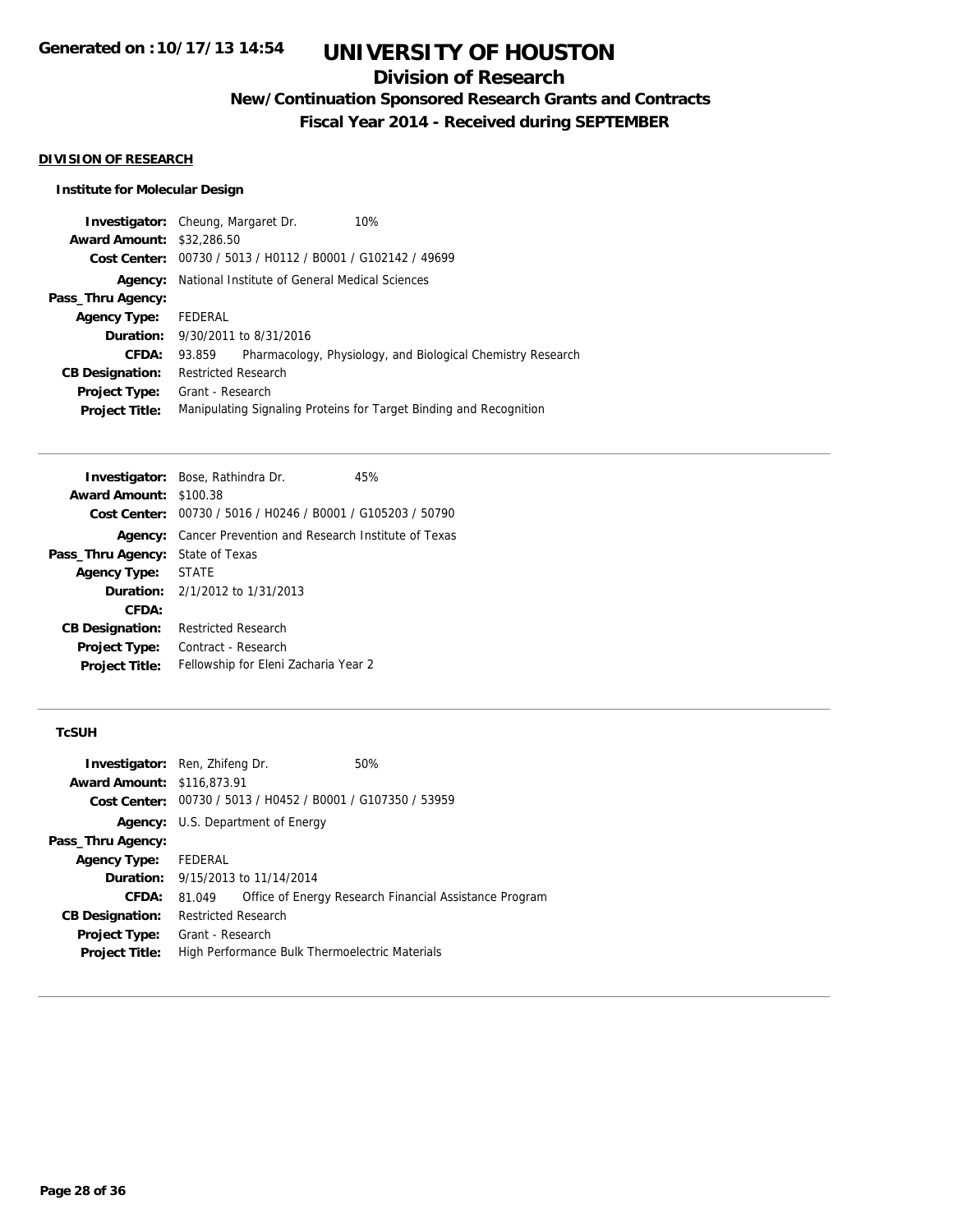## **Division of Research**

## **New/Continuation Sponsored Research Grants and Contracts**

**Fiscal Year 2014 - Received during SEPTEMBER**

#### **DIVISION OF RESEARCH**

### **Texas Learning/Computation Center**

|                                  | <b>Investigator:</b> Durand, Angie Dr.<br>5%                                                                                                              |
|----------------------------------|-----------------------------------------------------------------------------------------------------------------------------------------------------------|
| <b>Award Amount: \$11,271.10</b> |                                                                                                                                                           |
|                                  | Cost Center: 00730 / 5043 / H0288 / B0001 / G103848 / 49990                                                                                               |
|                                  | <b>Agency:</b> Miko Group Inc.                                                                                                                            |
|                                  | <b>Pass_Thru Agency:</b> U.S. Department of Education                                                                                                     |
| Agency Type:                     | FEDERAL                                                                                                                                                   |
|                                  | <b>Duration:</b> 9/24/2011 to 9/23/2014                                                                                                                   |
| <b>CFDA:</b>                     | <b>Striving Readers</b><br>84.371                                                                                                                         |
| <b>CB Designation:</b>           | <b>Restricted Research</b>                                                                                                                                |
| <b>Project Type:</b>             | Contract - Research                                                                                                                                       |
| <b>Project Title:</b>            | Technical Assistance and Logistical Support for Striving Readers Comprehensive Literacy Grants Funded under the<br><b>Consolidated Appropriations Act</b> |

|                                  | 5%<br><b>Investigator:</b> Carlson, Coleen Dr.                                                                                                            |
|----------------------------------|-----------------------------------------------------------------------------------------------------------------------------------------------------------|
| <b>Award Amount: \$11,271.10</b> |                                                                                                                                                           |
|                                  | Cost Center: 00730 / 5043 / H0288 / B0001 / G103848 / 49990                                                                                               |
|                                  | <b>Agency:</b> Miko Group Inc                                                                                                                             |
|                                  | <b>Pass_Thru Agency:</b> U.S. Department of Education                                                                                                     |
| <b>Agency Type:</b>              | FEDERAL                                                                                                                                                   |
|                                  | <b>Duration:</b> 9/24/2011 to 9/23/2014                                                                                                                   |
| <b>CFDA:</b>                     | <b>Striving Readers</b><br>84.371                                                                                                                         |
| <b>CB Designation:</b>           | <b>Restricted Research</b>                                                                                                                                |
| <b>Project Type:</b>             | Contract - Research                                                                                                                                       |
| <b>Project Title:</b>            | Technical Assistance and Logistical Support for Striving Readers Comprehensive Literacy Grants Funded under the<br><b>Consolidated Appropriations Act</b> |

|                                 | <b>Investigator:</b> Ebalunode, Jerry<br>100%                                       |
|---------------------------------|-------------------------------------------------------------------------------------|
| <b>Award Amount: \$7,475.00</b> |                                                                                     |
|                                 | Cost Center: 00730 / 5013 / H0246 / B0001 / G107175 / 53957                         |
|                                 | <b>Agency:</b> University of South Carolina                                         |
|                                 | Pass_Thru Agency: National Science Foundation                                       |
| <b>Agency Type:</b>             | FEDERAL                                                                             |
|                                 | <b>Duration:</b> 9/1/2013 to 8/31/2015                                              |
| <b>CFDA:</b>                    | 47.049 Mathematical and Physical Sciences                                           |
| <b>CB Designation:</b>          | <b>Restricted Research</b>                                                          |
| Project Type:                   | Grant - Research                                                                    |
| <b>Project Title:</b>           | Computational modeling of mechanism of action of antimicrobial cationic resin acids |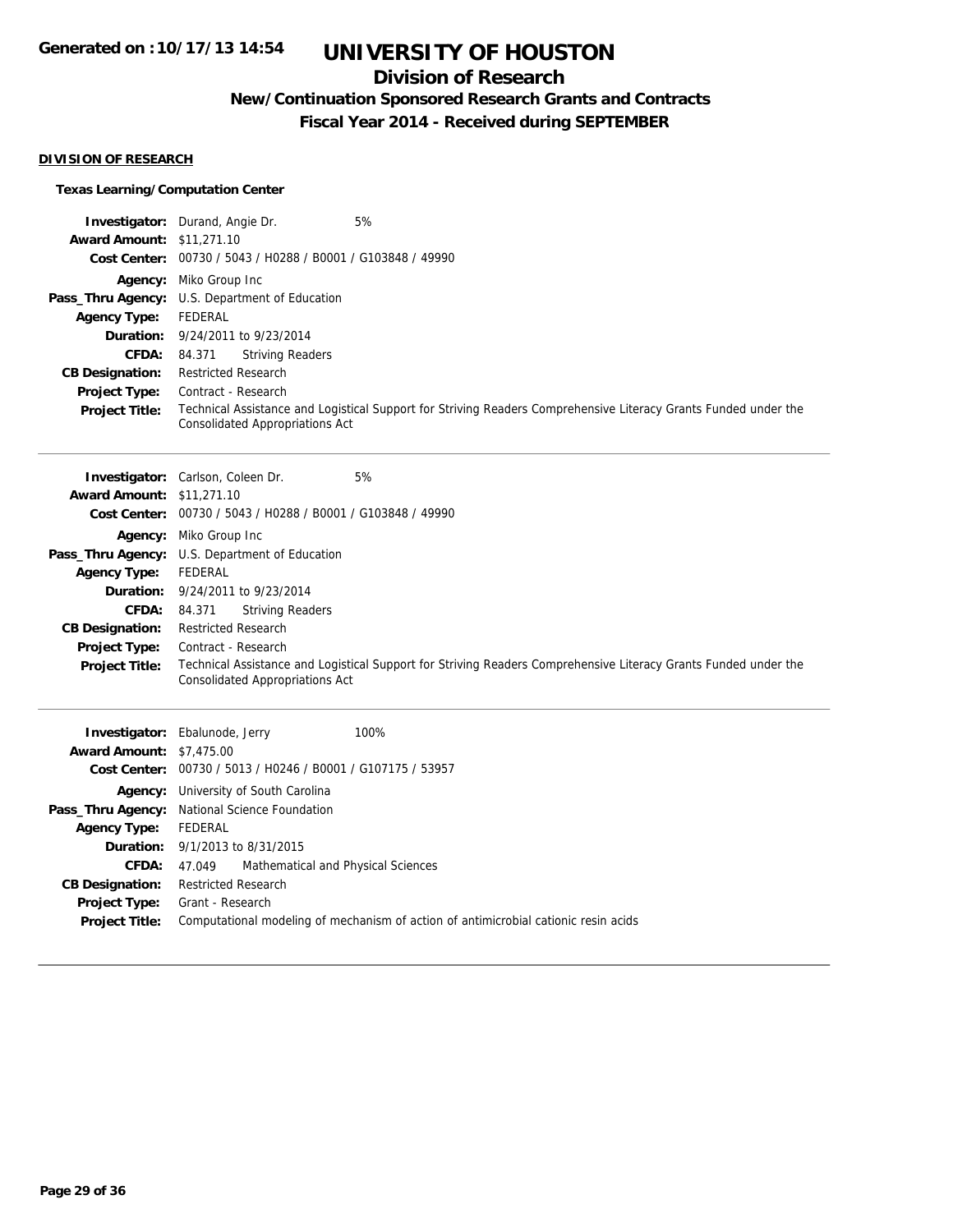## **Division of Research**

## **New/Continuation Sponsored Research Grants and Contracts**

**Fiscal Year 2014 - Received during SEPTEMBER**

#### **DIVISION OF RESEARCH**

#### **Texas Learning/Computation Center**

**Investigator:** Bose, Rathindra Dr. 6% **Award Amount:** \$11.15 **Cost Center:** 00730 / 5016 / H0246 / B0001 / G105203 / 50790 **Agency:** Cancer Prevention and Research Institute of Texas **Pass\_Thru Agency:** State of Texas **Agency Type:** STATE **Duration:** 2/1/2012 to 1/31/2013 **CFDA: CB Designation:** Restricted Research **Project Type:** Contract - Research **Project Title:** Fellowship for Eleni Zacharia Year 2

|                                  | 3%<br><b>Investigator:</b> Mehta, Paras Dr.                                                             |
|----------------------------------|---------------------------------------------------------------------------------------------------------|
| <b>Award Amount: \$29,999.97</b> |                                                                                                         |
|                                  | Cost Center: 00730 / 5013 / H0500 / B0001 / G103586 / 49817                                             |
|                                  | <b>Agency:</b> Centers for Disease Control                                                              |
| Pass_Thru Agency:                |                                                                                                         |
| <b>Agency Type:</b>              | FEDERAL                                                                                                 |
|                                  | <b>Duration:</b> 9/30/2011 to 9/29/2014                                                                 |
| <b>CFDA:</b>                     | Affordable Care Act (ACA) Childhood Obesity Research Demonstration<br>93.535                            |
| <b>CB Designation:</b>           | <b>Restricted Research</b>                                                                              |
| Project Type:                    | Grant - Research                                                                                        |
| <b>Project Title:</b>            | Best Evaluation Tools & Techniques for Effective Recommendations for Policies (BETTER Policy Decisions) |
|                                  |                                                                                                         |

|                                  | 25%<br><b>Investigator:</b> Cheung, Margaret Dr.                      |
|----------------------------------|-----------------------------------------------------------------------|
| <b>Award Amount: \$80,716.25</b> |                                                                       |
|                                  | Cost Center: 00730 / 5013 / H0112 / B0001 / G102142 / 49699           |
|                                  | <b>Agency:</b> National Institute of General Medical Sciences         |
| Pass_Thru Agency:                |                                                                       |
| <b>Agency Type:</b>              | FEDERAL                                                               |
|                                  | <b>Duration:</b> $9/30/2011$ to $8/31/2016$                           |
| <b>CFDA:</b>                     | Pharmacology, Physiology, and Biological Chemistry Research<br>93.859 |
| <b>CB Designation:</b>           | <b>Restricted Research</b>                                            |
|                                  | <b>Project Type:</b> Grant - Research                                 |
| <b>Project Title:</b>            | Manipulating Signaling Proteins for Target Binding and Recognition    |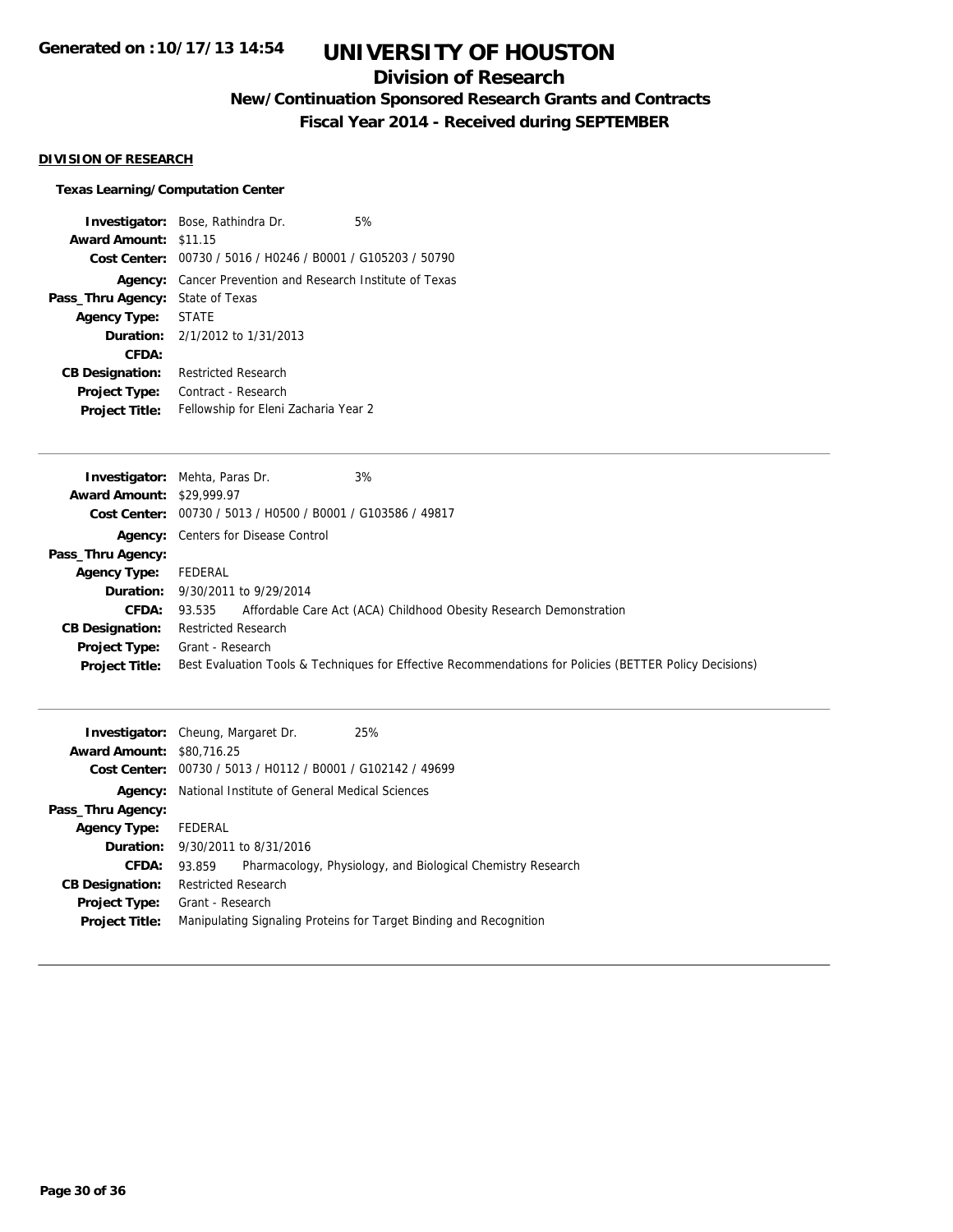### **Division of Research**

**New/Continuation Sponsored Research Grants and Contracts**

**Fiscal Year 2014 - Received during SEPTEMBER**

#### **DIVISION OF RESEARCH**

#### **Texas Learning/Computation Center**

**Investigator:** Das, Mini Dr. 60% **Award Amount:** \$58,089.00 **Cost Center:** 00730 / 5013 / H0112 / B0001 / G104432 / 49819 **Agency:** National Institutes of Health **Pass\_Thru Agency: Agency Type:** FEDERAL **Duration:** 9/1/2011 to 8/31/2014 **CFDA:** 93.398 Cancer Research Manpower **CB Designation:** Restricted Research **Project Type:** Grant - Research **Project Title:** Addressing the Challenges in Transitioning from Mammography to Breast Tomosynthesis

#### **Texas Obesity Research Center**

|                                  | 6%<br><b>Investigator:</b> Layne, Charles S. Dr.                                                        |
|----------------------------------|---------------------------------------------------------------------------------------------------------|
| <b>Award Amount: \$59,999.94</b> |                                                                                                         |
|                                  | Cost Center: 00730 / 5013 / H0500 / B0001 / G103586 / 49817                                             |
|                                  | <b>Agency:</b> Centers for Disease Control                                                              |
| Pass_Thru Agency:                |                                                                                                         |
| <b>Agency Type:</b>              | FEDERAL                                                                                                 |
|                                  | <b>Duration:</b> 9/30/2011 to 9/29/2014                                                                 |
| <b>CFDA:</b>                     | 93.535 Affordable Care Act (ACA) Childhood Obesity Research Demonstration                               |
| <b>CB Designation:</b>           | <b>Restricted Research</b>                                                                              |
| Project Type:                    | Grant - Research                                                                                        |
| <b>Project Title:</b>            | Best Evaluation Tools & Techniques for Effective Recommendations for Policies (BETTER Policy Decisions) |

|                                  | 8.5%<br><b>Investigator:</b> Ledoux, Tracey Dr.                                                         |
|----------------------------------|---------------------------------------------------------------------------------------------------------|
| <b>Award Amount: \$84,999.92</b> |                                                                                                         |
|                                  | Cost Center: 00730 / 5013 / H0500 / B0001 / G103586 / 49817                                             |
|                                  | <b>Agency:</b> Centers for Disease Control                                                              |
| Pass_Thru Agency:                |                                                                                                         |
| <b>Agency Type:</b>              | FEDERAL                                                                                                 |
|                                  | <b>Duration:</b> 9/30/2011 to 9/29/2014                                                                 |
| <b>CFDA:</b>                     | Affordable Care Act (ACA) Childhood Obesity Research Demonstration<br>93.535                            |
| <b>CB Designation:</b>           | <b>Restricted Research</b>                                                                              |
| Project Type:                    | Grant - Research                                                                                        |
| <b>Project Title:</b>            | Best Evaluation Tools & Techniques for Effective Recommendations for Policies (BETTER Policy Decisions) |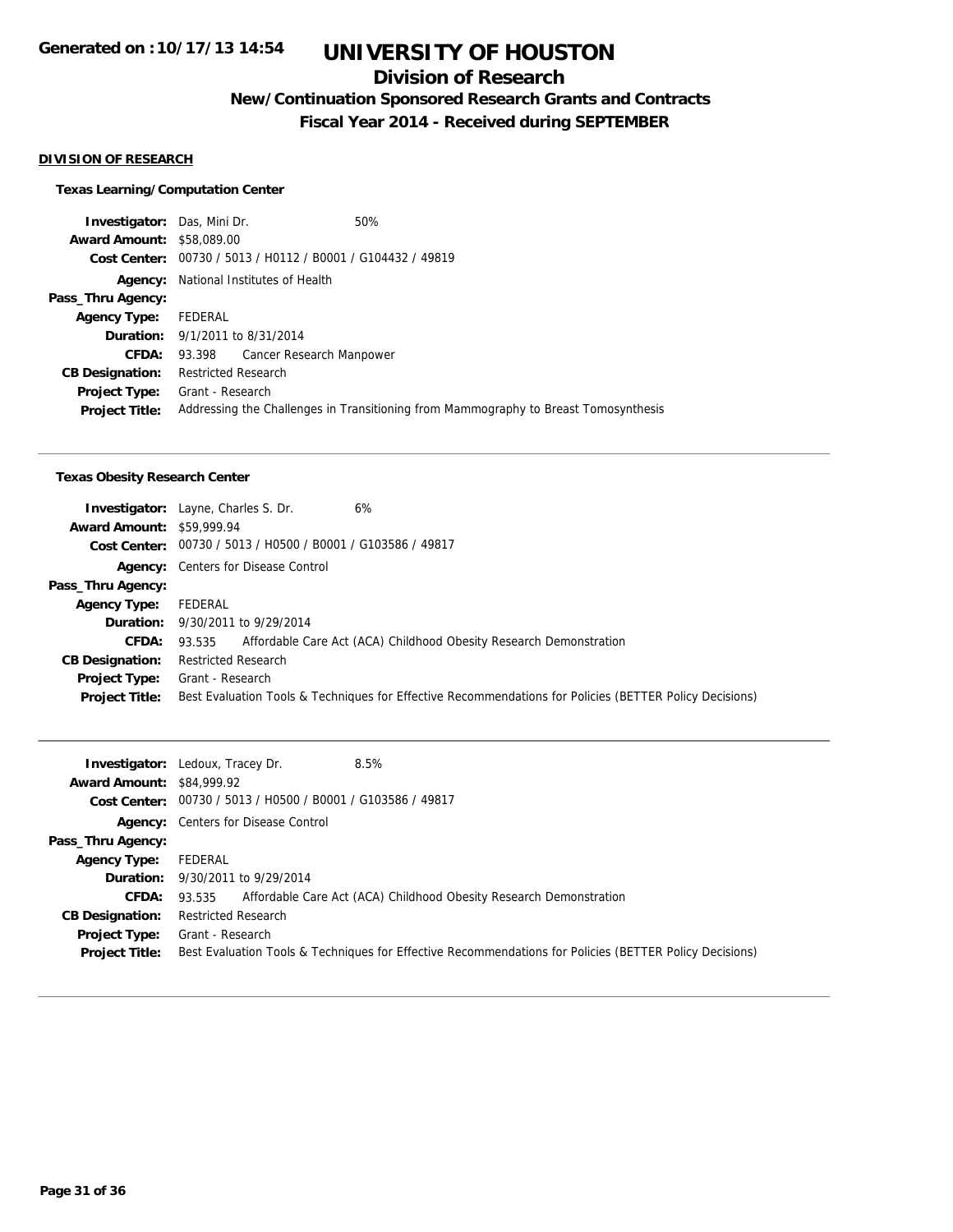## **Division of Research**

**New/Continuation Sponsored Research Grants and Contracts**

**Fiscal Year 2014 - Received during SEPTEMBER**

### **DIVISION OF RESEARCH**

### **Texas Obesity Research Center**

|                                   | <b>Investigator:</b> Lee, Rebecca Dr.<br>11%                                                            |
|-----------------------------------|---------------------------------------------------------------------------------------------------------|
| <b>Award Amount: \$109,999.89</b> |                                                                                                         |
|                                   | Cost Center: 00730 / 5013 / H0500 / B0001 / G103586 / 49817                                             |
|                                   | <b>Agency:</b> Centers for Disease Control                                                              |
| Pass_Thru Agency:                 |                                                                                                         |
| <b>Agency Type:</b>               | FEDERAL                                                                                                 |
|                                   | <b>Duration:</b> 9/30/2011 to 9/29/2014                                                                 |
|                                   | <b>CFDA:</b> 93.535 Affordable Care Act (ACA) Childhood Obesity Research Demonstration                  |
| <b>CB Designation:</b>            | <b>Restricted Research</b>                                                                              |
| <b>Project Type:</b>              | Grant - Research                                                                                        |
| <b>Project Title:</b>             | Best Evaluation Tools & Techniques for Effective Recommendations for Policies (BETTER Policy Decisions) |

| <b>Investigator:</b> O'Connor, Daniel Dr.<br>34%                                                        |
|---------------------------------------------------------------------------------------------------------|
| <b>Award Amount: \$339,999.66</b>                                                                       |
| Cost Center: 00730 / 5013 / H0500 / B0001 / G103586 / 49817                                             |
| <b>Agency:</b> Centers for Disease Control                                                              |
|                                                                                                         |
| FEDERAL                                                                                                 |
| <b>Duration:</b> 9/30/2011 to 9/29/2014                                                                 |
| 93.535 Affordable Care Act (ACA) Childhood Obesity Research Demonstration                               |
| <b>Restricted Research</b>                                                                              |
| Grant - Research                                                                                        |
| Best Evaluation Tools & Techniques for Effective Recommendations for Policies (BETTER Policy Decisions) |
|                                                                                                         |

### **TIMES**

| <b>Investigator:</b> Durand, Angie Dr. |                                                                                                                                                    |                  | 35% |
|----------------------------------------|----------------------------------------------------------------------------------------------------------------------------------------------------|------------------|-----|
| <b>Award Amount: \$78,897.70</b>       |                                                                                                                                                    |                  |     |
|                                        | Cost Center: 00730 / 5043 / H0288 / B0001 / G103848 / 49990                                                                                        |                  |     |
|                                        | <b>Agency:</b> Miko Group Inc                                                                                                                      |                  |     |
|                                        | <b>Pass_Thru Agency:</b> U.S. Department of Education                                                                                              |                  |     |
| <b>Agency Type:</b>                    | FEDERAL                                                                                                                                            |                  |     |
|                                        | <b>Duration:</b> 9/24/2011 to 9/23/2014                                                                                                            |                  |     |
| <b>CFDA:</b>                           | 84.371                                                                                                                                             | Striving Readers |     |
| <b>CB Designation:</b>                 | <b>Restricted Research</b>                                                                                                                         |                  |     |
| <b>Project Type:</b>                   | Contract - Research                                                                                                                                |                  |     |
| <b>Project Title:</b>                  | Technical Assistance and Logistical Support for Striving Readers Comprehensive Literacy Grants Funded under the<br>Consolidated Appropriations Act |                  |     |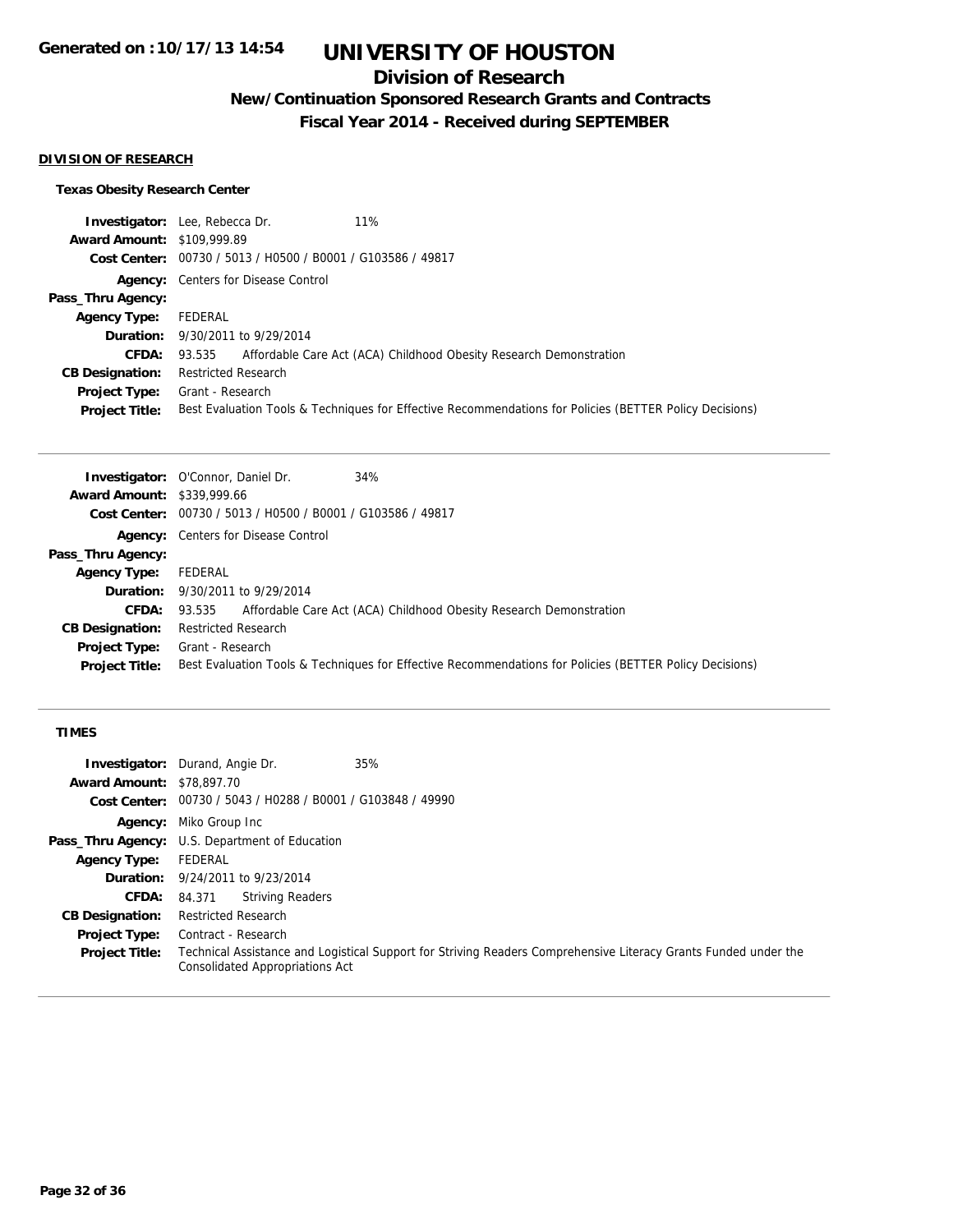## **Division of Research**

## **New/Continuation Sponsored Research Grants and Contracts**

**Fiscal Year 2014 - Received during SEPTEMBER**

#### **DIVISION OF RESEARCH**

### **TIMES**

| Investigator: Carlson, Coleen Dr.<br>35%<br>Award Amount: \$78,897.70<br>Cost Center: 00730 / 5043 / H0288 / B0001 / G103848 / 49990                                                                                                                                                                                                                                           |  |  |
|--------------------------------------------------------------------------------------------------------------------------------------------------------------------------------------------------------------------------------------------------------------------------------------------------------------------------------------------------------------------------------|--|--|
| Agency: Miko Group Inc<br>Pass_Thru Agency:<br>U.S. Department of Education<br><b>FEDERAL</b><br>9/24/2011 to 9/23/2014<br>84.371<br><b>Striving Readers</b><br><b>Restricted Research</b><br>Contract - Research<br>Technical Assistance and Logistical Support for Striving Readers Comprehensive Literacy Grants Funded under the<br><b>Consolidated Appropriations Act</b> |  |  |
| <b>Investigator:</b> Tolar, Tammy Dr.<br>50%<br><b>Award Amount: \$124,498.00</b>                                                                                                                                                                                                                                                                                              |  |  |
| Cost Center: 00730 / 5013 / H0288 / B0001 / G107007 / 53824                                                                                                                                                                                                                                                                                                                    |  |  |
| Agency:<br>National Institute of Child Health and Human Development                                                                                                                                                                                                                                                                                                            |  |  |
|                                                                                                                                                                                                                                                                                                                                                                                |  |  |
|                                                                                                                                                                                                                                                                                                                                                                                |  |  |
| <b>FEDERAL</b>                                                                                                                                                                                                                                                                                                                                                                 |  |  |
| 9/1/2013 to 5/31/2016                                                                                                                                                                                                                                                                                                                                                          |  |  |
| 93.865<br>Center for Research for Mothers and Children                                                                                                                                                                                                                                                                                                                         |  |  |
| <b>Restricted Research</b>                                                                                                                                                                                                                                                                                                                                                     |  |  |
| Grant - Research                                                                                                                                                                                                                                                                                                                                                               |  |  |
| Predictors of Growth in Algebra Achievement in Adolescents                                                                                                                                                                                                                                                                                                                     |  |  |
| 21%<br><b>Investigator:</b> Mehta, Paras Dr.                                                                                                                                                                                                                                                                                                                                   |  |  |
| <b>Award Amount: \$209,999.79</b>                                                                                                                                                                                                                                                                                                                                              |  |  |
| Cost Center: 00730 / 5013 / H0500 / B0001 / G103586 / 49817                                                                                                                                                                                                                                                                                                                    |  |  |
| Agency: Centers for Disease Control                                                                                                                                                                                                                                                                                                                                            |  |  |
|                                                                                                                                                                                                                                                                                                                                                                                |  |  |
| <b>FEDERAL</b>                                                                                                                                                                                                                                                                                                                                                                 |  |  |
| 9/30/2011 to 9/29/2014                                                                                                                                                                                                                                                                                                                                                         |  |  |
| Affordable Care Act (ACA) Childhood Obesity Research Demonstration<br>93.535                                                                                                                                                                                                                                                                                                   |  |  |
| <b>Restricted Research</b><br>Grant - Research                                                                                                                                                                                                                                                                                                                                 |  |  |
|                                                                                                                                                                                                                                                                                                                                                                                |  |  |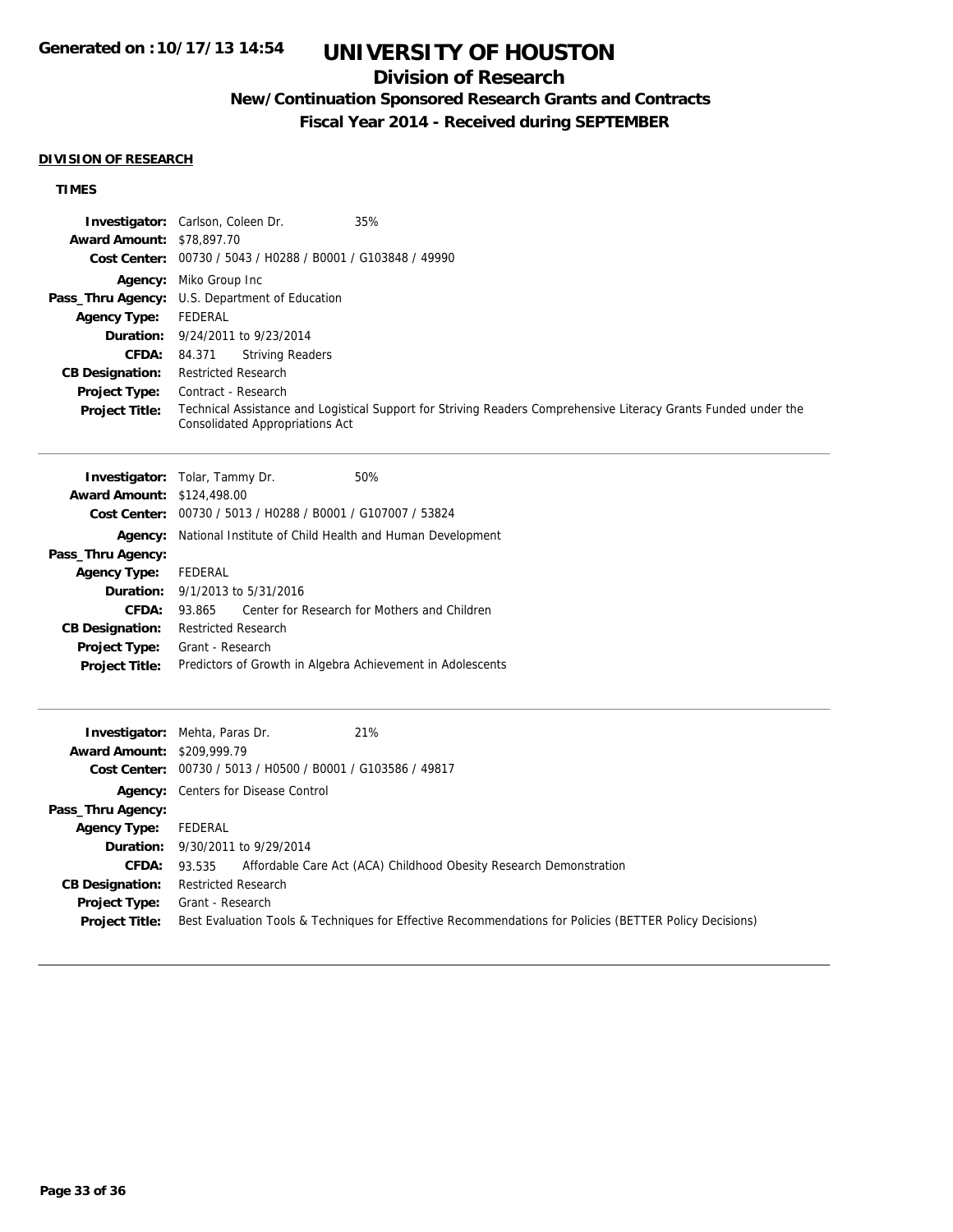## **Division of Research**

**New/Continuation Sponsored Research Grants and Contracts**

**Fiscal Year 2014 - Received during SEPTEMBER**

#### **GRADUATE COLLEGE OF SOCIAL WORK**

#### **Center for Health Equities & Evaluation Research**

**Investigator:** Torres, Isabel Dr. 100% **Award Amount:** \$150,070.00 **Cost Center:** 00730 / 5013 / H0662 / B0001 / G103309 / 48641 **Agency:** National Cancer Institute **Pass\_Thru Agency: Agency Type:** FEDERAL **Duration:** 2/1/2011 to 8/31/2015 **CFDA:** 93.398 Cancer Research Manpower **CB Designation:** Restricted Research **Project Type:** Grant - Research **Project Title:** End-of-life Treatment Preferences of Latino Medicare Beneficiaries with Cancer

#### **Child & Family for Innovative Research**

| $1\%$<br><b>Investigator:</b> Kao, Dennis Dr. |                                                                                                         |
|-----------------------------------------------|---------------------------------------------------------------------------------------------------------|
| <b>Award Amount: \$9,999.99</b>               |                                                                                                         |
|                                               |                                                                                                         |
| <b>Agency:</b> Centers for Disease Control    |                                                                                                         |
|                                               |                                                                                                         |
| FEDERAL                                       |                                                                                                         |
| <b>Duration:</b> 9/30/2011 to 9/29/2014       |                                                                                                         |
|                                               | 93.535 Affordable Care Act (ACA) Childhood Obesity Research Demonstration                               |
| <b>Restricted Research</b>                    |                                                                                                         |
| Grant - Research                              |                                                                                                         |
|                                               | Best Evaluation Tools & Techniques for Effective Recommendations for Policies (BETTER Policy Decisions) |
|                                               | Cost Center: 00730 / 5013 / H0500 / B0001 / G103586 / 49817                                             |

#### **HILTON COLLEGE OF HOTEL AND RESTAURANT MANAGEMENT**

#### **Hotel and Restaurant Management**

| <b>Investigator:</b> Neal, Jack Dr. |                                                             | 100%                                                                         |
|-------------------------------------|-------------------------------------------------------------|------------------------------------------------------------------------------|
| <b>Award Amount: \$58,902.00</b>    |                                                             |                                                                              |
|                                     | Cost Center: 00730 / 5021 / H0081 / B0100 / C106608 / 53866 |                                                                              |
| Agency:                             | American Hotel and Lodging Educational Foundation           |                                                                              |
| Pass_Thru Agency:                   |                                                             |                                                                              |
| Agency Type: FOUNDATION             |                                                             |                                                                              |
|                                     | <b>Duration:</b> 8/1/2013 to 8/31/2014                      |                                                                              |
| CFDA:                               |                                                             |                                                                              |
| <b>CB Designation:</b>              | Non Restricted Research                                     |                                                                              |
| <b>Project Type:</b>                | Grant - Research                                            |                                                                              |
| <b>Project Title:</b>               |                                                             | Hotel Guest Room Training for a Cleaner and Healthier Hotel Room Environment |
|                                     |                                                             |                                                                              |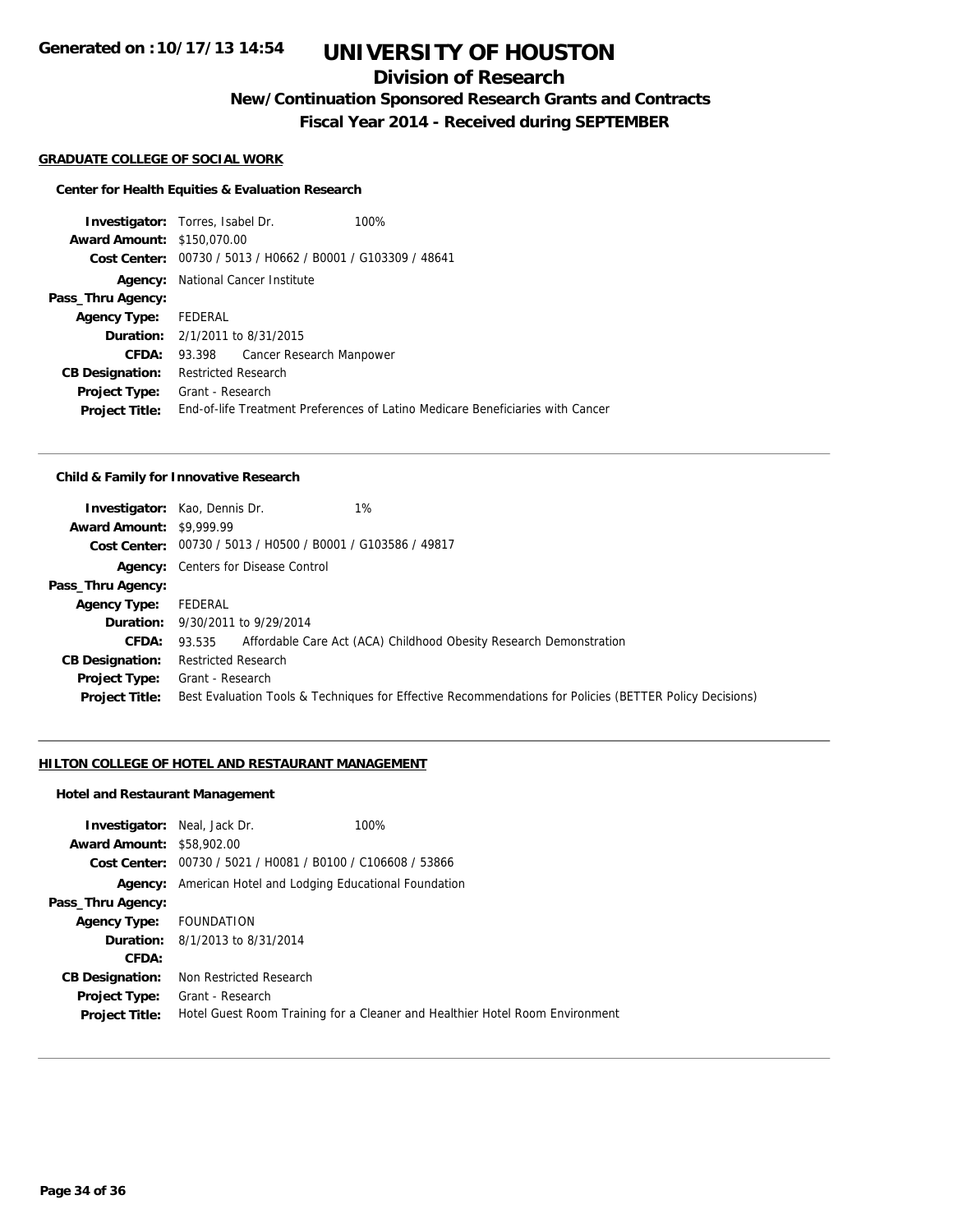## **Division of Research**

**New/Continuation Sponsored Research Grants and Contracts**

**Fiscal Year 2014 - Received during SEPTEMBER**

### **SENIOR V.P. FOR ACADEMIC AFFAIRS AND PROVOST**

### **Learning and Assessment Services**

|                                  | <b>Investigator:</b> Carey, Sharon L. Ms. | 50%                                                              |
|----------------------------------|-------------------------------------------|------------------------------------------------------------------|
| <b>Award Amount: \$39,250.00</b> |                                           |                                                                  |
|                                  |                                           | Cost Center: 00730 / 5013 / H0219 / C0001 / G107343 / 53955      |
|                                  | <b>Agency:</b> EveryChild, Inc.           |                                                                  |
| Pass_Thru Agency:                |                                           | Department of Health and Human Services, Office of the Secretary |
| <b>Agency Type:</b>              | FEDERAL                                   |                                                                  |
|                                  | <b>Duration:</b> 9/1/2013 to 8/31/2014    |                                                                  |
| CFDA:                            | 84.133                                    | National Institute on Disability and Rehabilitation Research     |
| <b>CB Designation:</b>           | Non Research                              |                                                                  |
| <b>Project Type:</b>             | Grant - Public Service                    |                                                                  |
| <b>Project Title:</b>            | <b>Family Based Alternatives Project</b>  |                                                                  |
|                                  |                                           |                                                                  |

|                   | 50%                                                                                                                                                                                                                                                                                                                 |
|-------------------|---------------------------------------------------------------------------------------------------------------------------------------------------------------------------------------------------------------------------------------------------------------------------------------------------------------------|
|                   |                                                                                                                                                                                                                                                                                                                     |
|                   |                                                                                                                                                                                                                                                                                                                     |
|                   |                                                                                                                                                                                                                                                                                                                     |
| Pass_Thru Agency: | Department of Health and Human Services, Office of the Secretary                                                                                                                                                                                                                                                    |
| FEDERAL           |                                                                                                                                                                                                                                                                                                                     |
|                   |                                                                                                                                                                                                                                                                                                                     |
| 84.133            | National Institute on Disability and Rehabilitation Research                                                                                                                                                                                                                                                        |
|                   |                                                                                                                                                                                                                                                                                                                     |
|                   |                                                                                                                                                                                                                                                                                                                     |
|                   |                                                                                                                                                                                                                                                                                                                     |
|                   | <b>Investigator:</b> Townsend, Shelley<br><b>Award Amount: \$39,250.00</b><br>Cost Center: 00730 / 5013 / H0219 / C0001 / G107343 / 53955<br><b>Agency:</b> EveryChild, Inc.<br><b>Duration:</b> 9/1/2013 to 8/31/2014<br>Non Research<br><b>Grant - Public Service</b><br><b>Family Based Alternatives Project</b> |

| <b>Award Amount: \$134,767.00</b> | <b>Investigator:</b> Townsend, Shelley<br>Cost Center: 00730 / 5016 / H0219 / C0001 / G106985 / 53859 | 100% |
|-----------------------------------|-------------------------------------------------------------------------------------------------------|------|
|                                   | <b>Agency:</b> Texas Department of State Health Services                                              |      |
| Pass_Thru Agency:                 |                                                                                                       |      |
| <b>Agency Type:</b>               | <b>STATE</b>                                                                                          |      |
|                                   | <b>Duration:</b> $9/1/2013$ to $8/31/2014$                                                            |      |
| CFDA:                             |                                                                                                       |      |
| <b>CB Designation:</b>            | Non Research                                                                                          |      |
| <b>Project Type:</b>              | Contract - Public Service                                                                             |      |
| <b>Project Title:</b>             | <b>Families CAN: Purchased Health Services Unit</b>                                                   |      |